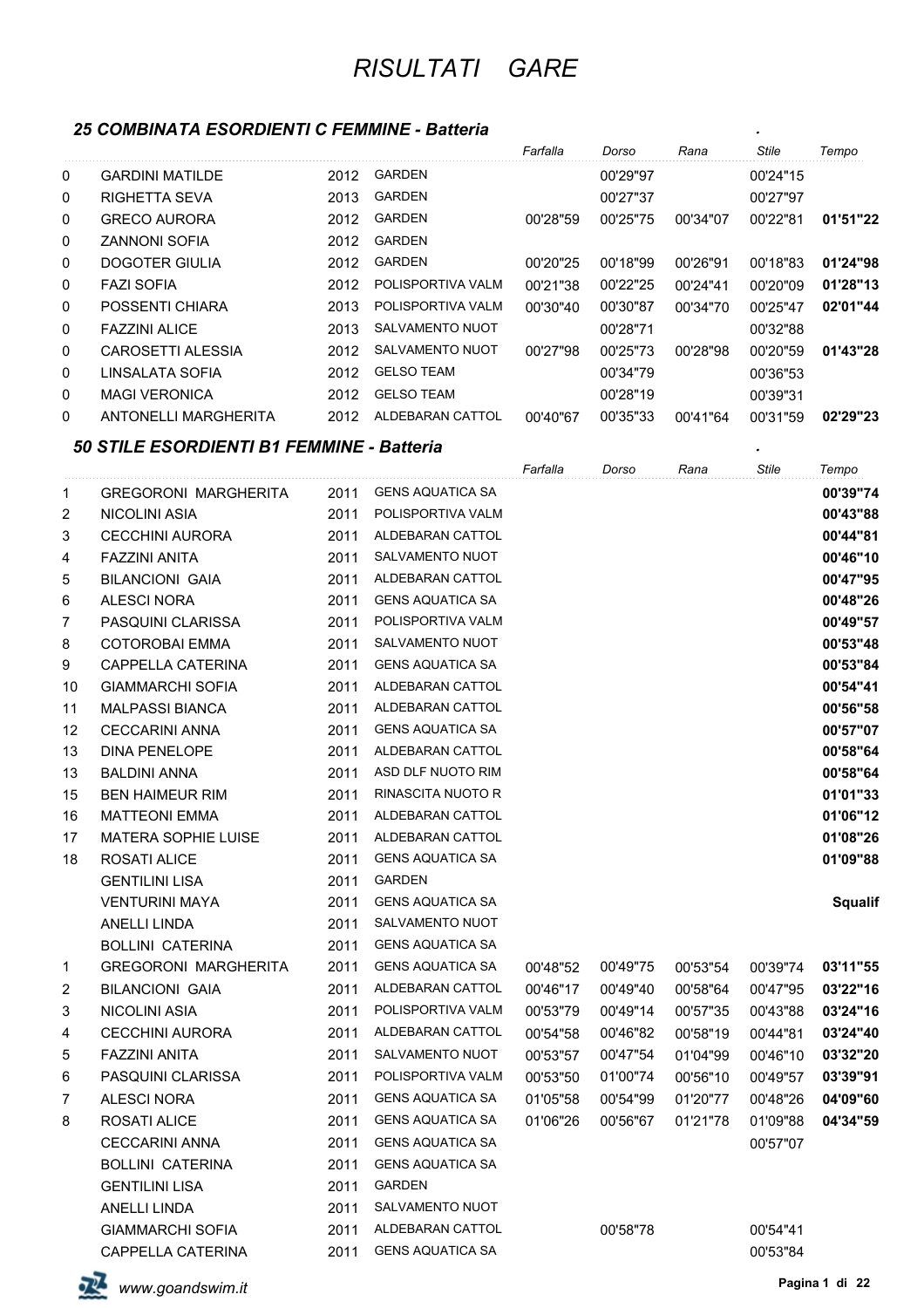| BALDINI ANNA               | 2011 | ASD DLF NUOTO RIM       |          | 00'59"49 |          | 00'58"64 |
|----------------------------|------|-------------------------|----------|----------|----------|----------|
| <b>MATTEONI EMMA</b>       | 2011 | ALDEBARAN CATTOL        |          | 01'00"84 | 01'07"87 | 01'06"12 |
| COTOROBAI EMMA             | 2011 | <b>SALVAMENTO NUOT</b>  |          | 00'55"18 |          | 00'53"48 |
| <b>MATERA SOPHIE LUISE</b> | 2011 | ALDEBARAN CATTOL        |          | 01'16"11 | 01'28"95 | 01'08"26 |
| <b>MALPASSI BIANCA</b>     | 2011 | ALDEBARAN CATTOL        |          | 01'01"99 | 01'05"62 | 00'56"58 |
| <b>BEN HAIMEUR RIM</b>     | 2011 | RINASCITA NUOTO R       |          | 01'17"39 |          | 01'01"33 |
| DINA PENELOPE              | 2011 | ALDEBARAN CATTOL        |          | 01'00"63 | 01'08"19 | 00'58"64 |
| <b>VENTURINI MAYA</b>      | 2011 | <b>GENS AQUATICA SA</b> | 01'07"83 | 00'51"57 | 01'05"27 |          |

#### *50 STILE ESORDIENTI B2 FEMMINE - Batteria .*

|                |                             |      |                          | Farfalla | Dorso    | Rana     | Stile    | Tempo    |
|----------------|-----------------------------|------|--------------------------|----------|----------|----------|----------|----------|
| 1              | ANGELINI AURORA             | 2010 | POLISPORTIVA VALM        |          |          |          |          | 00'40"07 |
| $\overline{2}$ | SGARZI GLORIA               | 2010 | AMICI NUOTO ROMA         |          |          |          |          | 00'41"05 |
| 3              | <b>MAIOLI GIORGIA</b>       | 2010 | <b>GELSO TEAM</b>        |          |          |          |          | 00'41"62 |
| 4              | <b>LASI GRETA</b>           | 2010 | ASD DLF NUOTO RIM        |          |          |          |          | 00'43"15 |
| 5              | <b>MAZZOTTI BEATRICE</b>    | 2010 | AMICI NUOTO ROMA         |          |          |          |          | 00'43"21 |
| 6              | AGOSTINI LUDOVICA           | 2010 | POLISPORTIVA VALM        |          |          |          |          | 00'43"65 |
| $\overline{7}$ | <b>LEONARDI GIULIA</b>      | 2010 | <b>GARDEN</b>            |          |          |          |          | 00'44"32 |
| 8              | <b>ZEDDA AURORA</b>         | 2010 | POLISPORTIVA VALM        |          |          |          |          | 00'44"53 |
| 9              | <b>BIORDI LISA</b>          | 2010 | POLISPORTIVA VALM        |          |          |          |          | 00'45"07 |
| 10             | <b>SELVA MARIA ELETTRA</b>  | 2010 | <b>SALVAMENTO NUOT</b>   |          |          |          |          | 00'45"82 |
| 11             | <b>DELLA SANTINA GIULIA</b> | 2010 | ALDEBARAN CATTOL         |          |          |          |          | 00'47"62 |
| 12             | URBINATI VALENTINA          | 2010 | <b>GARDEN</b>            |          |          |          |          | 00'47"86 |
| 13             | <b>FERRIERO NOEMI</b>       | 2010 | RINASCITA NUOTO R        |          |          |          |          | 00'55"44 |
|                | <b>ZANNONI SARA</b>         | 2010 | <b>GARDEN</b>            |          |          |          |          |          |
|                | ROSSETTI GLORIA             | 2010 | ALDEBARAN CATTOL         |          |          |          |          |          |
|                | <b>FOSCHI NILA</b>          | 2010 | <b>GARDEN</b>            |          |          |          |          |          |
| 1              | ANGELINI AURORA             | 2010 | POLISPORTIVA VALM        | 00'48"04 | 00'44"30 | 00'50"50 | 00'40"07 | 03'02"91 |
| $\overline{c}$ | <b>ZEDDA AURORA</b>         | 2010 | POLISPORTIVA VALM        | 00'52"81 | 00'51"89 | 00'48"24 | 00'44"53 | 03'17"47 |
| 3              | <b>BIORDI LISA</b>          | 2010 | POLISPORTIVA VALM        | 00'57"74 | 00'52"20 | 00'52"60 | 00'45"07 | 03'27"61 |
| 4              | <b>MAIOLI GIORGIA</b>       | 2010 | <b>GELSO TEAM</b>        | 00'50"84 | 00'48"25 | 01'08"32 | 00'41"62 | 03'29"03 |
| 5              | DELLA SANTINA GIULIA        | 2010 | ALDEBARAN CATTOL         | 00'57"74 | 00'51"94 | 00'55"02 | 00'47"62 | 03'32"32 |
| 6              | SELVA MARIA ELETTRA         | 2010 | SALVAMENTO NUOT          | 00'58"56 | 00'51"18 | 01'03"50 | 00'45"82 | 03'39"06 |
|                | <b>FERRIERO NOEMI</b>       | 2010 | <b>RINASCITA NUOTO R</b> |          | 01'02"76 |          | 00'55"44 |          |
|                | URBINATI VALENTINA          | 2010 | <b>GARDEN</b>            |          | 00'57"23 |          | 00'47"86 |          |
|                | <b>ZANNONI SARA</b>         | 2010 | <b>GARDEN</b>            |          |          |          |          |          |
|                | <b>LEONARDI GIULIA</b>      | 2010 | GARDEN                   |          | 00'52"65 |          | 00'44"32 |          |
|                | <b>FOSCHI NILA</b>          | 2010 | <b>GARDEN</b>            |          |          |          |          |          |
|                | <b>LASI GRETA</b>           | 2010 | ASD DLF NUOTO RIM        |          | 00'52"95 |          | 00'43"15 |          |
|                | <b>SGARZI GLORIA</b>        | 2010 | AMICI NUOTO ROMA         |          | 00'45"47 | 00'49"81 | 00'41"05 |          |
|                | <b>MAZZOTTI BEATRICE</b>    | 2010 | AMICI NUOTO ROMA         |          | 00'48"66 | 00'58"01 | 00'43"21 |          |
|                | ROSSETTI GLORIA             | 2010 | ALDEBARAN CATTOL         |          |          |          |          |          |
|                | AGOSTINI LUDOVICA           | 2010 | POLISPORTIVA VALM        |          | 00'47"82 | 00'58"45 | 00'43"65 |          |
|                |                             |      |                          |          |          |          |          |          |

### *50 STILE ESORDIENTI A1 FEMMINE - Batteria .*

|                |                          |      |                         | Farfalla | Dorso | Rana | Stile | Tempo    |
|----------------|--------------------------|------|-------------------------|----------|-------|------|-------|----------|
| 1              | <b>VENTURINI EMMA</b>    | 2009 | <b>GENS AQUATICA SA</b> |          |       |      |       | 00'34"88 |
| $\overline{2}$ | <b>SAN MARTINI GRETA</b> | 2009 | <b>GENS AQUATICA SA</b> |          |       |      |       | 00'36"59 |
| 3              | <b>REDI DENISE</b>       | 2009 | <b>GENS AQUATICA SA</b> |          |       |      |       | 00'37"99 |
| 4              | FERRARI MARTA            | 2009 | ALDEBARAN CATTOL        |          |       |      |       | 00'39"82 |
| 5              | CAROSETTI MARIA          | 2009 | SALVAMENTO NUOT         |          |       |      |       | 00'42"05 |
| 6              | <b>RIGHETTI ISOTTA</b>   | 2009 | <b>GARDEN</b>           |          |       |      |       | 00'44"09 |
| $\overline{7}$ | <b>BIANCHI ILARIA</b>    | 2009 | SALVAMENTO NUOT         |          |       |      |       | 00'44"23 |
| 8              | BIORDI VANESSA           | 2009 | <b>GENS AQUATICA SA</b> |          |       |      |       | 00'54"40 |

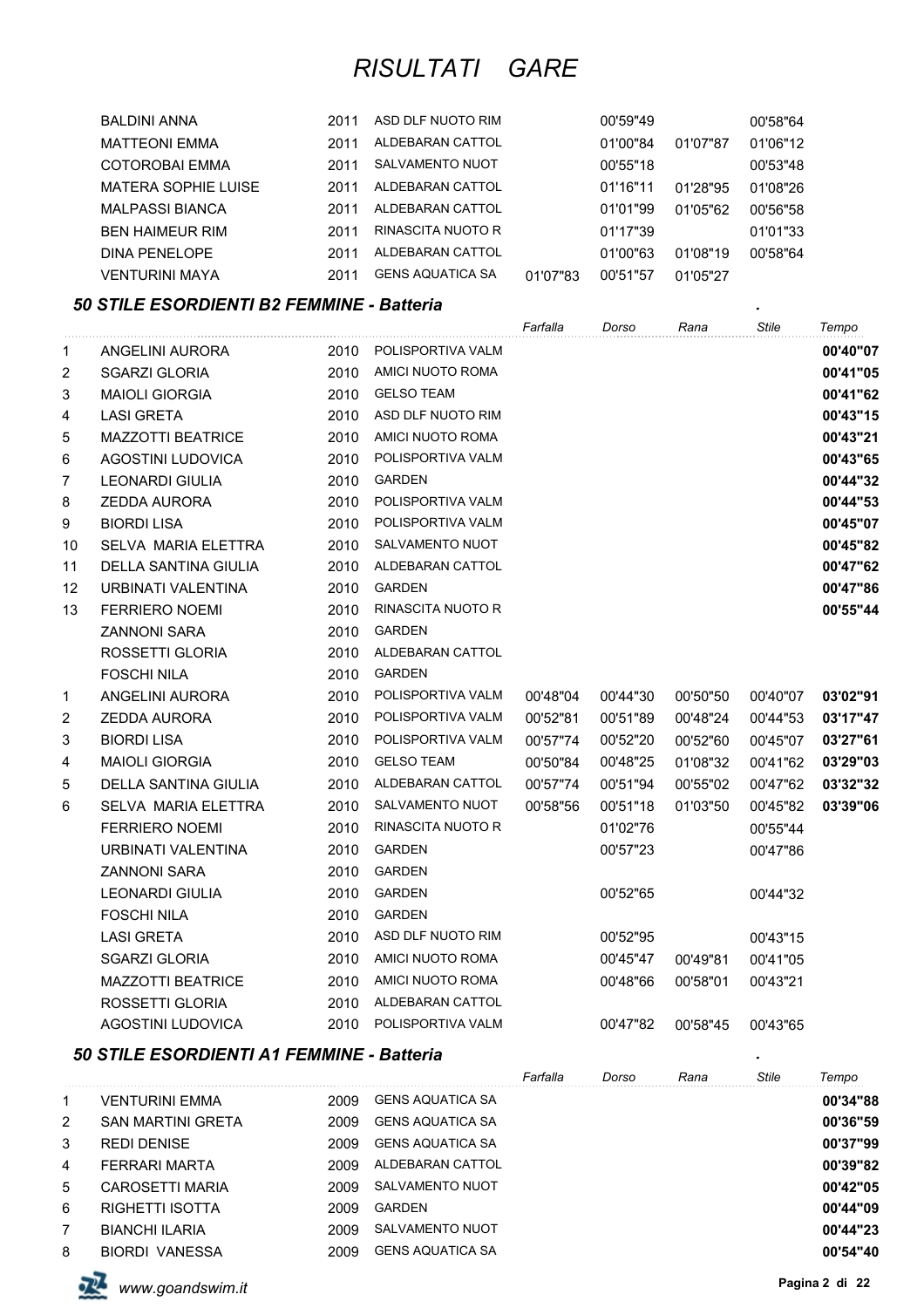| 9 | <b>VENTURI ARIANNA</b>   | 2009 | RINASCITA NUOTO R       |          |          |          |          | 00'55"15 |
|---|--------------------------|------|-------------------------|----------|----------|----------|----------|----------|
|   | <b>PRATELLI STELLA</b>   | 2009 | <b>GARDEN</b>           |          |          |          |          |          |
|   | KHUJADZE NUTZA           | 2009 | <b>GARDEN</b>           |          |          |          |          |          |
|   | <b>VERGINE FRANCESCA</b> | 2009 | <b>GARDEN</b>           |          |          |          |          |          |
|   | MAZZA ANITA              | 2009 | RINASCITA NUOTO R       |          |          |          |          |          |
|   | <b>BOLOGNESI DIANA</b>   | 2009 | AMICI NUOTO ROMA        |          |          |          |          |          |
| 1 | <b>VENTURINI EMMA</b>    | 2009 | <b>GENS AQUATICA SA</b> | 00'38"08 | 00'39"59 | 00'44"06 | 00'34"88 | 02'36"61 |
| 2 | <b>SAN MARTINI GRETA</b> | 2009 | GENS AQUATICA SA        | 00'39"88 | 00'40"53 | 00'51"76 | 00'36"59 | 02'48"76 |
| 3 | FERRARI MARTA            | 2009 | ALDEBARAN CATTOL        | 00'44"95 | 00'45"02 | 00'53"80 | 00'39"82 | 03'03"59 |
| 4 | <b>CAROSETTI MARIA</b>   | 2009 | SALVAMENTO NUOT         | 00'47"29 | 00'46"56 | 00'52"26 | 00'42"05 | 03'08"16 |
| 5 | <b>BIORDI VANESSA</b>    | 2009 | <b>GENS AQUATICA SA</b> | 00'55"24 | 00'56"40 | 01'00"67 | 00'54"40 | 03'46"71 |
|   | <b>VERGINE FRANCESCA</b> | 2009 | <b>GARDEN</b>           |          |          |          |          |          |
|   | KHUJADZE NUTZA           | 2009 | <b>GARDEN</b>           |          |          |          |          |          |
|   | RIGHETTI ISOTTA          | 2009 | <b>GARDEN</b>           |          | 00'55"64 |          | 00'44"09 |          |
|   | <b>PRATELLI STELLA</b>   | 2009 | <b>GARDEN</b>           |          |          |          |          |          |
|   | MAZZA ANITA              | 2009 | RINASCITA NUOTO R       |          |          |          |          |          |
|   | <b>VENTURI ARIANNA</b>   | 2009 | RINASCITA NUOTO R       |          | 01'01"07 |          | 00'55"15 |          |
|   | <b>BIANCHI ILARIA</b>    | 2009 | <b>SALVAMENTO NUOT</b>  |          |          |          | 00'44"23 |          |
|   | <b>REDI DENISE</b>       | 2009 | <b>GENS AQUATICA SA</b> |          | 00'42"79 |          | 00'37"99 |          |
|   | <b>BOLOGNESI DIANA</b>   | 2009 | AMICI NUOTO ROMA        |          |          |          |          |          |

#### *50 STILE ESORDIENTI A2 FEMMINE - Batteria .*

|                |                          |      |                         | Farfalla | Dorso    | Rana     | <b>Stile</b> | Tempo    |
|----------------|--------------------------|------|-------------------------|----------|----------|----------|--------------|----------|
| 1              | <b>CECCARONI ILARIA</b>  | 2008 | <b>GENS AQUATICA SA</b> |          |          |          |              | 00'31"28 |
| 2              | <b>GALLI AMBRA</b>       | 2008 | ALDEBARAN CATTOL        |          |          |          |              | 00'32"74 |
| 3              | <b>DELMONTE ASIA</b>     | 2008 | ALDEBARAN CATTOL        |          |          |          |              | 00'33"21 |
| 4              | <b>FAZI FATIMA</b>       | 2008 | POLISPORTIVA VALM       |          |          |          |              | 00'34"60 |
| 5              | <b>CANTI ILARIA</b>      | 2008 | <b>GENS AQUATICA SA</b> |          |          |          |              | 00'35"03 |
| 6              | <b>LASI SELENA</b>       | 2008 | ASD DLF NUOTO RIM       |          |          |          |              | 00'35"04 |
| $\overline{7}$ | CAMBRINI VIOLA           | 2008 | ALDEBARAN CATTOL        |          |          |          |              | 00'35"22 |
| 8              | <b>GIUNTA MARGHERITA</b> | 2008 | SALVAMENTO NUOT         |          |          |          |              | 00'35"44 |
| 9              | <b>BELLETTI ALLEGRA</b>  | 2008 | <b>GARDEN</b>           |          |          |          |              | 00'35"74 |
| 10             | <b>TAPPI EMMA</b>        | 2008 | AMICI NUOTO ROMA        |          |          |          |              | 00'36"18 |
| 11             | <b>VERDE CARLOTTA</b>    | 2008 | <b>GARDEN</b>           |          |          |          |              | 00'36"32 |
| 12             | <b>MOLARI CATERINA</b>   | 2008 | POLISPORTIVA VALM       |          |          |          |              | 00'39"49 |
| 13             | MAZZOTTI MARIA LAURA     | 2008 | AMICI NUOTO ROMA        |          |          |          |              | 00'39"69 |
| 14             | DI BIAGIO PETRA          | 2008 | POLISPORTIVA VALM       |          |          |          |              | 00'40"87 |
| 15             | <b>MORETTI ARIANNA</b>   | 2008 | AMICI NUOTO ROMA        |          |          |          |              | 00'41"19 |
| 16             | <b>BOLOGNESI ANNA</b>    | 2008 | AMICI NUOTO ROMA        |          |          |          |              | 00'41"79 |
| 17             | SEVERINI ALESSANDRA      | 2008 | POLISPORTIVA VALM       |          |          |          |              | 00'43"36 |
| 18             | <b>FABBRI GIULIA</b>     | 2008 | <b>GARDEN</b>           |          |          |          |              | 00'45"94 |
|                | <b>LOTTI GIULIA</b>      | 2008 | <b>GARDEN</b>           |          |          |          |              |          |
|                | <b>SANTOLINI EMMA</b>    | 2008 | <b>GARDEN</b>           |          |          |          |              |          |
|                | <b>GHERARDI OTTAVIA</b>  | 2008 | <b>GARDEN</b>           |          |          |          |              |          |
| $\mathbf 1$    | <b>CECCARONI ILARIA</b>  | 2008 | <b>GENS AQUATICA SA</b> | 00'35"06 | 00'35"85 | 00'42"17 | 00'31"28     | 02'24"36 |
| $\overline{c}$ | <b>GALLI AMBRA</b>       | 2008 | ALDEBARAN CATTOL        | 00'35"44 | 00'38"89 | 00'42"03 | 00'32"74     | 02'29"10 |
| 3              | <b>DELMONTE ASIA</b>     | 2008 | ALDEBARAN CATTOL        | 00'35"67 | 00'38"67 | 00'42"05 | 00'33"21     | 02'29"60 |
| 4              | <b>FAZI FATIMA</b>       | 2008 | POLISPORTIVA VALM       | 00'38"24 | 00'39"29 | 00'45"38 | 00'34"60     | 02'37"51 |
| 5              | CAMBRINI VIOLA           | 2008 | ALDEBARAN CATTOL        | 00'40"77 | 00'39"90 | 00'46"31 | 00'35"22     | 02'42"20 |
| 6              | <b>TAPPI EMMA</b>        | 2008 | AMICI NUOTO ROMA        | 00'39"68 | 00'42"59 | 00'44"61 | 00'36"18     | 02'43"06 |
| $\overline{7}$ | <b>GIUNTA MARGHERITA</b> | 2008 | SALVAMENTO NUOT         | 00'40"76 | 00'40"08 | 00'48"15 | 00'35"44     | 02'44"43 |
| 8              | <b>CANTI ILARIA</b>      | 2008 | <b>GENS AQUATICA SA</b> | 00'41"99 | 00'42"12 | 00'47"86 | 00'35"03     | 02'47"00 |
| 9              | <b>BELLETTI ALLEGRA</b>  | 2008 | <b>GARDEN</b>           | 00'43"99 | 00'45"12 | 00'44"44 | 00'35"74     | 02'49"29 |

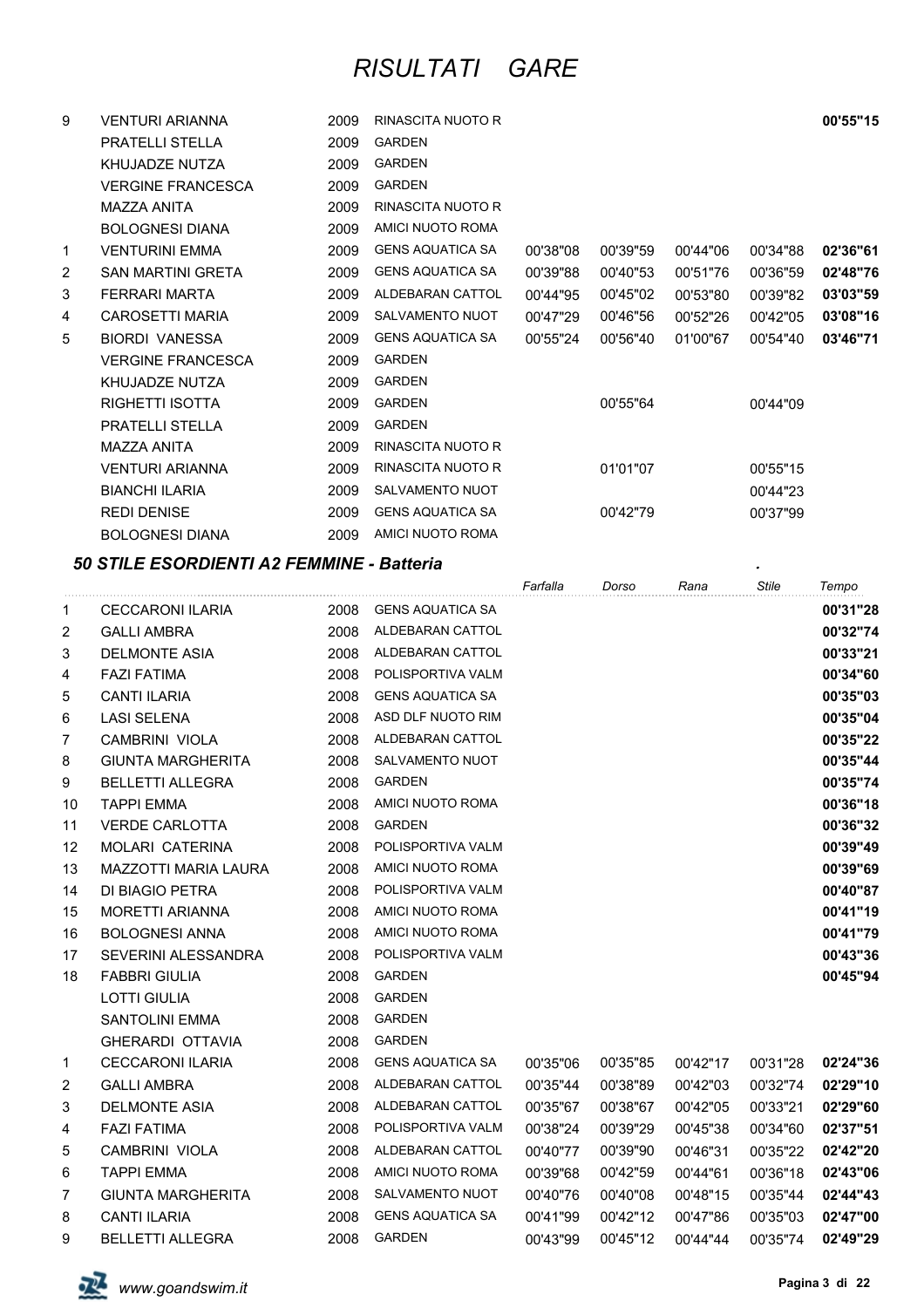| 10                | MOLARI CATERINA         | 2008 | POLISPORTIVA VALM       | 00'44"18 | 00'44"64 | 00'52"49 | 00'39"49 | 03'00"80 |
|-------------------|-------------------------|------|-------------------------|----------|----------|----------|----------|----------|
| 11                | <b>BOLOGNESI ANNA</b>   | 2008 | AMICI NUOTO ROMA        | 00'46"83 | 00'43"95 | 00'48"80 | 00'41"79 | 03'01"37 |
| $12 \overline{ }$ | SEVERINI ALESSANDRA     | 2008 | POLISPORTIVA VALM       | 00'44"35 | 00'48"07 | 00'53"13 | 00'43"36 | 03'08"91 |
| 13                | DI BIAGIO PETRA         | 2008 | POLISPORTIVA VALM       | 00'56"01 | 00'54"94 | 00'52"99 | 00'40"87 | 03'24"81 |
|                   | <b>GHERARDI OTTAVIA</b> | 2008 | <b>GARDEN</b>           |          |          |          |          |          |
|                   | FABBRI GIULIA           | 2008 | <b>GARDEN</b>           |          | 00'46"92 |          | 00'45"94 |          |
|                   | <b>GHIRARDI SOFIA</b>   | 2008 | AMICI NUOTO ROMA        |          |          | 00'47"56 |          |          |
|                   | MAZZOTTI MARIA LAURA    | 2008 | AMICI NUOTO ROMA        |          | 00'46"48 | 00'47"72 | 00'39"69 |          |
|                   | LASI SELENA             | 2008 | ASD DLF NUOTO RIM       |          | 00'45"55 |          | 00'35"04 |          |
|                   | <b>MARIOTTI CLIZIA</b>  | 2008 | <b>GENS AQUATICA SA</b> | 00'42"95 |          | 00'49"34 |          |          |
|                   | LOTTI GIULIA            | 2008 | <b>GARDEN</b>           |          |          |          |          |          |
|                   | <b>VERDE CARLOTTA</b>   | 2008 | <b>GARDEN</b>           |          | 00'41"93 |          | 00'36"32 |          |
|                   | SANTOLINI EMMA          | 2008 | <b>GARDEN</b>           |          |          |          |          |          |
|                   | <b>MORETTI ARIANNA</b>  | 2008 | AMICI NUOTO ROMA        |          | 00'44"61 | 00'50"56 | 00'41"19 |          |

### *50 STILE RAGAZZI FEMMINE - Batteria .*

| .              |                             |      |                          | Farfalla | Dorso    | Rana     | <b>Stile</b> | Tempo    |
|----------------|-----------------------------|------|--------------------------|----------|----------|----------|--------------|----------|
| 0              | ULQINAKU ADRA               | 2006 | <b>GARDEN</b>            |          |          |          |              | 00'35"31 |
| 0              | <b>FERRIERO PIA MARTINA</b> | 2007 | <b>RINASCITA NUOTO R</b> |          |          |          |              | 00'40"44 |
| 0              | COCUZZA GIORGIA             | 2006 | <b>RINASCITA NUOTO R</b> |          |          |          |              | 00'34"92 |
| 0              | <b>BENGHI VIOLA</b>         | 2006 | <b>RINASCITA NUOTO R</b> |          |          |          |              | 00'36"21 |
| 0              | <b>AMATI ELISA</b>          | 2006 | <b>RINASCITA NUOTO R</b> |          |          |          |              | 00'36"90 |
| 0              | <b>CANGINI GIULIA</b>       | 2006 | POLISPORTIVA VALM        |          |          |          |              | 00'34"22 |
| 0              | <b>BRUNORI CHIARA</b>       | 2007 | <b>SALVAMENTO NUOT</b>   |          |          |          |              | 00'34"96 |
| 0              | <b>SELVA ELENA</b>          | 2007 | <b>SALVAMENTO NUOT</b>   |          |          |          |              | 00'37"32 |
| 0              | <b>NEGRONI ANNA</b>         | 2007 | AMICI NUOTO ROMA         |          |          |          |              | 00'42"81 |
| 0              | <b>MINGHETTI NICOLE</b>     | 2007 | AMICI NUOTO ROMA         |          |          |          |              | 00'35"58 |
| 0              | <b>CASADEI GIADA</b>        | 2007 | AMICI NUOTO ROMA         |          |          |          |              | 00'34"93 |
| 0              | <b>CAPPELLETTI ANNA</b>     | 2007 | <b>GARDEN</b>            |          |          |          |              |          |
| 0              | EL MORCHADI AMINA           | 2007 | RINASCITA NUOTO R        |          |          |          |              |          |
| 0              | <b>FAINI GINEVRA</b>        | 2007 | <b>GELSO TEAM</b>        |          |          |          |              |          |
| 1              | <b>CANGINI GIULIA</b>       | 2006 | POLISPORTIVA VALM        | 00'36"61 | 00'41"10 | 00'44"39 | 00'34"22     | 02'36"32 |
| $\overline{c}$ | ULQINAKU ADRA               | 2006 | <b>GARDEN</b>            | 00'40"85 | 00'38"94 | 00'44"11 | 00'35"31     | 02'39"21 |
| 3              | <b>MINGHETTI NICOLE</b>     | 2007 | AMICI NUOTO ROMA         | 00'37"11 | 00'40"74 | 00'47"82 | 00'35"58     | 02'41"25 |
| 4              | COCUZZA GIORGIA             | 2006 | RINASCITA NUOTO R        | 00'39"94 | 00'40"43 | 00'50"16 | 00'34"92     | 02'45"45 |
| 5              | <b>AMATI ELISA</b>          | 2006 | <b>RINASCITA NUOTO R</b> | 00'40"28 | 00'44"56 | 00'45"71 | 00'36"90     | 02'47"45 |
| 6              | <b>BRUNORI CHIARA</b>       | 2007 | SALVAMENTO NUOT          | 00'44"29 | 00'41"42 | 00'48"21 | 00'34"96     | 02'48"88 |
| $\overline{7}$ | <b>BENGHI VIOLA</b>         | 2006 | <b>RINASCITA NUOTO R</b> | 00'42"76 | 00'45"89 | 00'46"29 | 00'36"21     | 02'51"15 |
| 8              | <b>SELVA ELENA</b>          | 2007 | SALVAMENTO NUOT          | 00'43"27 | 00'44"66 | 00'48"54 | 00'37"32     | 02'53"79 |
|                | <b>CAPPELLETTI ANNA</b>     | 2007 | <b>GARDEN</b>            |          |          |          |              |          |
|                | FERRIERO PIA MARTINA        | 2007 | RINASCITA NUOTO R        |          | 00'49"63 |          | 00'40"44     |          |
|                | EL MORCHADI AMINA           | 2007 | <b>RINASCITA NUOTO R</b> |          |          |          |              |          |
|                | <b>FAINI GINEVRA</b>        | 2007 | <b>GELSO TEAM</b>        | 00'39"67 |          | 00'52"17 |              |          |
|                | <b>CECCARONI LUCIA</b>      | 2006 | AMICI NUOTO ROMA         |          |          |          |              |          |
|                | <b>NEGRONI ANNA</b>         | 2007 | AMICI NUOTO ROMA         |          | 00'49"24 |          | 00'42"81     |          |
|                | <b>CASADEI GIADA</b>        | 2007 | AMICI NUOTO ROMA         |          | 00'39"75 |          | 00'34"93     |          |
|                |                             |      |                          |          |          |          |              |          |

### *50 STILE JUNIORES FEMMINE - Batteria .*

| <b>50 STILE JUNIORES FEMMINE - Batteria</b> |                        |       |                   |          |       |      |       |          |  |  |  |
|---------------------------------------------|------------------------|-------|-------------------|----------|-------|------|-------|----------|--|--|--|
|                                             |                        |       |                   | Farfalla | Dorso | Rana | Stile | Tempo    |  |  |  |
|                                             | <b>ESPOSITO LIDIA</b>  | 2004  | AMICI NUOTO ROMA  |          |       |      |       | 00'31"13 |  |  |  |
| 2                                           | <b>VAROTTI MATILDE</b> | 2005. | POLISPORTIVA VALM |          |       |      |       | 00'32"09 |  |  |  |
| 3                                           | LAERA GIULIA           | 2004  | POLISPORTIVA VALM |          |       |      |       | 00'32"20 |  |  |  |
| 4                                           | LIBERATI NICOLE        | 2005. | AMICI NUOTO ROMA  |          |       |      |       | 00'34"38 |  |  |  |
| 5                                           | <b>GORINI REBECCA</b>  | 2005  | <b>GARDEN</b>     |          |       |      |       | 00'35"14 |  |  |  |

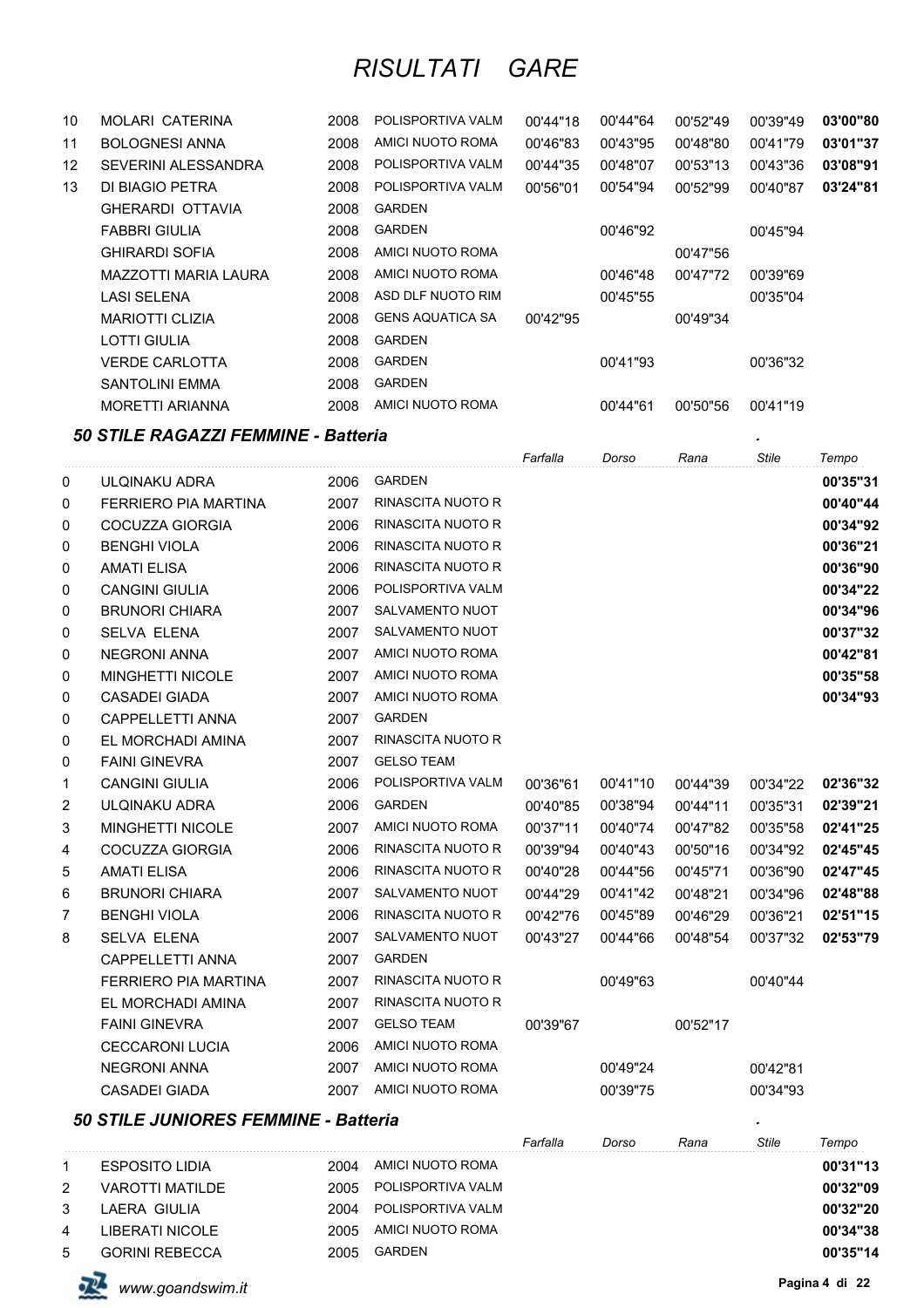| 6            | <b>SANTOLINI DENISE</b>                     | 2004 | SALVAMENTO NUOT   |          |          |          |          | 00'35"25 |
|--------------|---------------------------------------------|------|-------------------|----------|----------|----------|----------|----------|
| 7            | <b>BENZI IRIS ILSE</b>                      | 2005 | ASD DLF NUOTO RIM |          |          |          |          | 00'36"61 |
| 8            | <b>ZEFFIRINI SOFIA</b>                      | 2004 | AMICI NUOTO ROMA  |          |          |          |          | 00'37"28 |
| 9            | <b>GUCCIONE ALICE</b>                       | 2005 | AMICI NUOTO ROMA  |          |          |          |          | 00'38"15 |
|              | PAGLIARANI ELISA                            | 2005 | <b>GARDEN</b>     |          |          |          |          |          |
|              | <b>BICCHIERINI MARTINA</b>                  | 2004 | <b>GARDEN</b>     |          |          |          |          |          |
|              | NICOLAEV IVOLA                              | 2004 | RINASCITA NUOTO R |          |          |          |          |          |
| $\mathbf{1}$ | <b>ESPOSITO LIDIA</b>                       | 2004 | AMICI NUOTO ROMA  | 00'33"12 | 00'35"69 | 00'40"34 | 00'31"13 | 02'20"28 |
| 2            | LAERA GIULIA                                | 2004 | POLISPORTIVA VALM | 00'35"85 | 00'38"58 | 00'41"08 | 00'32"20 | 02'27"71 |
| 3            | <b>VAROTTI MATILDE</b>                      | 2005 | POLISPORTIVA VALM | 00'38"06 | 00'41"02 | 00'42"58 | 00'32"09 | 02'33"75 |
| 4            | <b>GORINI REBECCA</b>                       | 2005 | <b>GARDEN</b>     | 00'37"53 | 00'40"13 | 00'46"91 | 00'35"14 | 02'39"71 |
| 5            | LIBERATI NICOLE                             | 2005 | AMICI NUOTO ROMA  | 00'38"69 | 00'39"91 | 00'48"09 | 00'34"38 | 02'41"07 |
| 6            | <b>SANTOLINI DENISE</b>                     | 2004 | SALVAMENTO NUOT   | 00'43"69 | 00'39"95 | 00'47"85 | 00'35"25 | 02'46"74 |
|              | PAGLIARANI ELISA                            | 2005 | <b>GARDEN</b>     |          |          |          |          |          |
|              | <b>BICCHIERINI MARTINA</b>                  | 2004 | GARDEN            |          |          |          |          |          |
|              | NICOLAEV IVOLA                              | 2004 | RINASCITA NUOTO R |          |          |          |          |          |
|              | <b>BENZI IRIS ILSE</b>                      | 2005 | ASD DLF NUOTO RIM |          | 00'44"47 |          | 00'36"61 |          |
|              | <b>GUCCIONE ALICE</b>                       | 2005 | AMICI NUOTO ROMA  |          | 00'44"87 | 00'47"05 | 00'38"15 |          |
|              | <b>ZEFFIRINI SOFIA</b>                      | 2004 | AMICI NUOTO ROMA  |          | 00'45"54 |          | 00'37"28 |          |
|              | 50 STILE SENIORES FEMMINE - Batteria        |      |                   |          |          |          |          |          |
|              |                                             |      |                   | Farfalla | Dorso    | Rana     | Stile    | Tempo    |
| $\mathbf{1}$ | NIGRO VERONICA PIA                          | 2001 | RINASCITA NUOTO R |          |          |          |          | 00'31"21 |
| 2            | <b>PASQUINELLI NICOLE</b>                   | 2002 | RINASCITA NUOTO R |          |          |          |          | 00'31"58 |
| 3            | LAERA GAIA ANNA                             | 2001 | POLISPORTIVA VALM |          |          |          |          | 00'32"30 |
| 4            | DE CRESCENZO MICOL                          | 2001 | RINASCITA NUOTO R |          |          |          |          | 00'32"36 |
| 5            | <b>FRONTALI ELEONORA</b>                    | 2002 | <b>GARDEN</b>     |          |          |          |          | 00'36"06 |
| 6            | <b>CHAHATA SERIN</b>                        | 2002 | <b>GARDEN</b>     |          |          |          |          | 00'36"54 |
| 7            | AMATI TAMARA                                | 2000 | RINASCITA NUOTO R |          |          |          |          | 00'37"11 |
|              | <b>VIGNALI GIORGIA</b>                      | 2002 | GARDEN            |          |          |          |          |          |
|              | <b>VALENTINO MARTINA</b>                    | 2002 | GARDEN            |          |          |          |          |          |
|              | <b>DROUIN JANNETTE</b>                      | 2001 | <b>GARDEN</b>     |          |          |          |          |          |
|              | DI PALMA GAIA                               |      | 2003 GARDEN       |          |          |          |          |          |
| 1            | PASQUINELLI NICOLE                          | 2002 | RINASCITA NUOTO R | 00'34"76 | 00'40"30 | 00'40"38 | 00'31"58 | 02'27"02 |
| 2            | NIGRO VERONICA PIA                          | 2001 | RINASCITA NUOTO R | 00'36"15 | 00'37"27 | 00'44"06 | 00'31"21 | 02'28"69 |
| 3            | <b>LAERA GAIA ANNA</b>                      | 2001 | POLISPORTIVA VALM | 00'37"03 | 00'39"74 | 00'41"49 | 00'32"30 | 02'30"56 |
| 4            | DE CRESCENZO MICOL                          | 2001 | RINASCITA NUOTO R | 00'43"22 | 00'40"39 | 00'44"40 | 00'32"36 | 02'40"37 |
| 5            | AMATI TAMARA                                | 2000 | RINASCITA NUOTO R | 00'39"58 | 00'42"02 | 00'48"23 | 00'37"11 | 02'46"94 |
|              | <b>VALENTINO MARTINA</b>                    | 2002 | <b>GARDEN</b>     |          |          |          |          |          |
|              | <b>DROUIN JANNETTE</b>                      | 2001 | <b>GARDEN</b>     |          |          |          |          |          |
|              | DI PALMA GAIA                               | 2003 | <b>GARDEN</b>     |          |          |          |          |          |
|              | <b>FRONTALI ELEONORA</b>                    | 2002 | GARDEN            |          | 00'43"01 |          | 00'36"06 |          |
|              | <b>CHAHATA SERIN</b>                        | 2002 | GARDEN            |          | 00'42"05 |          | 00'36"54 |          |
|              | <b>VIGNALI GIORGIA</b>                      |      | 2002 GARDEN       |          |          |          |          |          |
|              |                                             |      |                   |          |          |          |          |          |
|              | 25 COMBINATA ESORDIENTI C MASCHI - Batteria |      |                   | Farfalla | Dorso    | Rana     | Stile    | Tempo    |
| 1            | <b>ZANOTTI RICCARDO</b>                     | 2011 | <b>GELSO TEAM</b> | 00'18"99 | 00'20"60 | 00'25"52 | 00'18"18 | 01'23"29 |
| 2            | PAVIRANI LORENZO                            | 2011 | AMICI NUOTO ROMA  | 00'19"68 | 00'21"16 | 00'26"60 | 00'18"81 | 01'26"25 |
| 3            | DI LULLO EDOARDO                            | 2011 | AMICI NUOTO ROMA  | 00'21"68 | 00'22"90 | 00'26"46 | 00'19"99 | 01'31"03 |
| 4            | RINALDI PIERFRANCESCO                       | 2011 | GARDEN            | 00'21"76 | 00'24"58 | 00'28"11 | 00'20"82 | 01'35"27 |
|              |                                             |      |                   |          |          |          |          |          |

5 RINALDINI GIOELE 2011 GELSO TEAM 00'27"80 00'25"22 00'27"19 00'23"28 **01'43"49**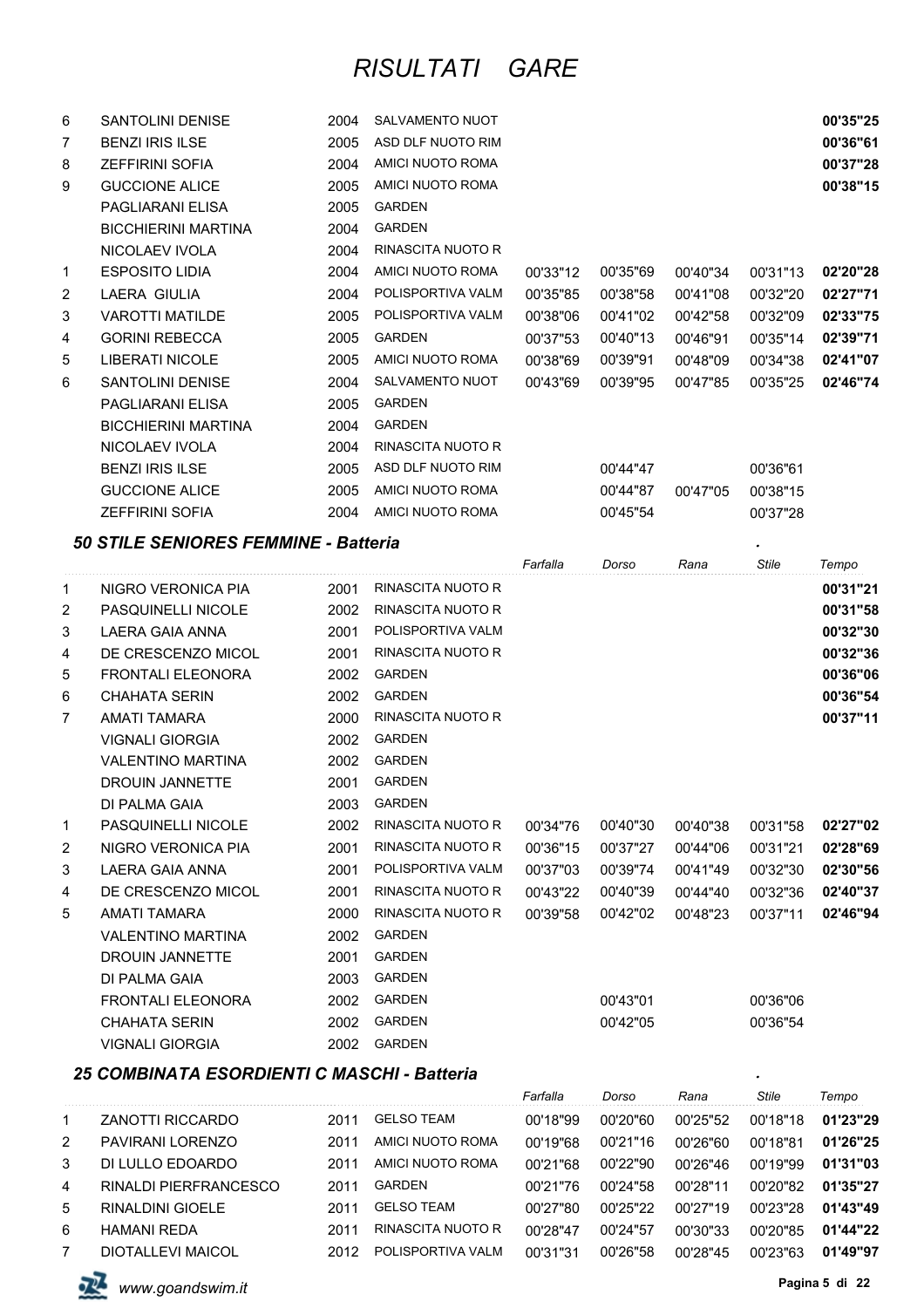| CASANOVA THIAGO         | 2011 | GARDEN            |          | 00'22"21 |          | 00'21"84 |
|-------------------------|------|-------------------|----------|----------|----------|----------|
| <b>BRACA RAFFAELE</b>   | 2012 | GARDEN            |          | 00'23"41 |          | 00'25"13 |
| <b>MORRI PIETRO</b>     | 2012 | SALVAMENTO NUOT   | 00'29"83 |          | 00'31"09 |          |
| DISALVIO SAMUELE        | 2011 | <b>GELSO TEAM</b> | 00'27"47 | 00'22"00 |          | 00'20"15 |
| <b>CRISCI MARK</b>      | 2011 | ASD DLF NUOTO RIM |          |          |          | 00'24"78 |
| <b>BARTOLINI JACOPO</b> | 2011 | ALDEBARAN CATTOL  | 00'27"68 |          | 00'27"20 | 00'25"11 |
| <b>SCOLA SEBASTIANO</b> | 2011 | ALDEBARAN CATTOL  |          |          |          | 00'22"75 |

### *50 STILE ESORDIENTI B1 MASCHI - Batteria .*

|    |                                                |      |                          | Farfalla | Dorso    | Rana     | <b>Stile</b> | Tempo    |
|----|------------------------------------------------|------|--------------------------|----------|----------|----------|--------------|----------|
| 0  | <b>OLDANI THOMAS</b>                           | 2010 | <b>GARDEN</b>            |          |          |          |              |          |
| 1  | <b>LAZZARINI GIULIO</b>                        | 2010 | <b>GELSO TEAM</b>        |          |          |          |              | 00'41"17 |
| 2  | <b>GARITO SAMUELE</b>                          | 2010 | ASD DLF NUOTO RIM        |          |          |          |              | 00'42"85 |
| 3  | <b>VALENTINI EDOARDO</b>                       | 2010 | ALDEBARAN CATTOL         |          |          |          |              | 00'44"55 |
| 4  | <b>FRANCINI ALESSANDRO</b>                     | 2010 | <b>GENS AQUATICA SA</b>  |          |          |          |              | 00'46"69 |
| 5  | <b>CARLINI NICOLO'</b>                         | 2010 | ASD DLF NUOTO RIM        |          |          |          |              | 00'48"07 |
| 6  | PETRINI GIANLUCA                               | 2010 | ASD DLF NUOTO RIM        |          |          |          |              | 00'50"85 |
| 7  | <b>FACONDINI LORENZO</b>                       | 2010 | ALDEBARAN CATTOL         |          |          |          |              | 00'52"76 |
| 8  | <b>CROATTI ANDREA</b>                          | 2010 | <b>RINASCITA NUOTO R</b> |          |          |          |              | 00'56"22 |
| 9  | <b>TOMBARI GIACOMO</b>                         | 2010 | <b>ALDEBARAN CATTOL</b>  |          |          |          |              | 00'58"39 |
| 10 | <b>VICENZETTI EMILIANO</b>                     | 2010 | ALDEBARAN CATTOL         |          |          |          |              | 00'58"74 |
| 11 | <b>BOCCALINI MATTIA</b>                        | 2010 | ALDEBARAN CATTOL         |          |          |          |              | 00'58"85 |
| 12 | MORAGA FIGUEROA DAVID<br><b>GABRIEL</b>        | 2010 | ALDEBARAN CATTOL         |          |          |          |              | 01'18"49 |
| 1  | <b>LAZZARINI GIULIO</b>                        | 2010 | <b>GELSO TEAM</b>        | 00'47"01 | 00'46"69 | 00'49"24 | 00'41"17     | 03'04"11 |
| 2  | <b>VALENTINI EDOARDO</b>                       | 2010 | ALDEBARAN CATTOL         | 00'54"03 | 00'48"49 | 00'57"90 | 00'44"55     | 03'24"97 |
| 3  | <b>FRANCINI ALESSANDRO</b>                     | 2010 | <b>GENS AQUATICA SA</b>  | 01'24"65 | 00'51"02 | 00'56"90 | 00'46"69     | 03'59"26 |
|    | <b>OLDANI THOMAS</b>                           | 2010 | <b>GARDEN</b>            | 00'41"53 | 00'42"86 |          |              |          |
|    | <b>CROATTI ANDREA</b>                          | 2010 | <b>RINASCITA NUOTO R</b> |          | 00'58"20 |          | 00'56"22     |          |
|    | <b>CARLINI NICOLO'</b>                         | 2010 | ASD DLF NUOTO RIM        |          | 00'57"75 |          | 00'48"07     |          |
|    | PETRINI GIANLUCA                               | 2010 | ASD DLF NUOTO RIM        |          | 00'55"64 |          | 00'50"85     |          |
|    | <b>GARITO SAMUELE</b>                          | 2010 | ASD DLF NUOTO RIM        |          |          |          | 00'42"85     |          |
|    | <b>FACONDINI LORENZO</b>                       | 2010 | ALDEBARAN CATTOL         |          | 01'02"50 | 01'13"60 | 00'52"76     |          |
|    | <b>VICENZETTI EMILIANO</b>                     | 2010 | ALDEBARAN CATTOL         |          | 01'07"86 | 01'12"71 | 00'58"74     |          |
|    | <b>BOCCALINI MATTIA</b>                        | 2010 | ALDEBARAN CATTOL         |          | 00'59"24 | 01'10"45 | 00'58"85     |          |
|    | <b>MORAGA FIGUEROA DAVID</b><br><b>GABRIEL</b> | 2010 | ALDEBARAN CATTOL         |          | 01'14"59 |          | 01'18"49     |          |
|    | <b>TOMBARI GIACOMO</b>                         | 2010 | ALDEBARAN CATTOL         |          | 01'04"31 |          | 00'58"39     |          |

### *50 STILE ESORDIENTI B2 MASCHI - Batteria .*

|                |                                |      |                        | Farfalla | Dorso | Rana | Stile | Tempo    |
|----------------|--------------------------------|------|------------------------|----------|-------|------|-------|----------|
| 1              | <b>GRECO THOMAS</b>            | 2009 | <b>GARDEN</b>          |          |       |      |       | 00'37"79 |
| $\overline{2}$ | D'UBALDO MATTIA                | 2009 | ALDEBARAN CATTOL       |          |       |      |       | 00'38"45 |
| 3              | AURIEMMA VALENTINO ANGELO 2009 |      | ALDEBARAN CATTOL       |          |       |      |       | 00'39"77 |
| 4              | <b>SEVERI MATTEO</b>           | 2009 | AMICI NUOTO ROMA       |          |       |      |       | 00'40"09 |
| 5              | ARCANGELI ELIA                 | 2009 | <b>SALVAMENTO NUOT</b> |          |       |      |       | 00'40"33 |
| 6              | CASSUOLA GIOVANNI              | 2009 | RINASCITA NUOTO R      |          |       |      |       | 00'40"82 |
| $\overline{7}$ | ANELLI RICCARDO                | 2009 | <b>SALVAMENTO NUOT</b> |          |       |      |       | 00'41"46 |
| 8              | SARNATARO RAFFAELE             | 2009 | ALDEBARAN CATTOL       |          |       |      |       | 00'42"75 |
| 9              | CAMAGNI MATTEO                 | 2009 | AMICI NUOTO ROMA       |          |       |      |       | 00'43"07 |
| 10             | <b>FABBRI ALESSIO</b>          | 2009 | AMICI NUOTO ROMA       |          |       |      |       | 00'43"93 |
| 11             | <b>MARINI PAOLO</b>            | 2009 | RINASCITA NUOTO R      |          |       |      |       | 00'44"26 |
| 12             | <b>VENTRICELLI TOMMASO</b>     | 2009 | ALDEBARAN CATTOL       |          |       |      |       | 00'47"75 |
| 13             | <b>INNAMORATI TOMMASO</b>      | 2009 | <b>GARDEN</b>          |          |       |      |       | 00'48"24 |

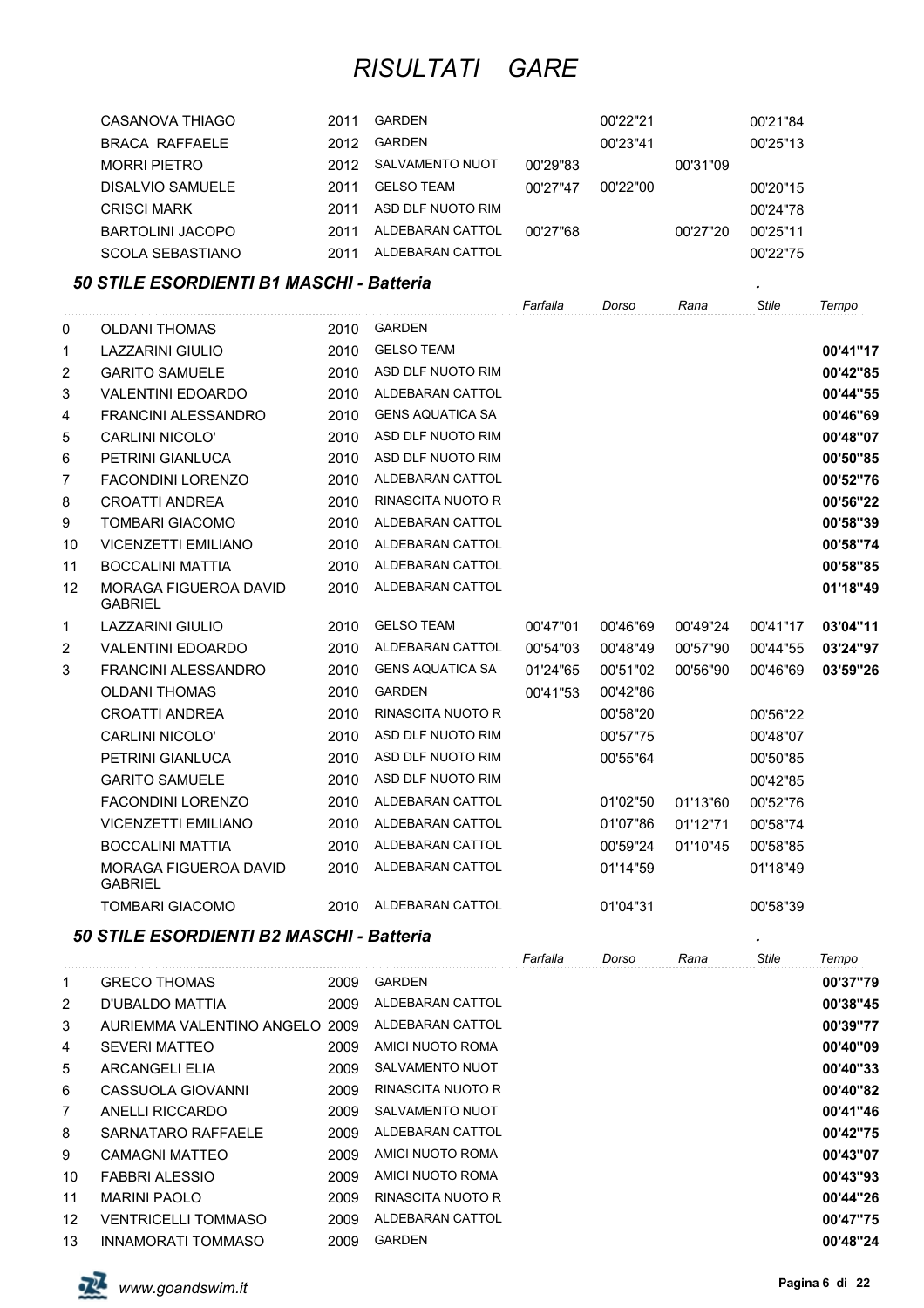| CANDIOTTI MARCO            | 2009 | <b>ALDEBARAN CATTOL</b>        |          |          |          |          | 00'50"35 |
|----------------------------|------|--------------------------------|----------|----------|----------|----------|----------|
| PAESANI GIULIO             | 2009 | <b>GARDEN</b>                  |          |          |          |          |          |
| D'UBALDO MATTIA            | 2009 | ALDEBARAN CATTOL               | 00'41"56 | 00'44"11 | 00'52"27 | 00'38"45 | 02'56"39 |
| <b>GRECO THOMAS</b>        | 2009 | <b>GARDEN</b>                  | 00'45"30 | 00'44"12 | 00'51"25 | 00'37"79 | 02'58"46 |
|                            |      | ALDEBARAN CATTOL               | 00'47"26 | 00'45"28 | 00'51"72 | 00'39"77 | 03'04"03 |
| <b>ARCANGELI ELIA</b>      | 2009 | SALVAMENTO NUOT                | 00'46"22 | 00'45"87 | 00'56"32 | 00'40"33 | 03'08"74 |
| SARNATARO RAFFAELE         | 2009 | ALDEBARAN CATTOL               | 01'22"29 | 00'47"51 | 00'53"77 | 00'42"75 | 03'46"32 |
| CANDIOTTI MARCO            | 2009 | ALDEBARAN CATTOL               | 00'59"99 | 00'58"41 | 01'08"60 | 00'50"35 | 03'57"35 |
| GIOVAGNOLI FRANCESCO       | 2009 | <b>GENS AQUATICA SA</b>        | 00'59"28 |          | 01'00"90 |          |          |
| <b>VENTRICELLI TOMMASO</b> | 2009 | ALDEBARAN CATTOL               |          | 00'55"70 |          | 00'47"75 |          |
| <b>CAMAGNI MATTEO</b>      | 2009 | AMICI NUOTO ROMA               |          |          | 00'53"57 | 00'43"07 |          |
| <b>FABBRI ALESSIO</b>      | 2009 | AMICI NUOTO ROMA               |          | 00'52"90 | 00'53"19 | 00'43"93 |          |
| <b>INNAMORATI TOMMASO</b>  | 2009 | <b>GARDEN</b>                  |          | 00'59"08 |          | 00'48"24 |          |
| ANELLI RICCARDO            | 2009 | SALVAMENTO NUOT                | 00'54"21 | 00'51"44 |          | 00'41"46 |          |
| CASSUOLA GIOVANNI          | 2009 | RINASCITA NUOTO R              |          | 00'53"45 |          | 00'40"82 |          |
| <b>MARINI PAOLO</b>        | 2009 | RINASCITA NUOTO R              |          | 00'46"46 |          | 00'44"26 |          |
| PAESANI GIULIO             | 2009 | <b>GARDEN</b>                  |          |          |          |          |          |
| <b>SEVERI MATTEO</b>       | 2009 | AMICI NUOTO ROMA               |          | 00'48"43 | 00'51"36 | 00'40"09 |          |
|                            |      | AURIEMMA VALENTINO ANGELO 2009 |          |          |          |          |          |

### *50 STILE ESORDIENTI A1 MASCHI - Batteria .*

|             |                          |      |                          | Farfalla | Dorso    | Rana     | Stile    | Tempo          |
|-------------|--------------------------|------|--------------------------|----------|----------|----------|----------|----------------|
| 1           | PRETOLANI JORDI          | 2008 | ALDEBARAN CATTOL         |          |          |          |          | 00'33"92       |
| 2           | <b>LONGHI DAVIDE</b>     | 2008 | SALVAMENTO NUOT          |          |          |          |          | 00'35"49       |
| 3           | <b>MARIOTTI GIOVANNI</b> | 2008 | ALDEBARAN CATTOL         |          |          |          |          | 00'35"52       |
| 4           | PASQUINELLI MATTIA       | 2008 | RINASCITA NUOTO R        |          |          |          |          | 00'36"51       |
| 5           | <b>BRUSCHI ANDREA</b>    | 2008 | <b>GARDEN</b>            |          |          |          |          | 00'37"09       |
| 6           | <b>BROCCOLI RICCARDO</b> | 2008 | <b>GELSO TEAM</b>        |          |          |          |          | 00'37"54       |
| 7           | <b>GAUDENZI MATTEO</b>   | 2008 | ALDEBARAN CATTOL         |          |          |          |          | 00'37"87       |
| 8           | <b>GARITO GABRIELE</b>   | 2008 | ASD DLF NUOTO RIM        |          |          |          |          | 00'37"96       |
| 9           | <b>TELÒ FILIPPO</b>      | 2008 | ALDEBARAN CATTOL         |          |          |          |          | 00'38"07       |
| 10          | MARCACCINI NICOLÒ        | 2008 | ALDEBARAN CATTOL         |          |          |          |          | 00'38"92       |
| 11          | <b>GJERAZI DENIAN</b>    | 2008 | ALDEBARAN CATTOL         |          |          |          |          | 00'41"28       |
| 12          | <b>DRUDI ALBERTO</b>     | 2008 | ALDEBARAN CATTOL         |          |          |          |          | 00'42"59       |
| 13          | PENSALFINI LORENZO       | 2008 | ALDEBARAN CATTOL         |          |          |          |          | 00'43"98       |
| 14          | <b>MUCCIOLI ANDREA</b>   | 2008 | <b>GELSO TEAM</b>        |          |          |          |          | 00'46"73       |
|             | <b>VIGILE MICHELE</b>    | 2008 | AMICI NUOTO ROMA         |          |          |          |          | <b>Squalif</b> |
|             | <b>BASHA AMIR</b>        | 2008 | ALDEBARAN CATTOL         |          |          |          |          |                |
|             | <b>GUERRA ALESSANDRO</b> | 2008 | <b>GELSO TEAM</b>        |          |          |          |          | <b>Squalif</b> |
|             | DI BELLO JOSE            | 2008 | AMICI NUOTO ROMA         |          |          |          |          |                |
| $\mathbf 1$ | <b>MARIOTTI GIOVANNI</b> | 2008 | ALDEBARAN CATTOL         | 00'43"93 | 00'38"84 | 00'43"95 | 00'35"52 | 02'42"24       |
| 2           | PRETOLANI JORDI          | 2008 | ALDEBARAN CATTOL         | 00'39"71 | 00'42"14 | 00'48"51 | 00'33"92 | 02'44"28       |
| 3           | LONGHI DAVIDE            | 2008 | SALVAMENTO NUOT          | 00'38"18 | 00'38"85 | 00'52"04 | 00'35"49 | 02'44"56       |
| 4           | PASQUINELLI MATTIA       | 2008 | <b>RINASCITA NUOTO R</b> | 00'39"10 | 00'46"19 | 00'44"95 | 00'36"51 | 02'46"75       |
| 5           | <b>GJERAZI DENIAN</b>    | 2008 | ALDEBARAN CATTOL         | 00'42"42 | 00'40"00 | 00'43"18 | 00'41"28 | 02'46"88       |
| 6           | <b>GAUDENZI MATTEO</b>   | 2008 | ALDEBARAN CATTOL         | 00'42"26 | 00'41"90 | 00'45"32 | 00'37"87 | 02'47"35       |
| 7           | <b>BROCCOLI RICCARDO</b> | 2008 | <b>GELSO TEAM</b>        | 00'40"81 | 00'43"18 | 00'52"34 | 00'37"54 | 02'53"87       |
| 8           | MARCACCINI NICOLO        | 2008 | ALDEBARAN CATTOL         | 00'44"84 | 00'44"38 | 00'52"82 | 00'38"92 | 03'00"96       |
| 9           | <b>DRUDI ALBERTO</b>     | 2008 | ALDEBARAN CATTOL         | 00'52"21 | 00'46"81 | 00'49"66 | 00'42"59 | 03'11"27       |
| 10          | PENSALFINI LORENZO       | 2008 | ALDEBARAN CATTOL         | 01'00"69 | 00'53"37 | 00'59"67 | 00'43"98 | 03'37"71       |
|             | <b>GARITO GABRIELE</b>   | 2008 | ASD DLF NUOTO RIM        |          | 00'45"62 |          | 00'37"96 |                |
|             | <b>BASHA AMIR</b>        | 2008 | ALDEBARAN CATTOL         |          |          |          |          |                |
|             | <b>TELO FILIPPO</b>      | 2008 | ALDEBARAN CATTOL         | 00'47"04 | 00'44"38 |          | 00'38"07 |                |
|             | DI BELLO JOSE            | 2008 | AMICI NUOTO ROMA         |          |          | 00'55"01 |          |                |

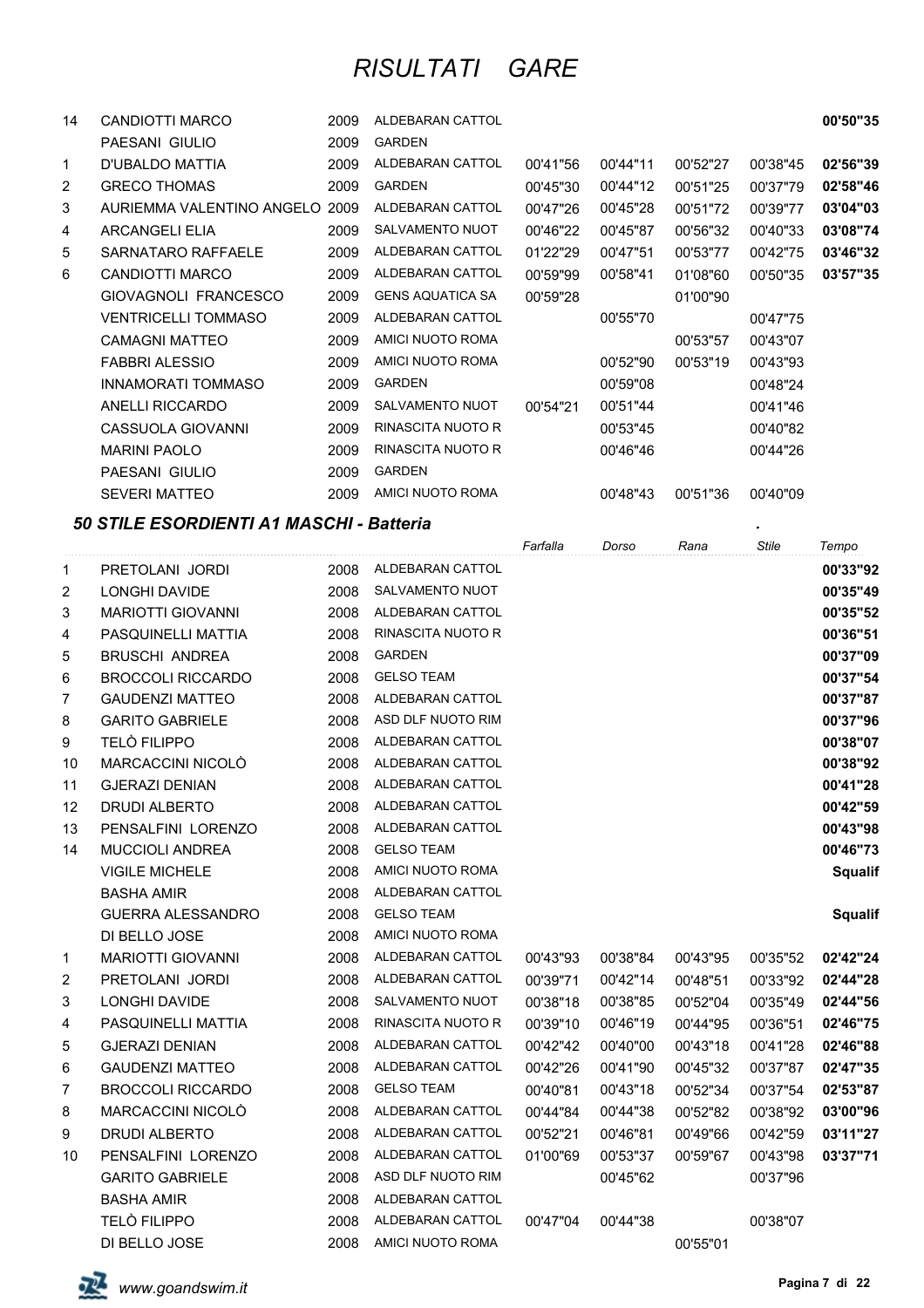| BRUSCHI ANDREA         | 2008 | <b>GARDEN</b>           |          | 00'44"48 |          | 00'37"09 |
|------------------------|------|-------------------------|----------|----------|----------|----------|
| <b>MUCCIOLI ANDREA</b> | 2008 | <b>GELSO TEAM</b>       |          | 00'55"01 | 00'50"37 | 00'46"73 |
| GUERRA ALESSANDRO      | 2008 | <b>GELSO TEAM</b>       |          | 00'46"86 |          |          |
| <b>SEMPRINI AGAPE</b>  | 2008 | GENS AQUATICA SA        | 00'38"76 |          | 00'42"39 |          |
| PROSPERI MATTEO        | 2008 | GENS AQUATICA SA        |          |          | 00'55"36 |          |
| <b>PAZZINI PIETRO</b>  | 2008 | <b>GENS AQUATICA SA</b> | 00'40"38 |          | 00'48"73 |          |
| <b>VIGILE MICHELE</b>  | 2008 | AMICI NUOTO ROMA        | 00'43"65 | 00'42"16 | 00'53"31 |          |

### *50 STILE ESORDIENTI A2 MASCHI - Batteria .*

|                |                          |      |                         | Farfalla | Dorso    | Rana     | <b>Stile</b> | Tempo    |
|----------------|--------------------------|------|-------------------------|----------|----------|----------|--------------|----------|
| 1              | RINALDI GRIFONI MATTEO   | 2007 | ASD DLF NUOTO RIM       |          |          |          |              | 00'32"12 |
| 2              | DE LUCA GIANMARCO        | 2007 | ASD DLF NUOTO RIM       |          |          |          |              | 00'34"83 |
| 3              | <b>BIORDI GIACOMO</b>    | 2007 | <b>GENS AQUATICA SA</b> |          |          |          |              | 00'35"05 |
| 4              | <b>CATRANI MICHELE</b>   | 2007 | <b>SALVAMENTO NUOT</b>  |          |          |          |              | 00'35"38 |
| 5              | PESCAGLINI DAVIDE        | 2007 | <b>ALDEBARAN CATTOL</b> |          |          |          |              | 00'38"35 |
| 6              | <b>ZANZINI GIACOMO</b>   | 2007 | <b>GARDEN</b>           |          |          |          |              | 00'40"61 |
| 7              | LATINO ALESSANDRO        | 2007 | ASD DLF NUOTO RIM       |          |          |          |              | 00'40"62 |
| 8              | <b>BABBI DAVIDE</b>      | 2007 | ASD DLF NUOTO RIM       |          |          |          |              | 00'53"60 |
|                | <b>DOGOTER DAVID</b>     | 2007 | <b>GARDEN</b>           |          |          |          |              |          |
| 1              | <b>BIORDI GIACOMO</b>    | 2007 | <b>GENS AQUATICA SA</b> | 00'39"20 | 00'39"91 | 00'43"66 | 00'35"05     | 02'37"82 |
| $\overline{2}$ | <b>CATRANI MICHELE</b>   | 2007 | <b>SALVAMENTO NUOT</b>  | 00'42"62 | 00'42"53 | 00'52"11 | 00'35"38     | 02'52"64 |
| 3              | PESCAGLINI DAVIDE        | 2007 | ALDEBARAN CATTOL        | 00'48"64 | 00'47"45 | 00'45"55 | 00'38"35     | 02'59"99 |
|                | <b>ZANZINI GIACOMO</b>   | 2007 | <b>GARDEN</b>           |          | 00'48"36 |          | 00'40"61     |          |
|                | <b>DOGOTER DAVID</b>     | 2007 | <b>GARDEN</b>           |          |          |          |              |          |
|                | <b>GASPERONI LORENZO</b> | 2007 | <b>GENS AQUATICA SA</b> | 00'33"42 |          | 00'41"99 |              |          |
|                | <b>LATINO ALESSANDRO</b> | 2007 | ASD DLF NUOTO RIM       |          | 00'45"73 |          | 00'40"62     |          |
|                | RINALDI GRIFONI MATTEO   | 2007 | ASD DLF NUOTO RIM       |          | 00'38"50 |          | 00'32"12     |          |
|                | <b>BABBI DAVIDE</b>      | 2007 | ASD DLF NUOTO RIM       |          | 01'03"66 |          | 00'53"60     |          |
|                | DE LUCA GIANMARCO        | 2007 | ASD DLF NUOTO RIM       |          | 00'40"71 |          | 00'34"83     |          |
|                | <b>NORI ANDREA</b>       | 2007 | AMICI NUOTO ROMA        |          |          | 00'49"81 |              |          |

### *50 STILE R14 MASCHI - Batteria .*

|                |                                  |      |                          | Farfalla | Dorso    | Rana     | Stile    | Tempo    |
|----------------|----------------------------------|------|--------------------------|----------|----------|----------|----------|----------|
| 1              | <b>BENZI ARTURO</b>              | 2006 | <b>GARDEN</b>            |          |          |          |          | 00'30"79 |
| 2              | <b>ANTIMI DIEGO</b>              | 2006 | <b>GARDEN</b>            |          |          |          |          | 00'31"06 |
| 3              | <b>MELFI PIETRO</b>              | 2006 | <b>RINASCITA NUOTO R</b> |          |          |          |          | 00'32"52 |
| 4              | <b>GALLETTI LORENZO</b>          | 2006 | <b>GELSO TEAM</b>        |          |          |          |          | 00'33"91 |
| 5              | <b>RINALDI GRIFONI FRANCESCO</b> | 2006 | ASD DLF NUOTO RIM        |          |          |          |          | 00'35"05 |
| 6              | AMADORI WILLIAM                  | 2006 | AMICI NUOTO ROMA         |          |          |          |          | 00'36"46 |
| 7              | <b>MANCINI LORENZO</b>           | 2006 | ALDEBARAN CATTOL         |          |          |          |          | 00'36"79 |
| 8              | <b>ZABBERONI ANDREA</b>          | 2006 | AMICI NUOTO ROMA         |          |          |          |          | 00'38"95 |
| 9              | <b>CASADEI MARTIN</b>            | 2006 | <b>SALVAMENTO NUOT</b>   |          |          |          |          | 00'39"74 |
| 10             | <b>MELCHIORRE DENNIS</b>         | 2006 | <b>GARDEN</b>            |          |          |          |          | 00'43"27 |
| 1              | <b>MELFI PIETRO</b>              | 2006 | <b>RINASCITA NUOTO R</b> | 00'32"93 | 00'35"89 | 00'38"17 | 00'32"52 | 02'19"51 |
| $\overline{c}$ | <b>ANTIMI DIEGO</b>              | 2006 | <b>GARDEN</b>            | 00'34"97 | 00'38"46 | 00'40"84 | 00'31"06 | 02'25"33 |
| 3              | <b>BENZI ARTURO</b>              | 2006 | <b>GARDEN</b>            | 00'34"46 | 00'39"24 | 00'42"26 | 00'30"79 | 02'26"75 |
| 4              | <b>GALLETTI LORENZO</b>          | 2006 | <b>GELSO TEAM</b>        | 00'36"14 | 00'39"32 | 00'41"46 | 00'33"91 | 02'30"83 |
| 5              | <b>MANCINI LORENZO</b>           | 2006 | ALDEBARAN CATTOL         | 00'47"19 | 00'44"19 | 00'44"51 | 00'36"79 | 02'52"68 |
| 6              | <b>CASADEI MARTIN</b>            | 2006 | <b>SALVAMENTO NUOT</b>   | 00'48"95 | 00'45"03 | 00'52"81 | 00'39"74 | 03'06"53 |
|                | <b>MELCHIORRE DENNIS</b>         | 2006 | <b>GARDEN</b>            |          | 00'50"31 |          | 00'43"27 |          |
|                | <b>RINALDI GRIFONI FRANCESCO</b> | 2006 | ASD DLF NUOTO RIM        |          | 00'42"08 |          | 00'35"05 |          |
|                | <b>ZABBERONI ANDREA</b>          | 2006 | AMICI NUOTO ROMA         |          | 00'46"99 |          | 00'38"95 |          |
|                | AMADORI WILLIAM                  | 2006 | AMICI NUOTO ROMA         |          | 00'39"53 | 00'41"26 | 00'36"46 |          |
|                | <b>MURATORI GIANMARCO</b>        | 2006 | AMICI NUOTO ROMA         |          |          | 00'42"83 |          |          |

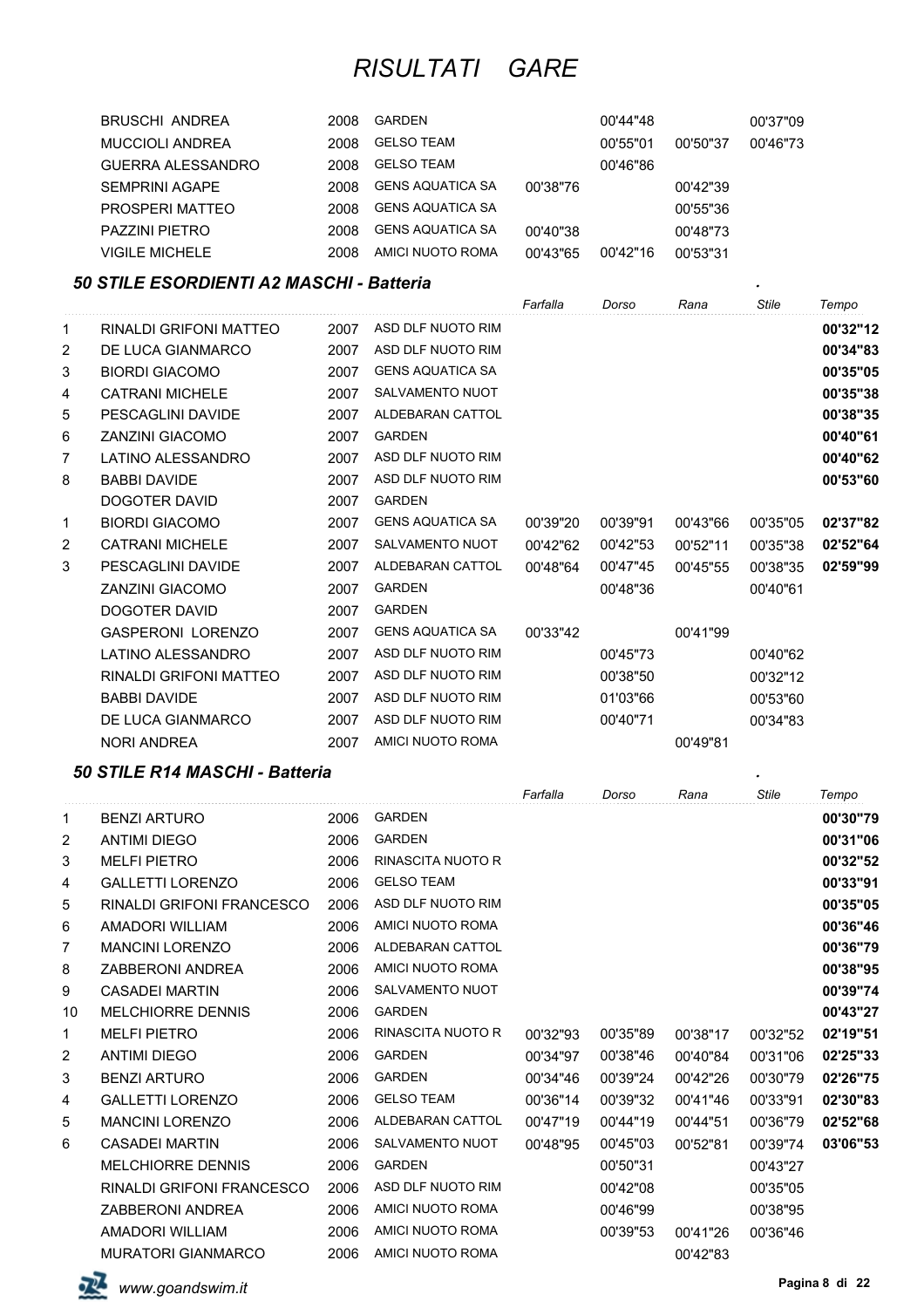MILAZZO ROSARIO 2006 ALDEBARAN CATTOL 00'41"68 00'46"49

|                | 50 STILE RAGAZZI MASCHI - Batteria |      |                   |          |          |          |              |                |
|----------------|------------------------------------|------|-------------------|----------|----------|----------|--------------|----------------|
|                |                                    |      |                   | Farfalla | Dorso    | Rana     | <b>Stile</b> | Tempo          |
| 1              | BONATTI ALESSANDRO                 | 2005 | <b>GARDEN</b>     |          |          |          |              | 00'28"51       |
| 2              | <b>CAVIOLI MARCO</b>               | 2004 | RINASCITA NUOTO R |          |          |          |              | 00'28"62       |
| 3              | <b>MONTANARI RICCARDO</b>          | 2004 | RINASCITA NUOTO R |          |          |          |              | 00'29"33       |
| 4              | <b>OLIMPIERI MARCO</b>             | 2005 | <b>GARDEN</b>     |          |          |          |              | 00'30"20       |
| 5              | <b>MENGA ANDREA</b>                | 2005 | AMICI NUOTO ROMA  |          |          |          |              | 00'31"56       |
| 6              | <b>FARNETI FEDERICO</b>            | 2004 | <b>GELSO TEAM</b> |          |          |          |              | 00'33"49       |
| 7              | <b>VOLI VINCENZO</b>               | 2004 | POLISPORTIVA VALM |          |          |          |              | 00'35"61       |
|                | ALBANO FEDERICO                    | 2005 | <b>GELSO TEAM</b> |          |          |          |              | <b>Squalif</b> |
| 1              | <b>BONATTI ALESSANDRO</b>          | 2005 | <b>GARDEN</b>     | 00'33"57 | 00'36"12 | 00'37"87 | 00'28"51     | 02'16"07       |
| $\overline{2}$ | <b>MONTANARI RICCARDO</b>          | 2004 | RINASCITA NUOTO R | 00'35"94 | 00'34"44 | 00'37"95 | 00'29"33     | 02'17"66       |
| 3              | <b>MENGA ANDREA</b>                | 2005 | AMICI NUOTO ROMA  | 00'38"58 | 00'43"86 | 00'39"44 | 00'31"56     | 02'33"44       |
|                | <b>OLIMPIERI MARCO</b>             | 2005 | <b>GARDEN</b>     |          | 00'35"65 |          | 00'30"20     |                |
|                | <b>CAVIOLI MARCO</b>               | 2004 | RINASCITA NUOTO R | 00'31"94 | 00'33"38 |          | 00'28"62     |                |
|                | <b>VOLI VINCENZO</b>               | 2004 | POLISPORTIVA VALM |          | 00'49"02 | 00'45"74 | 00'35"61     |                |
|                | <b>FARNETI FEDERICO</b>            | 2004 | <b>GELSO TEAM</b> |          |          |          | 00'33"49     |                |
|                | <b>ALBANO FEDERICO</b>             | 2005 | <b>GELSO TEAM</b> |          |          |          |              |                |

### *50 STILE JUNIORES MASCHI - Batteria .*

|               |                      |      |                   | Farfalla | Dorso    | Rana     | Stile    | Tempo    |
|---------------|----------------------|------|-------------------|----------|----------|----------|----------|----------|
| $\Omega$      | <b>OSIPOV DANIIL</b> | 2002 | RINASCITA NUOTO R |          |          |          |          | 00'29"41 |
| $\Omega$      | CATRANI MATTEO       | 2003 | SALVAMENTO NUOT   |          |          |          |          | 00'29"40 |
| $\Omega$      | PALUMBO FRANCESCO    | 2003 | GARDEN            |          |          |          |          |          |
|               | CATRANI MATTEO       | 2003 | SALVAMENTO NUOT   | 00'33"15 | 00'33"89 | 00'37"70 | 00'29"40 | 02'14"14 |
| $\mathcal{P}$ | <b>OSIPOV DANIIL</b> | 2002 | RINASCITA NUOTO R | 00'37"00 | 00'37"86 | 00'41"34 | 00'29"41 | 02'25"61 |
|               | PALUMBO FRANCESCO    | 2003 | <b>GARDEN</b>     | 00'34"79 |          | 00'40"29 |          |          |

#### *50 STILE SENIORES MASCHI - Batteria .*

|              |                   |      |                   | Farfalla | Dorso    | Rana     | Stile    | Tempo    |
|--------------|-------------------|------|-------------------|----------|----------|----------|----------|----------|
| -1           | PENASA PIETRO     | 2001 | RINASCITA NUOTO R |          |          |          |          | 00'27"15 |
| 2            | PENASA MATTIA     | 1999 | RINASCITA NUOTO R |          |          |          |          | 00'27"71 |
| 3            | MANDUCHI JACOPO   | 1995 | RINASCITA NUOTO R |          |          |          |          | 00'28"69 |
|              | CINEFRA FRANCESCO | 2001 | GARDEN            |          |          |          |          |          |
| $\mathbf{1}$ | PENASA PIETRO     | 2001 | RINASCITA NUOTO R | 00'29"77 | 00'32"67 | 00'34"77 | 00'27"15 | 02'04"36 |
| 2            | PENASA MATTIA     | 1999 | RINASCITA NUOTO R | 00'29"41 | 00'33"08 | 00'35"77 | 00'27"71 | 02'05"97 |
| 3            | MANDUCHI JACOPO   | 1995 | RINASCITA NUOTO R | 00'33"06 | 00'35"04 | 00'36"26 | 00'28"69 | 02'13"05 |
|              | CINEFRA FRANCESCO | 2001 | <b>GARDEN</b>     |          |          |          |          |          |

#### *50 DORSO ESORDIENTI B1 FEMMINE - Batteria .*

|    |                             |      |                         | Farfalla | Dorso | Rana | Stile | Tempo    |
|----|-----------------------------|------|-------------------------|----------|-------|------|-------|----------|
| 1  | <b>CECCHINI AURORA</b>      | 2011 | ALDEBARAN CATTOL        |          |       |      |       | 00'46"82 |
| 2  | <b>FAZZINI ANITA</b>        | 2011 | <b>SALVAMENTO NUOT</b>  |          |       |      |       | 00'47"54 |
| 3  | NICOLINI ASIA               | 2011 | POLISPORTIVA VALM       |          |       |      |       | 00'49"14 |
| 4  | <b>BILANCIONI GAIA</b>      | 2011 | ALDEBARAN CATTOL        |          |       |      |       | 00'49"40 |
| 5  | <b>GREGORONI MARGHERITA</b> | 2011 | <b>GENS AQUATICA SA</b> |          |       |      |       | 00'49"75 |
| 6  | <b>VENTURINI MAYA</b>       | 2011 | GENS AQUATICA SA        |          |       |      |       | 00'51"57 |
| 7  | ALESCI NORA                 | 2011 | <b>GENS AQUATICA SA</b> |          |       |      |       | 00'54"99 |
| 8  | <b>COTOROBAI EMMA</b>       | 2011 | SALVAMENTO NUOT         |          |       |      |       | 00'55"18 |
| 9  | ROSATI ALICE                | 2011 | <b>GENS AQUATICA SA</b> |          |       |      |       | 00'56"67 |
| 10 | <b>GIAMMARCHI SOFIA</b>     | 2011 | ALDEBARAN CATTOL        |          |       |      |       | 00'58"78 |
| 11 | <b>BALDINI ANNA</b>         | 2011 | ASD DLF NUOTO RIM       |          |       |      |       | 00'59"49 |
| 12 | <b>DINA PENELOPE</b>        | 2011 | ALDEBARAN CATTOL        |          |       |      |       | 01'00"63 |



**Pagina 9 di** 22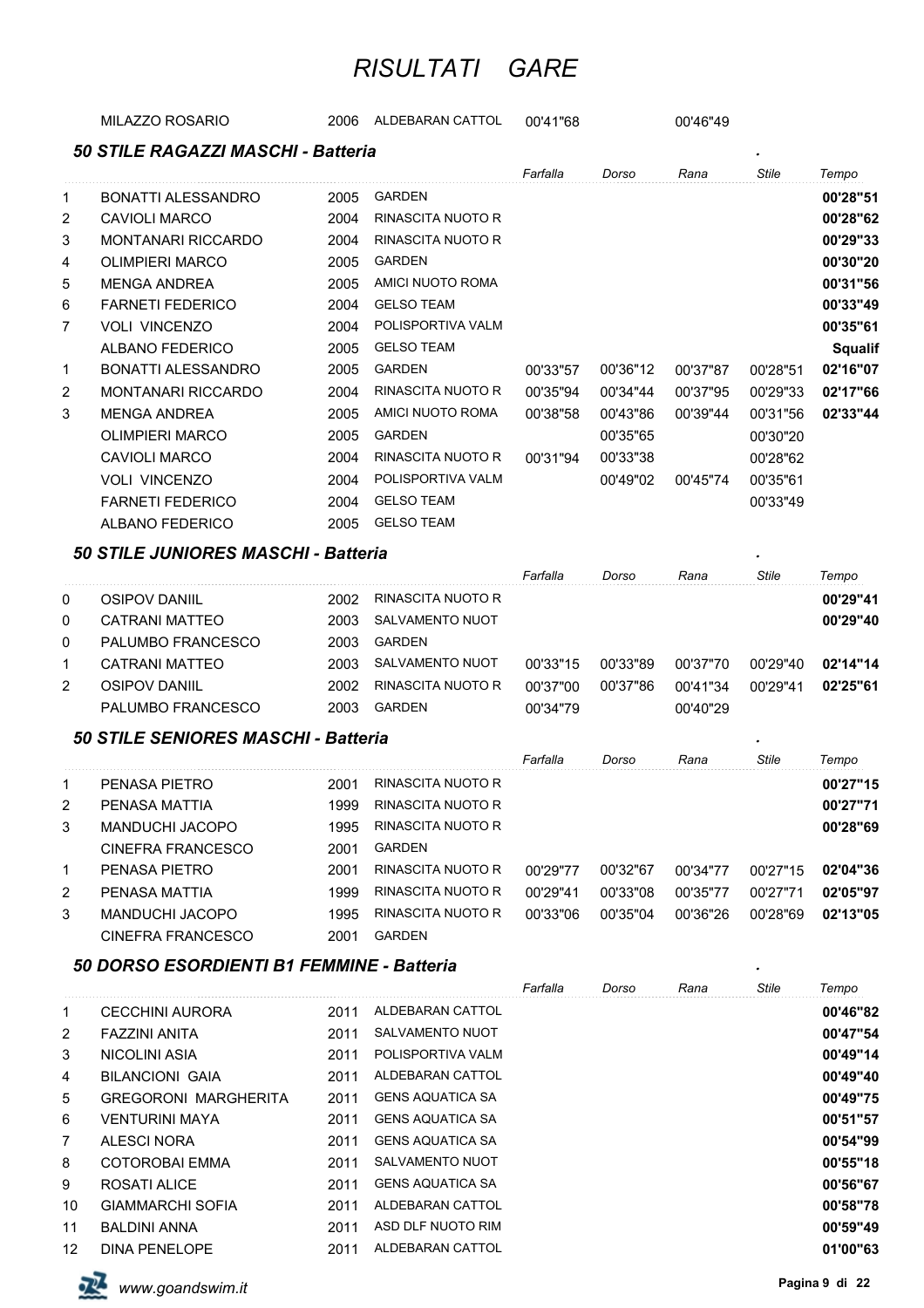| 13 | PASQUINI CLARISSA      | 2011 | POLISPORTIVA VALM | 01'00"74 |
|----|------------------------|------|-------------------|----------|
| 14 | MATTEONI EMMA          | 2011 | ALDEBARAN CATTOL  | 01'00"84 |
| 15 | MALPASSI BIANCA        | 2011 | ALDEBARAN CATTOL  | 01'01"99 |
| 16 | MATERA SOPHIE LUISE    | 2011 | ALDEBARAN CATTOL  | 01'16"11 |
| 17 | <b>BEN HAIMEUR RIM</b> | 2011 | RINASCITA NUOTO R | 01'17"39 |
|    | ANELLI LINDA           | 2011 | SALVAMENTO NUOT   |          |
|    | <b>GENTILINI LISA</b>  | 2011 | GARDEN            |          |

#### BOLLINI CATERINA 2011 GENS AQUATICA SA

#### *50 DORSO ESORDIENTI B2 FEMMINE - Batteria .*

|    |                            |      |                        | Farfalla | Dorso | Rana | Stile | Tempo    |
|----|----------------------------|------|------------------------|----------|-------|------|-------|----------|
| 1  | ANGELINI AURORA            | 2010 | POLISPORTIVA VALM      |          |       |      |       | 00'44"30 |
| 2  | <b>SGARZI GLORIA</b>       | 2010 | AMICI NUOTO ROMA       |          |       |      |       | 00'45"47 |
| 3  | AGOSTINI LUDOVICA          | 2010 | POLISPORTIVA VALM      |          |       |      |       | 00'47"82 |
| 4  | <b>MAIOLI GIORGIA</b>      | 2010 | <b>GELSO TEAM</b>      |          |       |      |       | 00'48"25 |
| 5  | <b>MAZZOTTI BEATRICE</b>   | 2010 | AMICI NUOTO ROMA       |          |       |      |       | 00'48"66 |
| 6  | <b>SELVA MARIA ELETTRA</b> | 2010 | <b>SALVAMENTO NUOT</b> |          |       |      |       | 00'51"18 |
| 7  | <b>ZEDDA AURORA</b>        | 2010 | POLISPORTIVA VALM      |          |       |      |       | 00'51"89 |
| 8  | DELLA SANTINA GIULIA       | 2010 | ALDEBARAN CATTOL       |          |       |      |       | 00'51"94 |
| 9  | <b>BIORDI LISA</b>         | 2010 | POLISPORTIVA VALM      |          |       |      |       | 00'52"20 |
| 10 | LEONARDI GIULIA            | 2010 | <b>GARDEN</b>          |          |       |      |       | 00'52"65 |
| 11 | <b>LASI GRETA</b>          | 2010 | ASD DLF NUOTO RIM      |          |       |      |       | 00'52"95 |
| 12 | URBINATI VALENTINA         | 2010 | <b>GARDEN</b>          |          |       |      |       | 00'57"23 |
| 13 | <b>FERRIERO NOEMI</b>      | 2010 | RINASCITA NUOTO R      |          |       |      |       | 01'02"76 |
|    | <b>ZANNONI SARA</b>        | 2010 | <b>GARDEN</b>          |          |       |      |       |          |
|    | <b>FOSCHI NILA</b>         | 2010 | <b>GARDEN</b>          |          |       |      |       |          |
|    | ROSSETTI GLORIA            | 2010 | ALDEBARAN CATTOL       |          |       |      |       |          |

### *50 DORSO ESORDIENTI A1 FEMMINE - Batteria .*

|                |                          |      |                         | Farfalla | Dorso | Rana | Stile | Tempo    |
|----------------|--------------------------|------|-------------------------|----------|-------|------|-------|----------|
| 1              | VENTURINI EMMA           | 2009 | <b>GENS AQUATICA SA</b> |          |       |      |       | 00'39"59 |
| $\overline{2}$ | SAN MARTINI GRETA        | 2009 | <b>GENS AQUATICA SA</b> |          |       |      |       | 00'40"53 |
| 3              | <b>REDI DENISE</b>       | 2009 | <b>GENS AQUATICA SA</b> |          |       |      |       | 00'42"79 |
| 4              | FERRARI MARTA            | 2009 | ALDEBARAN CATTOL        |          |       |      |       | 00'45"02 |
| 5              | CAROSETTI MARIA          | 2009 | <b>SALVAMENTO NUOT</b>  |          |       |      |       | 00'46"56 |
| 6              | <b>RIGHETTI ISOTTA</b>   | 2009 | <b>GARDEN</b>           |          |       |      |       | 00'55"64 |
| 7              | <b>BIORDI VANESSA</b>    | 2009 | <b>GENS AQUATICA SA</b> |          |       |      |       | 00'56"40 |
| 8              | <b>VENTURI ARIANNA</b>   | 2009 | RINASCITA NUOTO R       |          |       |      |       | 01'01"07 |
|                | <b>PRATELLI STELLA</b>   | 2009 | <b>GARDEN</b>           |          |       |      |       |          |
|                | KHUJADZE NUTZA           | 2009 | <b>GARDEN</b>           |          |       |      |       |          |
|                | <b>VERGINE FRANCESCA</b> | 2009 | <b>GARDEN</b>           |          |       |      |       |          |
|                | MAZZA ANITA              | 2009 | RINASCITA NUOTO R       |          |       |      |       |          |
|                | <b>BIANCHI ILARIA</b>    | 2009 | <b>SALVAMENTO NUOT</b>  |          |       |      |       |          |
|                | <b>BOLOGNESI DIANA</b>   | 2009 | AMICI NUOTO ROMA        |          |       |      |       |          |

#### *50 DORSO ESORDIENTI A2 FEMMINE - Batteria .*

|                |                          |      |                         | Farfalla | Dorso | Rana | <b>Stile</b> | Tempo    |
|----------------|--------------------------|------|-------------------------|----------|-------|------|--------------|----------|
| 1              | <b>CECCARONI ILARIA</b>  | 2008 | <b>GENS AQUATICA SA</b> |          |       |      |              | 00'35"85 |
| 2              | <b>DELMONTE ASIA</b>     | 2008 | ALDEBARAN CATTOL        |          |       |      |              | 00'38"67 |
| 3              | <b>GALLI AMBRA</b>       | 2008 | ALDEBARAN CATTOL        |          |       |      |              | 00'38"89 |
| 4              | <b>FAZI FATIMA</b>       | 2008 | POLISPORTIVA VALM       |          |       |      |              | 00'39"29 |
| 5              | CAMBRINI VIOLA           | 2008 | ALDEBARAN CATTOL        |          |       |      |              | 00'39"90 |
| 6              | <b>GIUNTA MARGHERITA</b> | 2008 | SALVAMENTO NUOT         |          |       |      |              | 00'40"08 |
| $\overline{7}$ | <b>VERDE CARLOTTA</b>    | 2008 | <b>GARDEN</b>           |          |       |      |              | 00'41"93 |
| 8              | CANTI ILARIA             | 2008 | <b>GENS AQUATICA SA</b> |          |       |      |              | 00'42"12 |

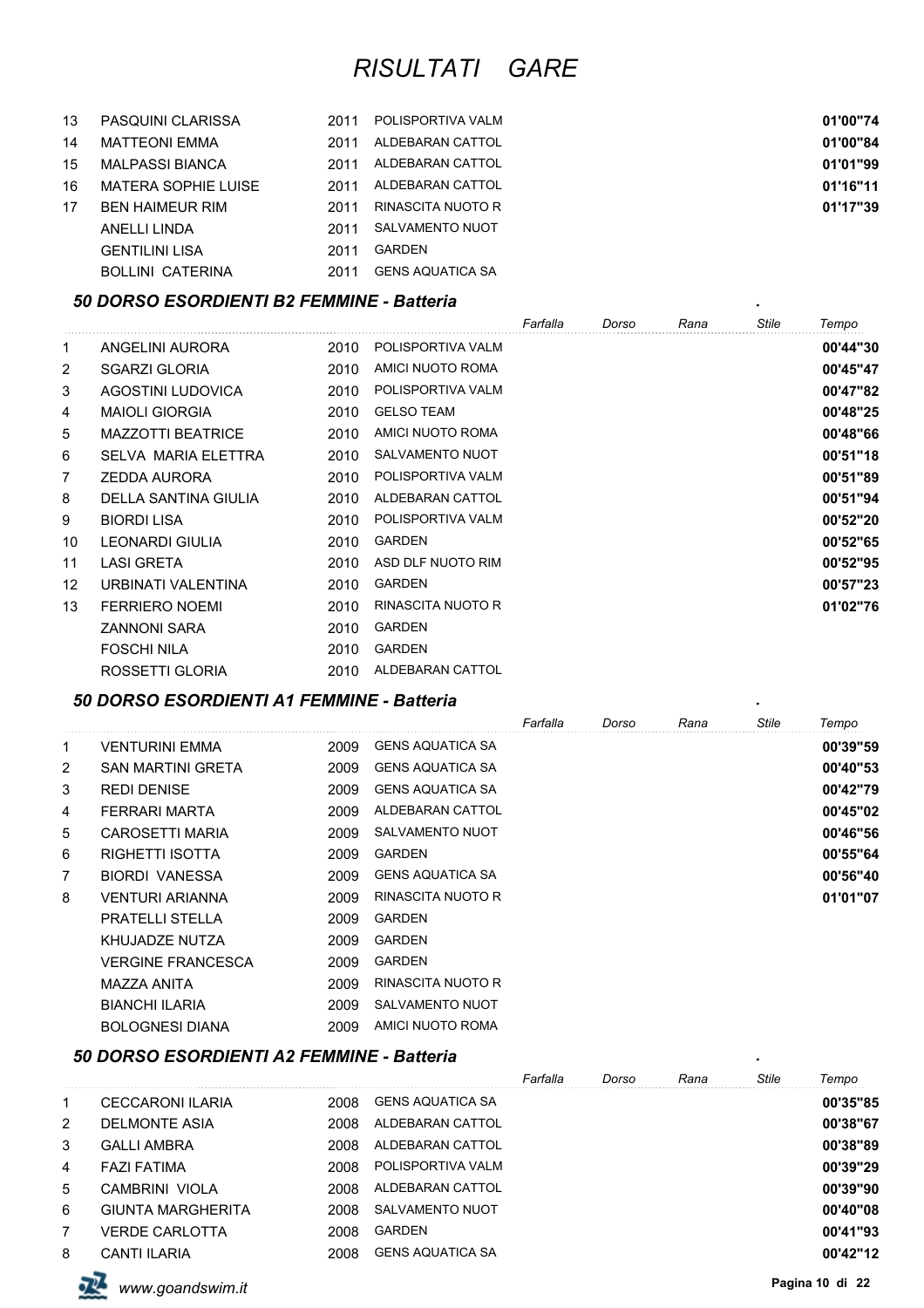| 9                 | <b>TAPPI EMMA</b>          | 2008 | AMICI NUOTO ROMA  | 00'42"59 |
|-------------------|----------------------------|------|-------------------|----------|
| 10                | <b>BOLOGNESI ANNA</b>      | 2008 | AMICI NUOTO ROMA  | 00'43"95 |
| 11                | <b>MORETTI ARIANNA</b>     | 2008 | AMICI NUOTO ROMA  | 00'44"61 |
| $12 \overline{ }$ | MOLARI CATERINA            | 2008 | POLISPORTIVA VALM | 00'44"64 |
| 13                | BELLETTI ALLEGRA           | 2008 | <b>GARDEN</b>     | 00'45"12 |
| 14                | <b>LASI SELENA</b>         | 2008 | ASD DLF NUOTO RIM | 00'45"55 |
| 15                | MAZZOTTI MARIA LAURA       | 2008 | AMICI NUOTO ROMA  | 00'46"48 |
| 16                | <b>FABBRI GIULIA</b>       | 2008 | <b>GARDEN</b>     | 00'46"92 |
| 17                | <b>SEVERINI ALESSANDRA</b> | 2008 | POLISPORTIVA VALM | 00'48"07 |
| 18                | DI BIAGIO PETRA            | 2008 | POLISPORTIVA VALM | 00'54"94 |
|                   | <b>SANTOLINI EMMA</b>      | 2008 | <b>GARDEN</b>     |          |
|                   | <b>LOTTI GIULIA</b>        | 2008 | <b>GARDEN</b>     |          |
|                   | <b>GHERARDI OTTAVIA</b>    | 2008 | <b>GARDEN</b>     |          |

# *50 DORSO RAGAZZI FEMMINE - Batteria .*

|             |                         |      |                   | Farfalla | Dorso | Rana | Stile | Tempo    |
|-------------|-------------------------|------|-------------------|----------|-------|------|-------|----------|
| 0           | ULOINAKU ADRA           | 2006 | <b>GARDEN</b>     |          |       |      |       | 00'38"94 |
| 0           | FERRIERO PIA MARTINA    | 2007 | RINASCITA NUOTO R |          |       |      |       | 00'49"63 |
| 0           | COCUZZA GIORGIA         | 2006 | RINASCITA NUOTO R |          |       |      |       | 00'40"43 |
| 0           | <b>BENGHI VIOLA</b>     | 2006 | RINASCITA NUOTO R |          |       |      |       | 00'45"89 |
| 0           | AMATI ELISA             | 2006 | RINASCITA NUOTO R |          |       |      |       | 00'44"56 |
| 0           | <b>CANGINI GIULIA</b>   | 2006 | POLISPORTIVA VALM |          |       |      |       | 00'41"10 |
| 0           | <b>BRUNORI CHIARA</b>   | 2007 | SALVAMENTO NUOT   |          |       |      |       | 00'41"42 |
| 0           | <b>SELVA ELENA</b>      | 2007 | SALVAMENTO NUOT   |          |       |      |       | 00'44"66 |
| 0           | NEGRONI ANNA            | 2007 | AMICI NUOTO ROMA  |          |       |      |       | 00'49"24 |
| $\mathbf 0$ | <b>MINGHETTI NICOLE</b> | 2007 | AMICI NUOTO ROMA  |          |       |      |       | 00'40"74 |
| 0           | CASADEI GIADA           | 2007 | AMICI NUOTO ROMA  |          |       |      |       | 00'39"75 |
| $\mathbf 0$ | <b>CAPPELLETTI ANNA</b> | 2007 | <b>GARDEN</b>     |          |       |      |       |          |
| 0           | EL MORCHADI AMINA       | 2007 | RINASCITA NUOTO R |          |       |      |       |          |
| 0           | <b>FAINI GINEVRA</b>    | 2007 | <b>GELSO TEAM</b> |          |       |      |       |          |

#### *50 DORSO JUNIORES FEMMINE - Batteria .*

|                |                            |      |                   | Farfalla | Dorso | Rana | <b>Stile</b> | Tempo    |
|----------------|----------------------------|------|-------------------|----------|-------|------|--------------|----------|
| 1              | <b>ESPOSITO LIDIA</b>      | 2004 | AMICI NUOTO ROMA  |          |       |      |              | 00'35"69 |
| $\overline{2}$ | LAERA GIULIA               | 2004 | POLISPORTIVA VALM |          |       |      |              | 00'38"58 |
| 3              | LIBERATI NICOLE            | 2005 | AMICI NUOTO ROMA  |          |       |      |              | 00'39"91 |
| 4              | <b>SANTOLINI DENISE</b>    | 2004 | SALVAMENTO NUOT   |          |       |      |              | 00'39"95 |
| 5              | <b>GORINI REBECCA</b>      | 2005 | <b>GARDEN</b>     |          |       |      |              | 00'40"13 |
| 6              | <b>VAROTTI MATILDE</b>     | 2005 | POLISPORTIVA VALM |          |       |      |              | 00'41"02 |
| 7              | <b>BENZLIRIS ILSE</b>      | 2005 | ASD DLF NUOTO RIM |          |       |      |              | 00'44"47 |
| 8              | GUCCIONE ALICE             | 2005 | AMICI NUOTO ROMA  |          |       |      |              | 00'44"87 |
| 9              | <b>ZEFFIRINI SOFIA</b>     | 2004 | AMICI NUOTO ROMA  |          |       |      |              | 00'45"54 |
|                | PAGLIARANI ELISA           | 2005 | <b>GARDEN</b>     |          |       |      |              |          |
|                | <b>BICCHIERINI MARTINA</b> | 2004 | <b>GARDEN</b>     |          |       |      |              |          |
|                | NICOLAEV IVOLA             | 2004 | RINASCITA NUOTO R |          |       |      |              |          |

#### *50 DORSO SENIORES FEMMINE - Batteria .*

|   |                           |      |                   | Farfalla | Dorso | Rana | Stile | Tempo    |
|---|---------------------------|------|-------------------|----------|-------|------|-------|----------|
| 1 | NIGRO VERONICA PIA        | 2001 | RINASCITA NUOTO R |          |       |      |       | 00'37"27 |
| 2 | LAERA GAIA ANNA           | 2001 | POLISPORTIVA VALM |          |       |      |       | 00'39"74 |
| 3 | <b>PASQUINELLI NICOLE</b> | 2002 | RINASCITA NUOTO R |          |       |      |       | 00'40"30 |
| 4 | DE CRESCENZO MICOL        | 2001 | RINASCITA NUOTO R |          |       |      |       | 00'40"39 |
| 5 | AMATI TAMARA              | 2000 | RINASCITA NUOTO R |          |       |      |       | 00'42"02 |
| 6 | CHAHATA SERIN             | 2002 | GARDEN            |          |       |      |       | 00'42"05 |
|   | <b>FRONTALI ELEONORA</b>  | 2002 | GARDEN            |          |       |      |       | 00'43"01 |

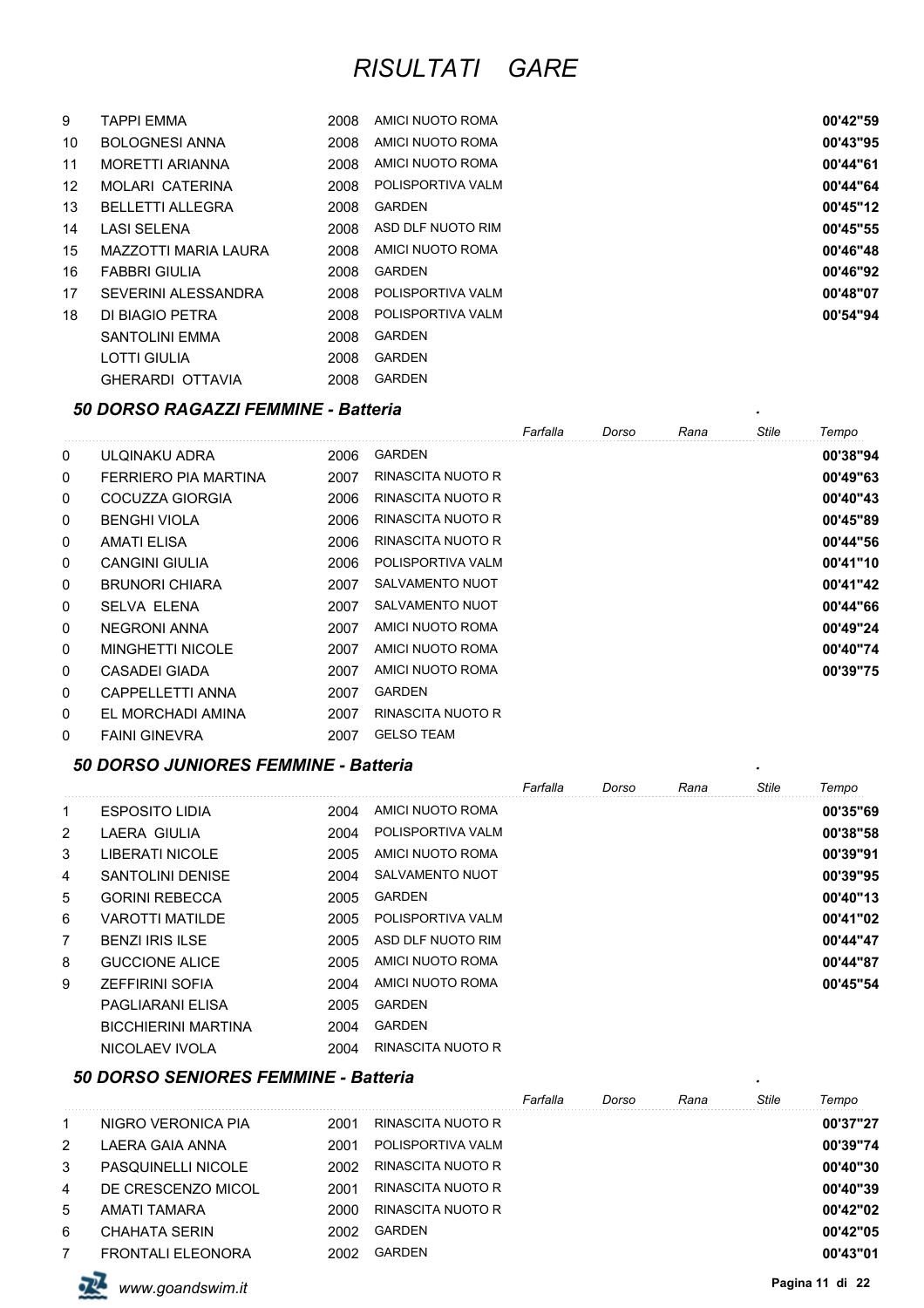| VIGNALI GIORGIA    | 2002 GARDEN |
|--------------------|-------------|
| VAI FNTINO MARTINA | 2002 GARDEN |
| DROUIN JANNETTE    | 2001 GARDEN |
| DI PAI MA GAIA     | 2003 GARDEN |

# *50 DORSO ESORDIENTI B1 MASCHI - Batteria .*

| 50 DORSO ESORDIENTI B1 MASCHI - Batteria<br>$\bullet$ |                                         |      |                         |          |       |      |              |                |  |
|-------------------------------------------------------|-----------------------------------------|------|-------------------------|----------|-------|------|--------------|----------------|--|
|                                                       |                                         |      |                         | Farfalla | Dorso | Rana | <b>Stile</b> | Tempo          |  |
| 1                                                     | <b>OLDANI THOMAS</b>                    | 2010 | <b>GARDEN</b>           |          |       |      |              | 00'42"86       |  |
| $\overline{2}$                                        | LAZZARINI GIULIO                        | 2010 | <b>GELSO TEAM</b>       |          |       |      |              | 00'46"69       |  |
| 3                                                     | <b>VALENTINI EDOARDO</b>                | 2010 | ALDEBARAN CATTOL        |          |       |      |              | 00'48"49       |  |
| 4                                                     | FRANCINI ALESSANDRO                     | 2010 | <b>GENS AQUATICA SA</b> |          |       |      |              | 00'51"02       |  |
| 5                                                     | PETRINI GIANLUCA                        | 2010 | ASD DLF NUOTO RIM       |          |       |      |              | 00'55"64       |  |
| 6                                                     | CARLINI NICOLO'                         | 2010 | ASD DLF NUOTO RIM       |          |       |      |              | 00'57"75       |  |
| $\overline{7}$                                        | CROATTI ANDREA                          | 2010 | RINASCITA NUOTO R       |          |       |      |              | 00'58"20       |  |
| 8                                                     | BOCCALINI MATTIA                        | 2010 | ALDEBARAN CATTOL        |          |       |      |              | 00'59"24       |  |
| 9                                                     | <b>FACONDINI LORENZO</b>                | 2010 | ALDEBARAN CATTOL        |          |       |      |              | 01'02"50       |  |
| 10                                                    | TOMBARI GIACOMO                         | 2010 | ALDEBARAN CATTOL        |          |       |      |              | 01'04"31       |  |
| 11                                                    | <b>VICENZETTI EMILIANO</b>              | 2010 | ALDEBARAN CATTOL        |          |       |      |              | 01'07"86       |  |
| 12                                                    | MORAGA FIGUEROA DAVID<br><b>GABRIEL</b> | 2010 | ALDEBARAN CATTOL        |          |       |      |              | 01'14"59       |  |
|                                                       | <b>GARITO SAMUELE</b>                   | 2010 | ASD DLF NUOTO RIM       |          |       |      |              | <b>Squalif</b> |  |

#### *50 DORSO ESORDIENTI B2 MASCHI - Batteria .*

|              |                                |      |                        | Farfalla | Dorso | Rana | <b>Stile</b> | Tempo          |
|--------------|--------------------------------|------|------------------------|----------|-------|------|--------------|----------------|
| $\mathbf{1}$ | D'UBALDO MATTIA                | 2009 | ALDEBARAN CATTOL       |          |       |      |              | 00'44"11       |
| 2            | <b>GRECO THOMAS</b>            | 2009 | <b>GARDEN</b>          |          |       |      |              | 00'44"12       |
| 3            | AURIEMMA VALENTINO ANGELO 2009 |      | ALDEBARAN CATTOL       |          |       |      |              | 00'45"28       |
| 4            | ARCANGELI ELIA                 | 2009 | <b>SALVAMENTO NUOT</b> |          |       |      |              | 00'45"87       |
| 5            | <b>MARINI PAOLO</b>            | 2009 | RINASCITA NUOTO R      |          |       |      |              | 00'46"46       |
| 6            | SARNATARO RAFFAELE             | 2009 | ALDEBARAN CATTOL       |          |       |      |              | 00'47"51       |
| 7            | <b>SEVERI MATTEO</b>           | 2009 | AMICI NUOTO ROMA       |          |       |      |              | 00'48"43       |
| 8            | ANELLI RICCARDO                | 2009 | <b>SALVAMENTO NUOT</b> |          |       |      |              | 00'51"44       |
| 9            | <b>FABBRI ALESSIO</b>          | 2009 | AMICI NUOTO ROMA       |          |       |      |              | 00'52"90       |
| 10           | CASSUOLA GIOVANNI              | 2009 | RINASCITA NUOTO R      |          |       |      |              | 00'53"45       |
| 11           | <b>VENTRICELLI TOMMASO</b>     | 2009 | ALDEBARAN CATTOL       |          |       |      |              | 00'55"70       |
| 12           | CANDIOTTI MARCO                | 2009 | ALDEBARAN CATTOL       |          |       |      |              | 00'58"41       |
| 13           | <b>INNAMORATI TOMMASO</b>      | 2009 | <b>GARDEN</b>          |          |       |      |              | 00'59"08       |
|              | PAESANI GIULIO                 | 2009 | <b>GARDEN</b>          |          |       |      |              |                |
|              | <b>CAMAGNI MATTEO</b>          | 2009 | AMICI NUOTO ROMA       |          |       |      |              | <b>Squalif</b> |

#### *50 DORSO ESORDIENTI A1 MASCHI - Batteria .*

|                |                          |      |                        | Farfalla | Dorso | Rana | Stile | Tempo    |
|----------------|--------------------------|------|------------------------|----------|-------|------|-------|----------|
| 1              | <b>MARIOTTI GIOVANNI</b> | 2008 | ALDEBARAN CATTOL       |          |       |      |       | 00'38"84 |
| 2              | LONGHI DAVIDE            | 2008 | <b>SALVAMENTO NUOT</b> |          |       |      |       | 00'38"85 |
| 3              | <b>GJERAZI DENIAN</b>    | 2008 | ALDEBARAN CATTOL       |          |       |      |       | 00'40"00 |
| 4              | <b>GAUDENZI MATTEO</b>   | 2008 | ALDEBARAN CATTOL       |          |       |      |       | 00'41"90 |
| 5              | PRETOLANI JORDI          | 2008 | ALDEBARAN CATTOL       |          |       |      |       | 00'42"14 |
| 6              | <b>VIGILE MICHELE</b>    | 2008 | AMICI NUOTO ROMA       |          |       |      |       | 00'42"16 |
| $\overline{7}$ | <b>BROCCOLI RICCARDO</b> | 2008 | <b>GELSO TEAM</b>      |          |       |      |       | 00'43"18 |
| 8              | MARCACCINI NICOLÒ        | 2008 | ALDEBARAN CATTOL       |          |       |      |       | 00'44"38 |
| 8              | <b>TELÒ FILIPPO</b>      | 2008 | ALDEBARAN CATTOL       |          |       |      |       | 00'44"38 |
| 10             | <b>BRUSCHI ANDREA</b>    | 2008 | <b>GARDEN</b>          |          |       |      |       | 00'44"48 |
| 11             | <b>GARITO GABRIELE</b>   | 2008 | ASD DLF NUOTO RIM      |          |       |      |       | 00'45"62 |
| 12             | PASQUINELLI MATTIA       | 2008 | RINASCITA NUOTO R      |          |       |      |       | 00'46"19 |
| 13             | <b>DRUDI ALBERTO</b>     | 2008 | ALDEBARAN CATTOL       |          |       |      |       | 00'46"81 |

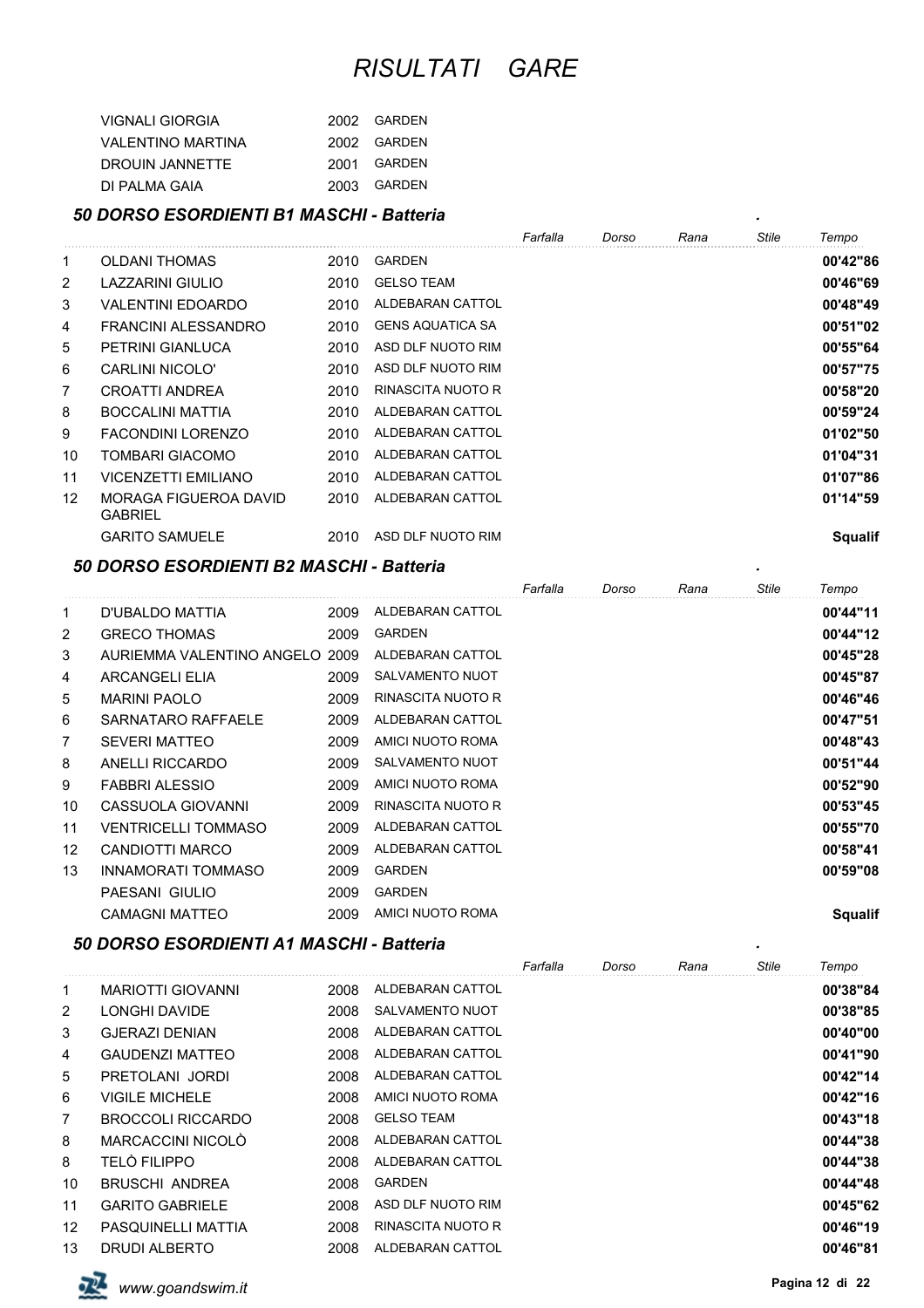| 14  | GUERRA ALESSANDRO     |      | 2008 GELSO TEAM       | 00'46"86 |
|-----|-----------------------|------|-----------------------|----------|
|     | 15 PENSALFINI LORENZO |      | 2008 ALDEBARAN CATTOL | 00'53"37 |
| 16. | MUCCIOLI ANDREA       |      | 2008 GELSO TEAM       | 00'55"01 |
|     | BASHA AMIR            |      | 2008 ALDEBARAN CATTOL |          |
|     | DI BELLO JOSE         | 2008 | AMICI NUOTO ROMA      |          |

#### *50 DORSO ESORDIENTI A2 MASCHI - Batteria .*

|                |                        |      |                         | Farfalla | Dorso | Rana | Stile | Tempo    |
|----------------|------------------------|------|-------------------------|----------|-------|------|-------|----------|
| 1              | RINALDI GRIFONI MATTEO | 2007 | ASD DLF NUOTO RIM       |          |       |      |       | 00'38"50 |
| 2              | <b>BIORDI GIACOMO</b>  | 2007 | <b>GENS AQUATICA SA</b> |          |       |      |       | 00'39"91 |
| 3              | DE LUCA GIANMARCO      | 2007 | ASD DLF NUOTO RIM       |          |       |      |       | 00'40"71 |
| 4              | CATRANI MICHELE        | 2007 | SALVAMENTO NUOT         |          |       |      |       | 00'42"53 |
| 5              | LATINO ALESSANDRO      | 2007 | ASD DLF NUOTO RIM       |          |       |      |       | 00'45"73 |
| 6              | PESCAGLINI DAVIDE      | 2007 | ALDEBARAN CATTOL        |          |       |      |       | 00'47"45 |
| $\overline{7}$ | ZANZINI GIACOMO        | 2007 | <b>GARDEN</b>           |          |       |      |       | 00'48"36 |
| 8              | <b>BABBI DAVIDE</b>    | 2007 | ASD DLF NUOTO RIM       |          |       |      |       | 01'03"66 |
|                | DOGOTER DAVID          | 2007 | <b>GARDEN</b>           |          |       |      |       |          |

#### *50 DORSO R14 MASCHI - Batteria .*

|                |                           |      |                   | Farfalla | Dorso | Rana | Stile | Tempo    |
|----------------|---------------------------|------|-------------------|----------|-------|------|-------|----------|
| 1              | <b>MELFI PIETRO</b>       | 2006 | RINASCITA NUOTO R |          |       |      |       | 00'35"89 |
| $\overline{2}$ | <b>ANTIMI DIEGO</b>       | 2006 | GARDEN            |          |       |      |       | 00'38"46 |
| 3              | <b>BENZI ARTURO</b>       | 2006 | <b>GARDEN</b>     |          |       |      |       | 00'39"24 |
| 4              | GALLETTLI ORENZO          | 2006 | <b>GELSO TEAM</b> |          |       |      |       | 00'39"32 |
| 5              | AMADORI WILLIAM           | 2006 | AMICI NUOTO ROMA  |          |       |      |       | 00'39"53 |
| 6              | RINALDI GRIFONI FRANCESCO | 2006 | ASD DLF NUOTO RIM |          |       |      |       | 00'42"08 |
| $\overline{7}$ | <b>MANCINI LORENZO</b>    | 2006 | ALDEBARAN CATTOL  |          |       |      |       | 00'44"19 |
| 8              | CASADEI MARTIN            | 2006 | SALVAMENTO NUOT   |          |       |      |       | 00'45"03 |
| 9              | <b>ZABBERONI ANDREA</b>   | 2006 | AMICI NUOTO ROMA  |          |       |      |       | 00'46"99 |
| 10             | <b>MELCHIORRE DENNIS</b>  | 2006 | GARDEN            |          |       |      |       | 00'50"31 |

#### *50 DORSO RAGAZZI MASCHI - Batteria .*

|   |                           |      |                   | Farfalla | Dorso | Rana | <b>Stile</b> | Tempo    |
|---|---------------------------|------|-------------------|----------|-------|------|--------------|----------|
|   | CAVIOLI MARCO             | 2004 | RINASCITA NUOTO R |          |       |      |              | 00'33"38 |
| 2 | <b>MONTANARI RICCARDO</b> | 2004 | RINASCITA NUOTO R |          |       |      |              | 00'34"44 |
| 3 | OLIMPIERI MARCO           | 2005 | <b>GARDEN</b>     |          |       |      |              | 00'35"65 |
| 4 | BONATTI ALESSANDRO        | 2005 | <b>GARDEN</b>     |          |       |      |              | 00'36"12 |
| 5 | MFNGA ANDRFA              | 2005 | AMICI NUOTO ROMA  |          |       |      |              | 00'43"86 |
| 6 | <b>VOLI VINCENZO</b>      | 2004 | POLISPORTIVA VALM |          |       |      |              | 00'49"02 |

#### *50 DORSO JUNIORES MASCHI - Batteria .*

|              |                   |      |                   | Farfalla | Dorso | Rana | Stile | empo     |
|--------------|-------------------|------|-------------------|----------|-------|------|-------|----------|
| $\mathbf{0}$ | OSIPOV DANIIL     | 2002 | RINASCITA NUOTO R |          |       |      |       | 00'37"86 |
| $\Omega$     | CATRANI MATTEO    | 2003 | SALVAMENTO NUOT   |          |       |      |       | 00'33"89 |
| $\Omega$     | PALUMBO FRANCESCO | 2003 | GARDEN            |          |       |      |       |          |

#### *50 DORSO SENIORES MASCHI - Batteria .*

|   |                   |      |                   | Farfalla | Dorso | Rana | Stile | Tempo    |
|---|-------------------|------|-------------------|----------|-------|------|-------|----------|
|   | PENASA PIETRO     | 2001 | RINASCITA NUOTO R |          |       |      |       | 00'32"67 |
| 2 | PENASA MATTIA     | 1999 | RINASCITA NUOTO R |          |       |      |       | 00'33"08 |
|   | MANDUCHI JACOPO   | 1995 | RINASCITA NUOTO R |          |       |      |       | 00'35"04 |
|   | CINEFRA FRANCESCO | 2001 | GARDEN            |          |       |      |       |          |

### *50 RANA ESORDIENTI B1 FEMMINE - Batteria .*

|                                                  |     |                                             | arfalla | Dorso | .<br>≺ana | <b>Stile</b> | empo                |
|--------------------------------------------------|-----|---------------------------------------------|---------|-------|-----------|--------------|---------------------|
| ORONI<br>⊤וכ…<br>MARGHE.<br>∃RFi<br>$\mathbf{A}$ | 201 | :A SA<br>гι<br>GENS<br>ו ונ<br>$\mathbf{v}$ |         |       |           |              | <b>nn'5°</b><br>-54 |

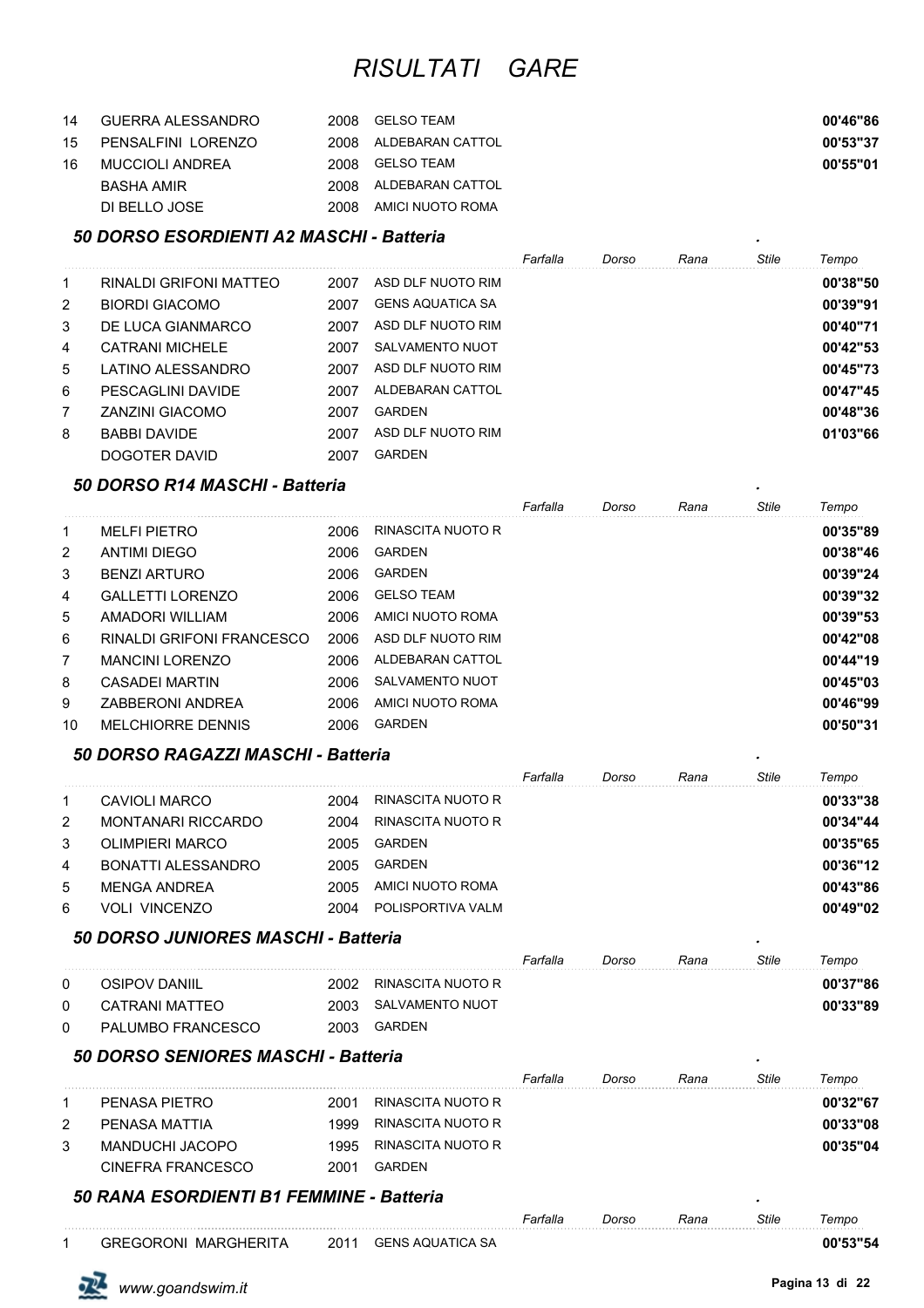| $\overline{2}$  | <b>PASQUINI CLARISSA</b>   | 2011 | POLISPORTIVA VALM       | 00'56"10 |
|-----------------|----------------------------|------|-------------------------|----------|
| 3               | NICOLINI ASIA              | 2011 | POLISPORTIVA VALM       | 00'57"35 |
| 4               | <b>CECCHINI AURORA</b>     | 2011 | ALDEBARAN CATTOL        | 00'58"19 |
| 5               | <b>BILANCIONI GAIA</b>     | 2011 | ALDEBARAN CATTOL        | 00'58"64 |
| 6               | FAZZINI ANITA              | 2011 | SALVAMENTO NUOT         | 01'04"99 |
| $\overline{7}$  | <b>VENTURINI MAYA</b>      | 2011 | <b>GENS AQUATICA SA</b> | 01'05"27 |
| 8               | <b>MALPASSI BIANCA</b>     | 2011 | ALDEBARAN CATTOL        | 01'05"62 |
| 9               | <b>MATTEONI EMMA</b>       | 2011 | ALDEBARAN CATTOL        | 01'07"87 |
| 10              | DINA PENELOPE              | 2011 | ALDEBARAN CATTOL        | 01'08"19 |
| 11              | ALESCI NORA                | 2011 | <b>GENS AQUATICA SA</b> | 01'20"77 |
| 12 <sup>°</sup> | ROSATI ALICE               | 2011 | <b>GENS AQUATICA SA</b> | 01'21"78 |
| 13              | <b>MATERA SOPHIE LUISE</b> | 2011 | ALDEBARAN CATTOL        | 01'28"95 |
|                 | <b>GIAMMARCHI SOFIA</b>    | 2011 | ALDEBARAN CATTOL        |          |

#### *50 RANA ESORDIENTI B2 FEMMINE - Batteria .*

|   |                          |      |                   | Farfalla | Dorso | Rana | Stile | Tempo    |
|---|--------------------------|------|-------------------|----------|-------|------|-------|----------|
| 1 | <b>ZEDDA AURORA</b>      | 2010 | POLISPORTIVA VALM |          |       |      |       | 00'48"24 |
| 2 | <b>SGARZI GLORIA</b>     | 2010 | AMICI NUOTO ROMA  |          |       |      |       | 00'49"81 |
| 3 | ANGELINI AURORA          | 2010 | POLISPORTIVA VALM |          |       |      |       | 00'50"50 |
| 4 | <b>BIORDI LISA</b>       | 2010 | POLISPORTIVA VALM |          |       |      |       | 00'52"60 |
| 5 | DELLA SANTINA GIULIA     | 2010 | ALDEBARAN CATTOL  |          |       |      |       | 00'55"02 |
| 6 | <b>MAZZOTTI BEATRICE</b> | 2010 | AMICI NUOTO ROMA  |          |       |      |       | 00'58"01 |
| 7 | AGOSTINI LUDOVICA        | 2010 | POLISPORTIVA VALM |          |       |      |       | 00'58"45 |
| 8 | SEI VA MARIA EI FTTRA    | 2010 | SALVAMENTO NUOT   |          |       |      |       | 01'03"50 |
| 9 | <b>MAIOLI GIORGIA</b>    | 2010 | <b>GELSO TEAM</b> |          |       |      |       | 01'08"32 |
|   | <b>FERRIERO NOEMI</b>    | 2010 | RINASCITA NUOTO R |          |       |      |       |          |
|   | ROSSETTI GLORIA          | 2010 | ALDEBARAN CATTOL  |          |       |      |       |          |

#### *50 RANA ESORDIENTI A1 FEMMINE - Batteria .*

|   |                          |      |                         | Farfalla | Dorso | Rana | <b>Stile</b> | Tempo    |
|---|--------------------------|------|-------------------------|----------|-------|------|--------------|----------|
|   | VENTURINI EMMA           | 2009 | GENS AQUATICA SA        |          |       |      |              | 00'44"06 |
| 2 | <b>SAN MARTINI GRETA</b> | 2009 | GENS AQUATICA SA        |          |       |      |              | 00'51"76 |
| 3 | CAROSFTTI MARIA          | 2009 | SALVAMENTO NUOT         |          |       |      |              | 00'52"26 |
| 4 | FERRARI MARTA            | 2009 | ALDEBARAN CATTOL        |          |       |      |              | 00'53"80 |
| 5 | BIORDI VANESSA           | 2009 | <b>GENS AQUATICA SA</b> |          |       |      |              | 01'00"67 |
|   | VENTURI ARIANNA          | 2009 | RINASCITA NUOTO R       |          |       |      |              |          |
|   | MAZZA ANITA              | 2009 | RINASCITA NUOTO R       |          |       |      |              |          |

#### *50 RANA ESORDIENTI A2 FEMMINE - Batteria .*

|                |                          |      |                         | Farfalla | Dorso | Rana | <b>Stile</b> | Tempo    |
|----------------|--------------------------|------|-------------------------|----------|-------|------|--------------|----------|
| 1              | <b>GALLI AMBRA</b>       | 2008 | ALDEBARAN CATTOL        |          |       |      |              | 00'42"03 |
| $\overline{2}$ | <b>DELMONTE ASIA</b>     | 2008 | ALDEBARAN CATTOL        |          |       |      |              | 00'42"05 |
| 3              | <b>CECCARONI ILARIA</b>  | 2008 | <b>GENS AQUATICA SA</b> |          |       |      |              | 00'42"17 |
| 4              | <b>BELLETTI ALLEGRA</b>  | 2008 | <b>GARDEN</b>           |          |       |      |              | 00'44"44 |
| 5              | <b>TAPPI EMMA</b>        | 2008 | AMICI NUOTO ROMA        |          |       |      |              | 00'44"61 |
| 6              | <b>FAZI FATIMA</b>       | 2008 | POLISPORTIVA VALM       |          |       |      |              | 00'45"38 |
| 7              | CAMBRINI VIOLA           | 2008 | ALDEBARAN CATTOL        |          |       |      |              | 00'46"31 |
| 8              | <b>GHIRARDI SOFIA</b>    | 2008 | AMICI NUOTO ROMA        |          |       |      |              | 00'47"56 |
| 9              | MAZZOTTI MARIA LAURA     | 2008 | AMICI NUOTO ROMA        |          |       |      |              | 00'47"72 |
| 10             | CANTI ILARIA             | 2008 | <b>GENS AQUATICA SA</b> |          |       |      |              | 00'47"86 |
| 11             | <b>GIUNTA MARGHERITA</b> | 2008 | <b>SALVAMENTO NUOT</b>  |          |       |      |              | 00'48"15 |
| 12             | <b>BOLOGNESI ANNA</b>    | 2008 | AMICI NUOTO ROMA        |          |       |      |              | 00'48"80 |
| 13             | <b>MARIOTTI CLIZIA</b>   | 2008 | <b>GENS AQUATICA SA</b> |          |       |      |              | 00'49"34 |
| 14             | <b>MORETTI ARIANNA</b>   | 2008 | AMICI NUOTO ROMA        |          |       |      |              | 00'50"56 |
| 15             | <b>MOLARI CATERINA</b>   | 2008 | POLISPORTIVA VALM       |          |       |      |              | 00'52"49 |



**Pagina 14 di** 22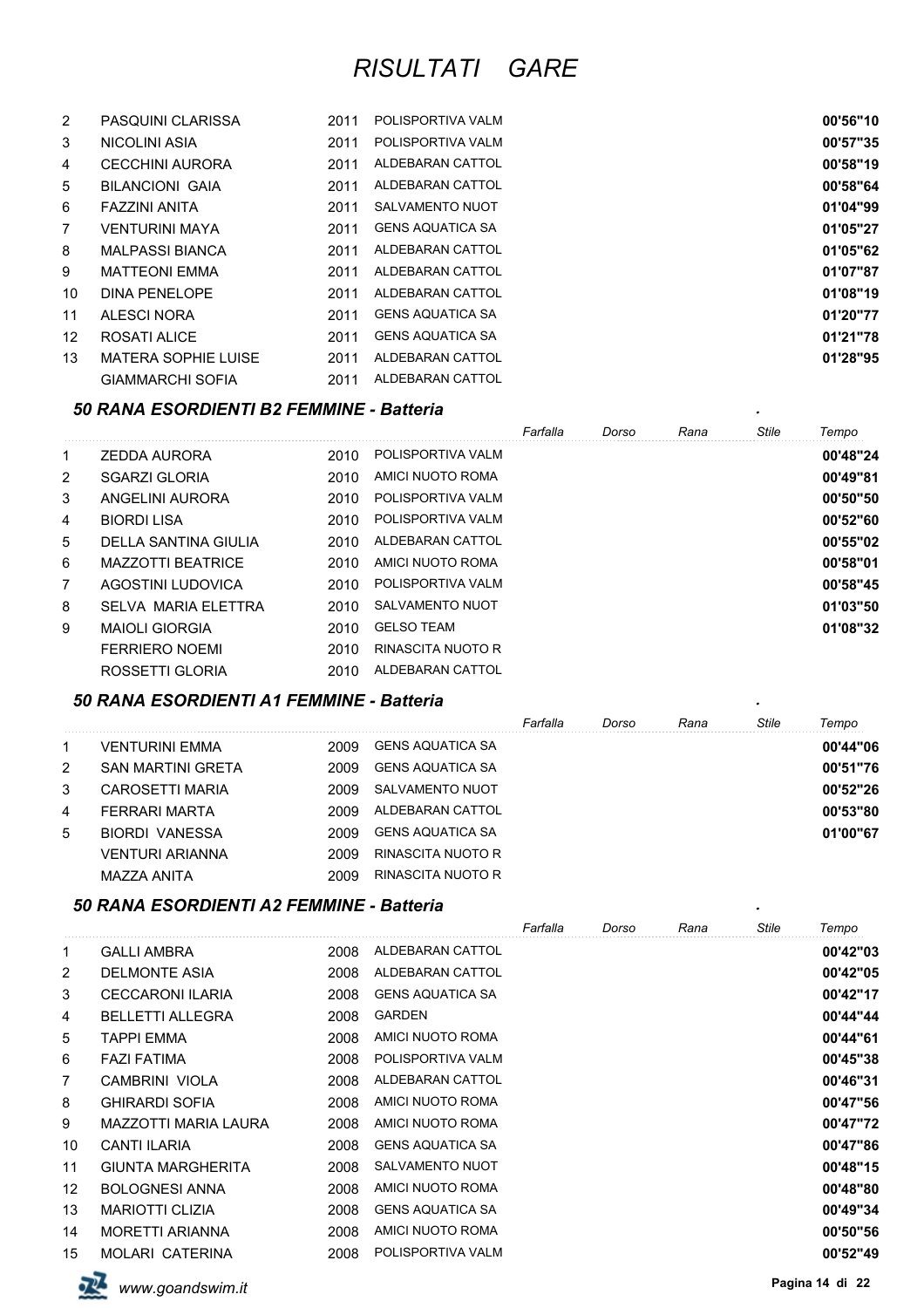| 16 | DI BIAGIO PETRA     | 2008 POLISPORTIVA VALM | 00'52"99 |
|----|---------------------|------------------------|----------|
|    | SEVERINI ALESSANDRA | 2008 POLISPORTIVA VALM | 00'53"13 |

# *50 RANA RAGAZZI FEMMINE - Batteria .*

|                |                         |      |                   | Farfalla | Dorso | Rana | Stile | Tempo    |
|----------------|-------------------------|------|-------------------|----------|-------|------|-------|----------|
| 1              | ULQINAKU ADRA           | 2006 | GARDEN            |          |       |      |       | 00'44"11 |
| $\overline{2}$ | <b>CANGINI GIULIA</b>   | 2006 | POLISPORTIVA VALM |          |       |      |       | 00'44"39 |
| 3              | AMATI ELISA             | 2006 | RINASCITA NUOTO R |          |       |      |       | 00'45"71 |
| 4              | <b>BENGHI VIOLA</b>     | 2006 | RINASCITA NUOTO R |          |       |      |       | 00'46"29 |
| 5              | <b>MINGHETTI NICOLE</b> | 2007 | AMICI NUOTO ROMA  |          |       |      |       | 00'47"82 |
| 6              | <b>BRUNORI CHIARA</b>   | 2007 | SALVAMENTO NUOT   |          |       |      |       | 00'48"21 |
| 7              | <b>SELVA ELENA</b>      | 2007 | SALVAMENTO NUOT   |          |       |      |       | 00'48"54 |
| 8              | COCUZZA GIORGIA         | 2006 | RINASCITA NUOTO R |          |       |      |       | 00'50"16 |
| 9              | <b>FAINI GINEVRA</b>    | 2007 | <b>GELSO TEAM</b> |          |       |      |       | 00'52"17 |
|                | FERRIERO PIA MARTINA    | 2007 | RINASCITA NUOTO R |          |       |      |       |          |
|                | EL MORCHADI AMINA       | 2007 | RINASCITA NUOTO R |          |       |      |       |          |

#### *50 RANA JUNIORES FEMMINE - Batteria .*

|    |                       |      |                   | Farfalla | Dorso | Rana | <b>Stile</b> | Tempo    |
|----|-----------------------|------|-------------------|----------|-------|------|--------------|----------|
|    | <b>ESPOSITO LIDIA</b> | 2004 | AMICI NUOTO ROMA  |          |       |      |              | 00'40"34 |
|    | LAERA GIULIA          | 2004 | POLISPORTIVA VALM |          |       |      |              | 00'41"08 |
| 3  | VAROTTI MATILDE       | 2005 | POLISPORTIVA VALM |          |       |      |              | 00'42"58 |
| 4  | <b>GORINI REBECCA</b> | 2005 | <b>GARDEN</b>     |          |       |      |              | 00'46"91 |
| 5. | <b>GUCCIONE ALICE</b> | 2005 | AMICI NUOTO ROMA  |          |       |      |              | 00'47"05 |
| 6  | SANTOLINI DENISE      | 2004 | SALVAMENTO NUOT   |          |       |      |              | 00'47"85 |
|    | LIBERATI NICOLE       | 2005 | AMICI NUOTO ROMA  |          |       |      |              | 00'48"09 |
|    | NICOLAEV IVOLA        | 2004 | RINASCITA NUOTO R |          |       |      |              |          |

#### *50 RANA SENIORES FEMMINE - Batteria .*

|    |                           |      |                   | Farfalla | Dorso | Rana | Stile | Tempo    |
|----|---------------------------|------|-------------------|----------|-------|------|-------|----------|
|    | <b>PASQUINELLI NICOLE</b> | 2002 | RINASCITA NUOTO R |          |       |      |       | 00'40"38 |
| 2  | LAERA GAIA ANNA           | 2001 | POLISPORTIVA VALM |          |       |      |       | 00'41"49 |
| 3  | NIGRO VERONICA PIA        | 2001 | RINASCITA NUOTO R |          |       |      |       | 00'44"06 |
| -4 | DE CRESCENZO MICOL        | 2001 | RINASCITA NUOTO R |          |       |      |       | 00'44"40 |
| 5  | AMATI TAMARA              | 2000 | RINASCITA NUOTO R |          |       |      |       | 00'48"23 |

#### *50 RANA ESORDIENTI B1 MASCHI - Batteria .*

|   |                            |      |                   | Farfalla | Dorso | Rana | Stile | Tempo          |
|---|----------------------------|------|-------------------|----------|-------|------|-------|----------------|
|   | LAZZARINI GIULIO           | 2010 | <b>GELSO TEAM</b> |          |       |      |       | 00'49"24       |
| 2 | FRANCINI ALESSANDRO        | 2010 | GENS AQUATICA SA  |          |       |      |       | 00'56"90       |
| 3 | VALENTINI EDOARDO          | 2010 | ALDEBARAN CATTOL  |          |       |      |       | 00'57"90       |
| 4 | BOCCALINI MATTIA           | 2010 | ALDEBARAN CATTOL  |          |       |      |       | 01'10"45       |
| 5 | <b>VICENZETTI EMILIANO</b> | 2010 | ALDEBARAN CATTOL  |          |       |      |       | 01'12"71       |
| 6 | FACONDINI LORENZO          | 2010 | ALDEBARAN CATTOL  |          |       |      |       | 01'13"60       |
|   | OLDANI THOMAS              | 2010 | <b>GARDEN</b>     |          |       |      |       | <b>Squalif</b> |
|   | <b>CROATTI ANDREA</b>      | 2010 | RINASCITA NUOTO R |          |       |      |       |                |

#### *50 RANA ESORDIENTI B2 MASCHI - Batteria .*

|              |                                |      |                  | Farfalla | Dorso | Rana | Stile | Tempo    |
|--------------|--------------------------------|------|------------------|----------|-------|------|-------|----------|
| $\mathbf{1}$ | <b>GRECO THOMAS</b>            | 2009 | <b>GARDEN</b>    |          |       |      |       | 00'51"25 |
| 2            | <b>SEVERI MATTEO</b>           | 2009 | AMICI NUOTO ROMA |          |       |      |       | 00'51"36 |
| 3            | AURIEMMA VALENTINO ANGELO 2009 |      | ALDEBARAN CATTOL |          |       |      |       | 00'51"72 |
| 4            | D'UBALDO MATTIA                | 2009 | ALDEBARAN CATTOL |          |       |      |       | 00'52"27 |
| 5            | FABBRI ALESSIO                 | 2009 | AMICI NUOTO ROMA |          |       |      |       | 00'53"19 |
| 6            | CAMAGNI MATTEO                 | 2009 | AMICI NUOTO ROMA |          |       |      |       | 00'53"57 |
|              | SARNATARO RAFFAELE             | 2009 | ALDEBARAN CATTOL |          |       |      |       | 00'53"77 |

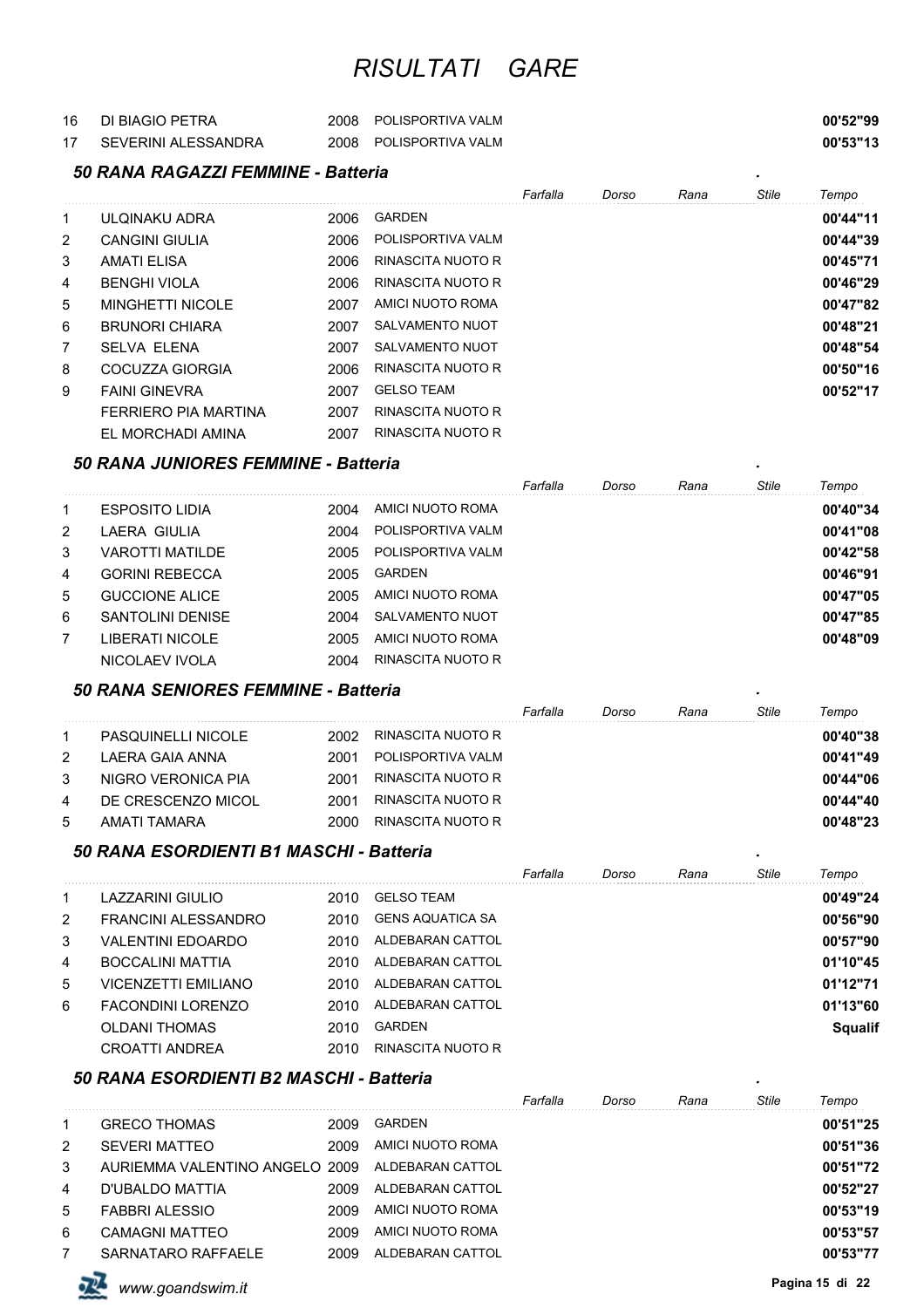| 8  | ARCANGELI ELIA             | 2009  | SALVAMENTO NUOT   | 00'56"32       |
|----|----------------------------|-------|-------------------|----------------|
| 9  | GIOVAGNOLI FRANCESCO       | 2009  | GENS AQUATICA SA  | 01'00"90       |
| 10 | CANDIOTTI MARCO            | 2009. | ALDEBARAN CATTOL  | 01'08"60       |
|    | <b>MARINI PAOLO</b>        | 2009  | RINASCITA NUOTO R |                |
|    | CASSUOLA GIOVANNI          | 2009  | RINASCITA NUOTO R |                |
|    | ANELLI RICCARDO            | 2009  | SALVAMENTO NUOT   | <b>Squalif</b> |
|    | <b>VENTRICELLI TOMMASO</b> | 2009  | ALDEBARAN CATTOL  |                |

#### *50 RANA ESORDIENTI A1 MASCHI - Batteria .*

|                |                          |      |                          | Farfalla | Dorso | Rana | <b>Stile</b> | Tempo          |
|----------------|--------------------------|------|--------------------------|----------|-------|------|--------------|----------------|
| 1              | <b>SEMPRINI AGAPE</b>    | 2008 | <b>GENS AQUATICA SA</b>  |          |       |      |              | 00'42"39       |
| 2              | <b>GJERAZI DENIAN</b>    | 2008 | ALDEBARAN CATTOL         |          |       |      |              | 00'43"18       |
| 3              | <b>MARIOTTI GIOVANNI</b> | 2008 | ALDEBARAN CATTOL         |          |       |      |              | 00'43"95       |
| 4              | PASQUINELLI MATTIA       | 2008 | <b>RINASCITA NUOTO R</b> |          |       |      |              | 00'44"95       |
| 5              | <b>GAUDENZI MATTEO</b>   | 2008 | ALDEBARAN CATTOL         |          |       |      |              | 00'45"32       |
| 6              | PRETOLANI JORDI          | 2008 | ALDEBARAN CATTOL         |          |       |      |              | 00'48"51       |
| $\overline{7}$ | <b>PAZZINI PIETRO</b>    | 2008 | <b>GENS AQUATICA SA</b>  |          |       |      |              | 00'48"73       |
| 8              | <b>DRUDI ALBERTO</b>     | 2008 | ALDEBARAN CATTOL         |          |       |      |              | 00'49"66       |
| 9              | <b>MUCCIOLI ANDREA</b>   | 2008 | <b>GELSO TEAM</b>        |          |       |      |              | 00'50"37       |
| 10             | <b>LONGHI DAVIDE</b>     | 2008 | <b>SALVAMENTO NUOT</b>   |          |       |      |              | 00'52"04       |
| 11             | <b>BROCCOLI RICCARDO</b> | 2008 | <b>GELSO TEAM</b>        |          |       |      |              | 00'52"34       |
| 12             | MARCACCINI NICOLO        | 2008 | ALDEBARAN CATTOL         |          |       |      |              | 00'52"82       |
| 13             | <b>VIGILE MICHELE</b>    | 2008 | AMICI NUOTO ROMA         |          |       |      |              | 00'53"31       |
| 14             | DI BELLO JOSE            | 2008 | AMICI NUOTO ROMA         |          |       |      |              | 00'55"01       |
| 15             | PROSPERI MATTEO          | 2008 | <b>GENS AQUATICA SA</b>  |          |       |      |              | 00'55"36       |
| 16             | PENSALFINI LORENZO       | 2008 | ALDEBARAN CATTOL         |          |       |      |              | 00'59"67       |
|                | <b>BASHA AMIR</b>        | 2008 | ALDEBARAN CATTOL         |          |       |      |              |                |
|                | <b>GUERRA ALESSANDRO</b> | 2008 | <b>GELSO TEAM</b>        |          |       |      |              |                |
|                | TELÒ FILIPPO             | 2008 | ALDEBARAN CATTOL         |          |       |      |              | <b>Squalif</b> |

#### *50 RANA ESORDIENTI A2 MASCHI - Batteria .*

|    |                          |      |                  | Farfalla | Dorso | Rana | Stile | Tempo    |
|----|--------------------------|------|------------------|----------|-------|------|-------|----------|
|    | <b>GASPERONI LORENZO</b> | 2007 | GENS AQUATICA SA |          |       |      |       | 00'41"99 |
| 2  | BIORDI GIACOMO           | 2007 | GENS AQUATICA SA |          |       |      |       | 00'43"66 |
| 3  | PESCAGLINI DAVIDE        | 2007 | ALDEBARAN CATTOL |          |       |      |       | 00'45"55 |
| -4 | NORI ANDRFA              | 2007 | AMICI NUOTO ROMA |          |       |      |       | 00'49"81 |
| 5  | <b>CATRANI MICHELE</b>   | 2007 | SALVAMENTO NUOT  |          |       |      |       | 00'52"11 |

#### *50 RANA R14 MASCHI - Batteria .*

|   | 50 RANA R14 MASCHI - Batteria |      |                   |          |       |      |              |          |
|---|-------------------------------|------|-------------------|----------|-------|------|--------------|----------|
|   |                               |      |                   | Farfalla | Dorso | Rana | <b>Stile</b> | Tempo    |
| 1 | <b>MELFI PIETRO</b>           | 2006 | RINASCITA NUOTO R |          |       |      |              | 00'38"17 |
| 2 | <b>ANTIMI DIEGO</b>           | 2006 | GARDEN            |          |       |      |              | 00'40"84 |
| 3 | AMADORI WII I IAM             | 2006 | AMICI NUOTO ROMA  |          |       |      |              | 00'41"26 |
| 4 | <b>GALLETTI LORENZO</b>       | 2006 | <b>GELSO TEAM</b> |          |       |      |              | 00'41"46 |
| 5 | BENZI ARTURO                  | 2006 | GARDEN            |          |       |      |              | 00'42"26 |
| 6 | <b>MURATORI GIANMARCO</b>     | 2006 | AMICI NUOTO ROMA  |          |       |      |              | 00'42"83 |
| 7 | MANCINI I ORFNZO              | 2006 | ALDEBARAN CATTOL  |          |       |      |              | 00'44"51 |
| 8 | MILAZZO ROSARIO               | 2006 | ALDEBARAN CATTOL  |          |       |      |              | 00'46"49 |
| 9 | <b>CASADEI MARTIN</b>         | 2006 | SALVAMENTO NUOT   |          |       |      |              | 00'52"81 |

#### *50 RANA RAGAZZI MASCHI - Batteria .*

|   |                    |      |                   | Farfalla | Dorso | Rana | Stile | Tempo    |
|---|--------------------|------|-------------------|----------|-------|------|-------|----------|
|   | BONATTI ALESSANDRO | 2005 | GARDEN            |          |       |      |       | 00'37"87 |
| 2 | MONTANARI RICCARDO | 2004 | RINASCITA NUOTO R |          |       |      |       | 00'37"95 |
|   | MFNGA ANDRFA       | 2005 | AMICI NUOTO ROMA  |          |       |      |       | 00'39"44 |

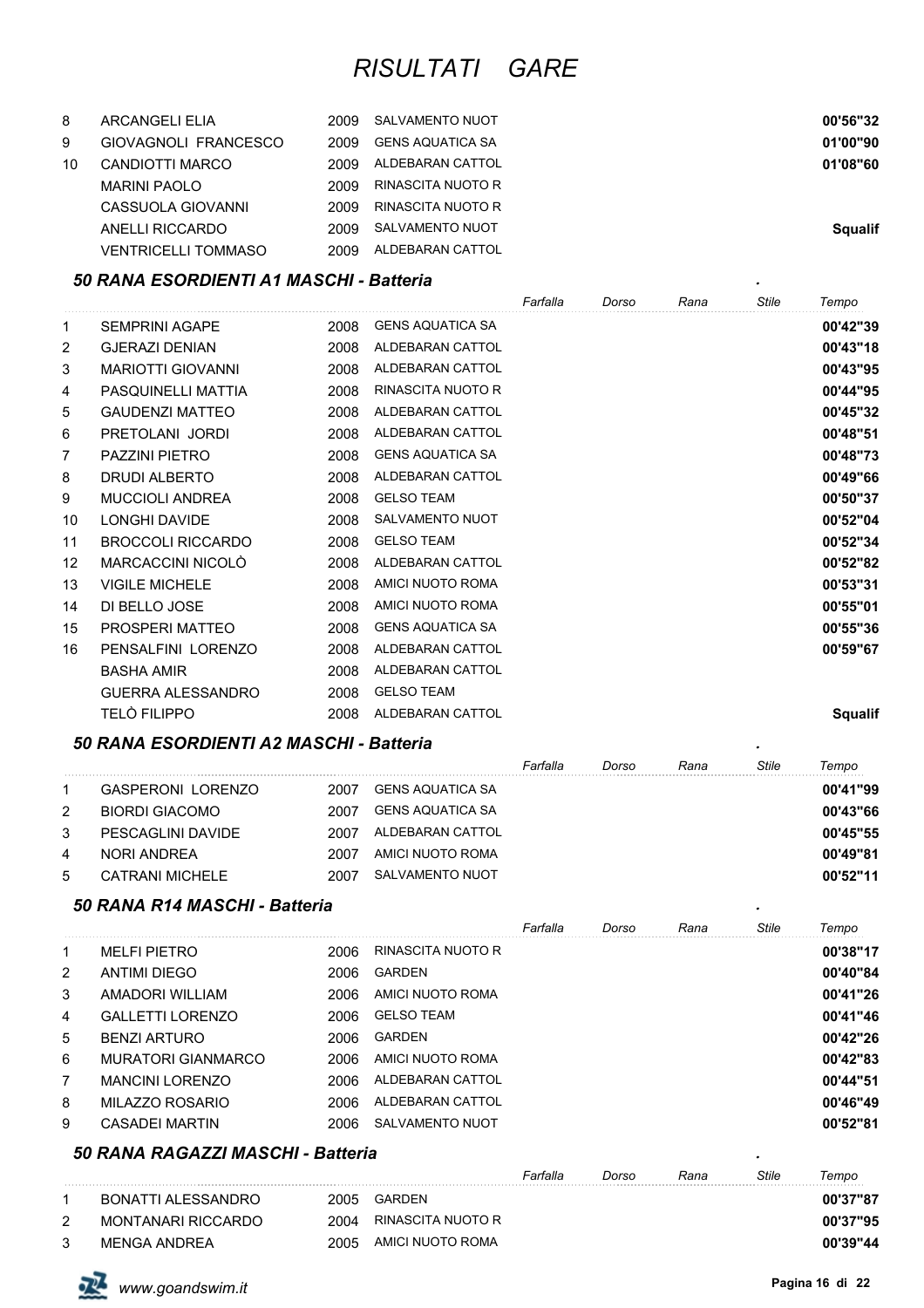| 4 | <b>VOLI VINCENZO</b> | 2004 | POLISPORTIVA VALM | 00'45"74 |
|---|----------------------|------|-------------------|----------|
|   | OLIMPIERI MARCO      | 2005 | GARDEN            | Squalif  |
|   | CAVIOLI MARCO        | 2004 | RINASCITA NUOTO R | Squalif  |
|   | FARNETI FEDERICO     | 2004 | GELSO TEAM        | Squalif  |

#### *50 RANA JUNIORES MASCHI - Batteria .*

|   |                           |      |                   | Farfalla | Dorso | Rana | Stile | Tempo    |
|---|---------------------------|------|-------------------|----------|-------|------|-------|----------|
|   | CATRANI MATTEO            | 2003 | SALVAMENTO NUOT   |          |       |      |       | 00'37"70 |
| 2 | <b>PAI UMBO FRANCESCO</b> | 2003 | GARDEN            |          |       |      |       | 00'40"29 |
| 3 | OSIPOV DANIIL             | 2002 | RINASCITA NUOTO R |          |       |      |       | 00'41"34 |
|   |                           |      |                   |          |       |      |       |          |

### *50 RANA SENIORES MASCHI - Batteria .*

|   |                 |      |                   | Farfalla | Dorso | Rana | Stile | Tempo    |
|---|-----------------|------|-------------------|----------|-------|------|-------|----------|
|   | PENASA PIETRO   | 2001 | RINASCITA NUOTO R |          |       |      |       | 00'34"77 |
| 2 | PFNASA MATTIA   | 1999 | RINASCITA NUOTO R |          |       |      |       | 00'35"77 |
|   | MANDUCHI JACOPO | 1995 | RINASCITA NUOTO R |          |       |      |       | 00'36"26 |

### *50 FARFALLA ESORDIENTI B1 FEMMINE - Batteria .*

|   |                             |      |                         | Farfalla | Dorso | Rana | Stile | Tempo    |
|---|-----------------------------|------|-------------------------|----------|-------|------|-------|----------|
| 1 | <b>BILANCIONI GAIA</b>      | 2011 | ALDEBARAN CATTOL        |          |       |      |       | 00'46"17 |
| 2 | <b>GREGORONI MARGHERITA</b> | 2011 | <b>GENS AQUATICA SA</b> |          |       |      |       | 00'48"52 |
| 3 | PASQUINI CLARISSA           | 2011 | POLISPORTIVA VALM       |          |       |      |       | 00'53"50 |
| 4 | FAZZINI ANITA               | 2011 | SALVAMENTO NUOT         |          |       |      |       | 00'53"57 |
| 5 | NICOLINI ASIA               | 2011 | POLISPORTIVA VALM       |          |       |      |       | 00'53"79 |
| 6 | CECCHINI AURORA             | 2011 | ALDEBARAN CATTOL        |          |       |      |       | 00'54"58 |
| 7 | ALESCI NORA                 | 2011 | <b>GENS AQUATICA SA</b> |          |       |      |       | 01'05"58 |
| 8 | ROSATI ALICE                | 2011 | <b>GENS AQUATICA SA</b> |          |       |      |       | 01'06"26 |
| 9 | VFNTURINI MAYA              | 2011 | <b>GENS AQUATICA SA</b> |          |       |      |       | 01'07"83 |

#### *50 FARFALLA ESORDIENTI B2 FEMMINE - Batteria .*

|    |                       |       |                   | Farfalla | Dorso | Rana | Stile | Tempo    |
|----|-----------------------|-------|-------------------|----------|-------|------|-------|----------|
| -1 | ANGELINI AURORA       | 2010  | POLISPORTIVA VALM |          |       |      |       | 00'48"04 |
| 2  | <b>MAIOLI GIORGIA</b> | 2010  | <b>GELSO TEAM</b> |          |       |      |       | 00'50"84 |
| 3  | ZEDDA AURORA          | 2010. | POLISPORTIVA VALM |          |       |      |       | 00'52"81 |
| 4  | <b>BIORDI LISA</b>    | 2010  | POLISPORTIVA VALM |          |       |      |       | 00'57"74 |
| 4  | DELLA SANTINA GIULIA  | 2010  | ALDEBARAN CATTOL  |          |       |      |       | 00'57"74 |
| 6  | SELVA MARIA ELETTRA   | 2010  | SALVAMENTO NUOT   |          |       |      |       | 00'58"56 |
|    | <b>FERRIERO NOEMI</b> | 2010  | RINASCITA NUOTO R |          |       |      |       |          |
|    | AGOSTINI LUDOVICA     | 2010  | POLISPORTIVA VALM |          |       |      |       | Sɑualif  |

#### *50 FARFALLA ESORDIENTI A1 FEMMINE - Batteria .*

|   |                          |      |                   | Farfalla | Dorso | Rana | <b>Stile</b> | Tempo          |
|---|--------------------------|------|-------------------|----------|-------|------|--------------|----------------|
|   | VENTURINI EMMA           | 2009 | GENS AQUATICA SA  |          |       |      |              | 00'38"08       |
| 2 | <b>SAN MARTINI GRETA</b> | 2009 | GENS AQUATICA SA  |          |       |      |              | 00'39"88       |
| 3 | FFRRARI MARTA            | 2009 | ALDEBARAN CATTOL  |          |       |      |              | 00'44"95       |
| 4 | CAROSETTI MARIA          | 2009 | SALVAMENTO NUOT   |          |       |      |              | 00'47"29       |
| 5 | BIORDI VANESSA           | 2009 | GENS AQUATICA SA  |          |       |      |              | 00'55"24       |
|   | VENTURI ARIANNA          | 2009 | RINASCITA NUOTO R |          |       |      |              | <b>Squalif</b> |
|   | MAZZA ANITA              | 2009 | RINASCITA NUOTO R |          |       |      |              |                |

### *50 FARFALLA ESORDIENTI A2 FEMMINE - Batteria .*

|   |                    |      |                   | Farfalla | Dorso | Rana | Stile | Tempo    |
|---|--------------------|------|-------------------|----------|-------|------|-------|----------|
|   | CECCARONI ILARIA   | 2008 | GENS AQUATICA SA  |          |       |      |       | 00'35"06 |
|   | <b>GALLI AMBRA</b> | 2008 | ALDEBARAN CATTOL  |          |       |      |       | 00'35"44 |
| 3 | DELMONTE ASIA      | 2008 | ALDEBARAN CATTOL  |          |       |      |       | 00'35"67 |
| 4 | FAZI FATIMA        | 2008 | POLISPORTIVA VALM |          |       |      |       | 00'38"24 |

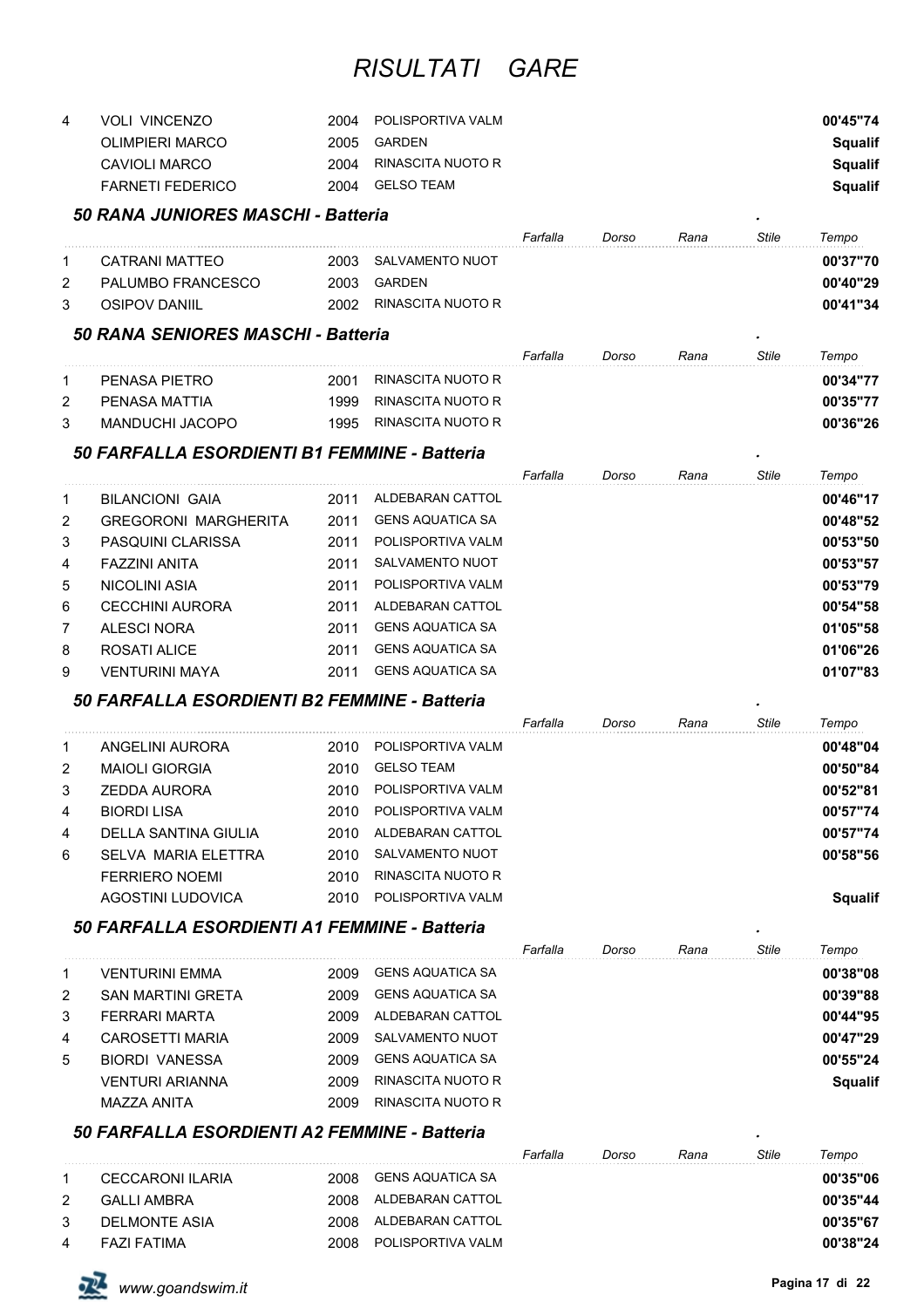| 5              | TAPPI EMMA               | 2008 | AMICI NUOTO ROMA        | 00'39"68 |
|----------------|--------------------------|------|-------------------------|----------|
| 6              | <b>GIUNTA MARGHERITA</b> | 2008 | SALVAMENTO NUOT         | 00'40"76 |
| $\overline{7}$ | CAMBRINI VIOLA           | 2008 | ALDEBARAN CATTOL        | 00'40"77 |
| 8              | CANTI ILARIA             | 2008 | <b>GENS AQUATICA SA</b> | 00'41"99 |
| 9              | <b>MARIOTTI CLIZIA</b>   | 2008 | <b>GENS AQUATICA SA</b> | 00'42"95 |
| 10             | <b>BELLETTI ALLEGRA</b>  | 2008 | GARDEN                  | 00'43"99 |
| 11             | MOLARI CATERINA          | 2008 | POLISPORTIVA VALM       | 00'44"18 |
| 12             | SEVERINI ALESSANDRA      | 2008 | POLISPORTIVA VALM       | 00'44"35 |
| 13             | <b>BOLOGNESI ANNA</b>    | 2008 | AMICI NUOTO ROMA        | 00'46"83 |
| 14             | DI BIAGIO PETRA          | 2008 | POLISPORTIVA VALM       | 00'56"01 |

#### *50 FARFALLA RAGAZZI FEMMINE - Batteria .*

|   |                        |      |                   | Farfalla | Dorso | Rana | Stile | Tempo    |
|---|------------------------|------|-------------------|----------|-------|------|-------|----------|
| 1 | <b>CANGINI GIULIA</b>  | 2006 | POLISPORTIVA VALM |          |       |      |       | 00'36"61 |
| 2 | MINGHETTI NICOLE       | 2007 | AMICI NUOTO ROMA  |          |       |      |       | 00'37"11 |
| 3 | <b>FAINI GINEVRA</b>   | 2007 | <b>GELSO TEAM</b> |          |       |      |       | 00'39"67 |
| 4 | COCUZZA GIORGIA        | 2006 | RINASCITA NUOTO R |          |       |      |       | 00'39"94 |
| 5 | <b>AMATI ELISA</b>     | 2006 | RINASCITA NUOTO R |          |       |      |       | 00'40"28 |
| 6 | ULOINAKU ADRA          | 2006 | <b>GARDEN</b>     |          |       |      |       | 00'40"85 |
| 7 | <b>BENGHI VIOLA</b>    | 2006 | RINASCITA NUOTO R |          |       |      |       | 00'42"76 |
| 8 | <b>SELVA ELENA</b>     | 2007 | SALVAMENTO NUOT   |          |       |      |       | 00'43"27 |
| 9 | <b>BRUNORI CHIARA</b>  | 2007 | SALVAMENTO NUOT   |          |       |      |       | 00'44"29 |
|   | FERRIERO PIA MARTINA   | 2007 | RINASCITA NUOTO R |          |       |      |       |          |
|   | EL MORCHADI AMINA      | 2007 | RINASCITA NUOTO R |          |       |      |       |          |
|   | <b>CECCARONI LUCIA</b> | 2006 | AMICI NUOTO ROMA  |          |       |      |       |          |

### *50 FARFALLA JUNIORES FEMMINE - Batteria .*

|   |                        |      |                   | Farfalla | Dorso | Rana | Stile | Tempo    |
|---|------------------------|------|-------------------|----------|-------|------|-------|----------|
| 1 | <b>ESPOSITO LIDIA</b>  | 2004 | AMICI NUOTO ROMA  |          |       |      |       | 00'33"12 |
| 2 | LAERA GIULIA           | 2004 | POLISPORTIVA VALM |          |       |      |       | 00'35"85 |
| 3 | <b>GORINI REBECCA</b>  | 2005 | GARDEN            |          |       |      |       | 00'37"53 |
| 4 | <b>VAROTTI MATILDE</b> | 2005 | POLISPORTIVA VALM |          |       |      |       | 00'38"06 |
| 5 | LIBERATI NICOLE        | 2005 | AMICI NUOTO ROMA  |          |       |      |       | 00'38"69 |
| 6 | SANTOLINI DENISE       | 2004 | SALVAMENTO NUOT   |          |       |      |       | 00'43"69 |
|   | NICOLAEV IVOLA         | 2004 | RINASCITA NUOTO R |          |       |      |       |          |

#### *50 FARFALLA SENIORES FEMMINE - Batteria .*

|   |                           |       |                   | Farfalla | Dorso | Rana | Stile | Tempo    |
|---|---------------------------|-------|-------------------|----------|-------|------|-------|----------|
|   | <b>PASQUINELLI NICOLE</b> | 2002. | RINASCITA NUOTO R |          |       |      |       | 00'34"76 |
| 2 | NIGRO VERONICA PIA        | 2001  | RINASCITA NUOTO R |          |       |      |       | 00'36"15 |
| 3 | LAERA GAIA ANNA           | 2001  | POLISPORTIVA VALM |          |       |      |       | 00'37"03 |
| 4 | AMATI TAMARA              | 2000  | RINASCITA NUOTO R |          |       |      |       | 00'39"58 |
| 5 | DE CRESCENZO MICOL        | 2001  | RINASCITA NUOTO R |          |       |      |       | 00'43"22 |

#### *50 FARFALLA ESORDIENTI B1 MASCHI - Batteria .*

|   |                     |      |                  | Farfalla | Dorso | Rana | Stile | Tempo    |
|---|---------------------|------|------------------|----------|-------|------|-------|----------|
|   | OLDANI THOMAS       | 2010 | GARDEN           |          |       |      |       | 00'41"53 |
|   | LAZZARINI GIULIO    | 2010 | GELSO TEAM       |          |       |      |       | 00'47"01 |
| 3 | VALENTINI EDOARDO   | 2010 | ALDEBARAN CATTOL |          |       |      |       | 00'54"03 |
| 4 | FRANCINI ALESSANDRO | 2010 | GENS AQUATICA SA |          |       |      |       | 01'24"65 |

#### *50 FARFALLA ESORDIENTI B2 MASCHI - Batteria .*

|   |                     |      |                  | Farfalla | Dorso | Rana | Stile | Tempo    |
|---|---------------------|------|------------------|----------|-------|------|-------|----------|
|   | D'UBALDO MATTIA     | 2009 | ALDEBARAN CATTOL |          |       |      |       | 00'41"56 |
| 2 | <b>GRECO THOMAS</b> | 2009 | GARDEN           |          |       |      |       | 00'45"30 |
|   | ARCANGELLELIA       | 2009 | SALVAMENTO NUOT  |          |       |      |       | 00'46"22 |

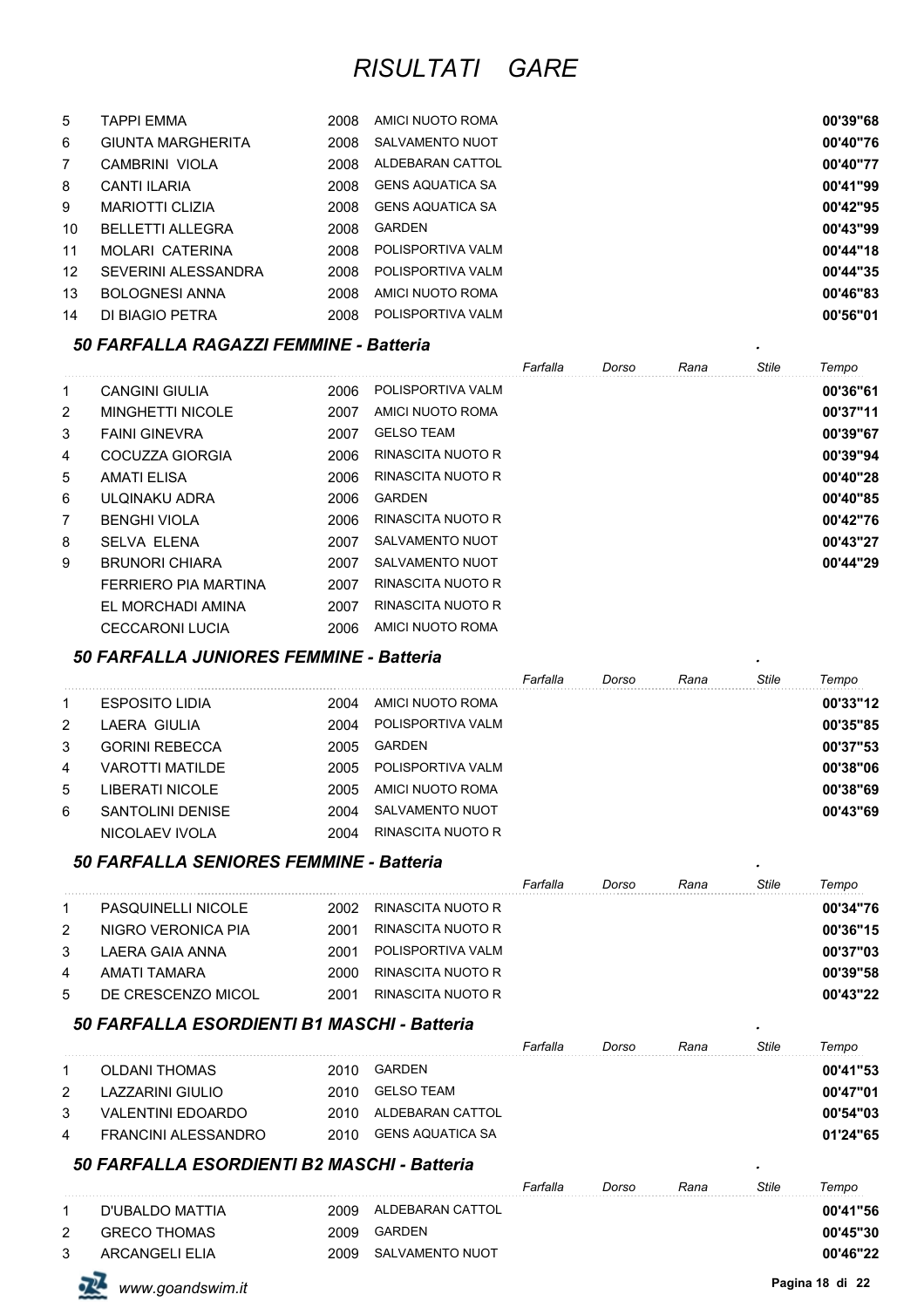| 4 | AURIEMMA VALENTINO ANGELO 2009 |       | ALDEBARAN CATTOL  | 00'47"26 |
|---|--------------------------------|-------|-------------------|----------|
| 5 | ANELLI RICCARDO                | 2009  | SALVAMENTO NUOT   | 00'54"21 |
| 6 | GIOVAGNOLI FRANCESCO           | 2009  | GENS AQUATICA SA  | 00'59"28 |
|   | CANDIOTTI MARCO                | 2009  | ALDEBARAN CATTOL  | 00'59"99 |
| 8 | SARNATARO RAFFAELE             | 2009. | ALDEBARAN CATTOL  | 01'22"29 |
|   | MARINI PAOLO                   | 2009  | RINASCITA NUOTO R |          |
|   | CASSUOLA GIOVANNI              | 2009  | RINASCITA NUOTO R |          |

#### *50 FARFALLA ESORDIENTI A1 MASCHI - Batteria .*

|    |                          |      |                          | Farfalla | Dorso | Rana | Stile | Tempo          |
|----|--------------------------|------|--------------------------|----------|-------|------|-------|----------------|
| 1  | LONGHI DAVIDE            | 2008 | <b>SALVAMENTO NUOT</b>   |          |       |      |       | 00'38"18       |
| 2  | <b>SEMPRINI AGAPE</b>    | 2008 | <b>GENS AQUATICA SA</b>  |          |       |      |       | 00'38"76       |
| 3  | PASQUINELLI MATTIA       | 2008 | <b>RINASCITA NUOTO R</b> |          |       |      |       | 00'39"10       |
| 4  | PRETOLANI JORDI          | 2008 | ALDEBARAN CATTOL         |          |       |      |       | 00'39"71       |
| 5  | <b>PAZZINI PIETRO</b>    | 2008 | <b>GENS AQUATICA SA</b>  |          |       |      |       | 00'40"38       |
| 6  | <b>BROCCOLI RICCARDO</b> | 2008 | <b>GELSO TEAM</b>        |          |       |      |       | 00'40"81       |
| 7  | <b>GAUDENZI MATTEO</b>   | 2008 | ALDEBARAN CATTOL         |          |       |      |       | 00'42"26       |
| 8  | <b>GJERAZI DENIAN</b>    | 2008 | ALDEBARAN CATTOL         |          |       |      |       | 00'42"42       |
| 9  | <b>VIGILE MICHELE</b>    | 2008 | AMICI NUOTO ROMA         |          |       |      |       | 00'43"65       |
| 10 | <b>MARIOTTI GIOVANNI</b> | 2008 | ALDEBARAN CATTOL         |          |       |      |       | 00'43"93       |
| 11 | MARCACCINI NICOLÒ        | 2008 | ALDEBARAN CATTOL         |          |       |      |       | 00'44"84       |
| 12 | <b>TELÒ FILIPPO</b>      | 2008 | ALDEBARAN CATTOL         |          |       |      |       | 00'47"04       |
| 13 | <b>DRUDI ALBERTO</b>     | 2008 | ALDEBARAN CATTOL         |          |       |      |       | 00'52"21       |
| 14 | PENSALFINI LORENZO       | 2008 | ALDEBARAN CATTOL         |          |       |      |       | 01'00"69       |
|    | <b>BASHA AMIR</b>        | 2008 | ALDEBARAN CATTOL         |          |       |      |       |                |
|    | <b>GUERRA ALESSANDRO</b> | 2008 | <b>GELSO TEAM</b>        |          |       |      |       |                |
|    | <b>PROSPERI MATTEO</b>   | 2008 | <b>GENS AQUATICA SA</b>  |          |       |      |       | <b>Squalif</b> |

#### *50 FARFALLA ESORDIENTI A2 MASCHI - Batteria .*

|   |                    |      |                  | Farfalla | Dorso | Rana | Stile | Tempo    |
|---|--------------------|------|------------------|----------|-------|------|-------|----------|
|   | GASPERONI LORENZO  | 2007 | GENS AQUATICA SA |          |       |      |       | 00'33"42 |
|   | BIORDI GIACOMO     | 2007 | GENS AQUATICA SA |          |       |      |       | 00'39"20 |
| 3 | CATRANI MICHELE    | 2007 | SALVAMENTO NUOT  |          |       |      |       | 00'42"62 |
| 4 | PESCAGI INI DAVIDE | 2007 | ALDEBARAN CATTOL |          |       |      |       | 00'48"64 |

#### *50 FARFALLA R14 MASCHI - Batteria .*

|    |                         |      |                   | Farfalla | Dorso | Rana | Stile | Tempo          |
|----|-------------------------|------|-------------------|----------|-------|------|-------|----------------|
| -1 | <b>MELFI PIETRO</b>     | 2006 | RINASCITA NUOTO R |          |       |      |       | 00'32"93       |
| 2  | <b>BENZI ARTURO</b>     | 2006 | <b>GARDEN</b>     |          |       |      |       | 00'34"46       |
| 3  | <b>ANTIMI DIEGO</b>     | 2006 | <b>GARDEN</b>     |          |       |      |       | 00'34"97       |
| 4  | <b>GALLETTI LORENZO</b> | 2006 | <b>GELSO TEAM</b> |          |       |      |       | 00'36"14       |
| 5  | MILAZZO ROSARIO         | 2006 | ALDEBARAN CATTOL  |          |       |      |       | 00'41"68       |
| 6  | <b>MANCINI LORENZO</b>  | 2006 | ALDEBARAN CATTOL  |          |       |      |       | 00'47"19       |
| 7  | CASADEI MARTIN          | 2006 | SALVAMENTO NUOT   |          |       |      |       | 00'48"95       |
|    | AMADORI WILLIAM         | 2006 | AMICI NUOTO ROMA  |          |       |      |       | <b>Squalif</b> |

# *50 FARFALLA RAGAZZI MASCHI - Batteria .*

|   |                           |      |                   | Farfalla | Dorso | Rana | <b>Stile</b> | Tempo          |
|---|---------------------------|------|-------------------|----------|-------|------|--------------|----------------|
|   | CAVIOLI MARCO             | 2004 | RINASCITA NUOTO R |          |       |      |              | 00'31"94       |
| 2 | BONATTI ALESSANDRO        | 2005 | GARDEN            |          |       |      |              | 00'33"57       |
| 3 | <b>MONTANARI RICCARDO</b> | 2004 | RINASCITA NUOTO R |          |       |      |              | 00'35"94       |
| 4 | MENGA ANDREA              | 2005 | AMICI NUOTO ROMA  |          |       |      |              | 00'38"58       |
|   | OLIMPIERI MARCO           | 2005 | GARDEN            |          |       |      |              | <b>Squalif</b> |
|   | <b>VOLI VINCENZO</b>      | 2004 | POLISPORTIVA VALM |          |       |      |              | <b>Squalif</b> |

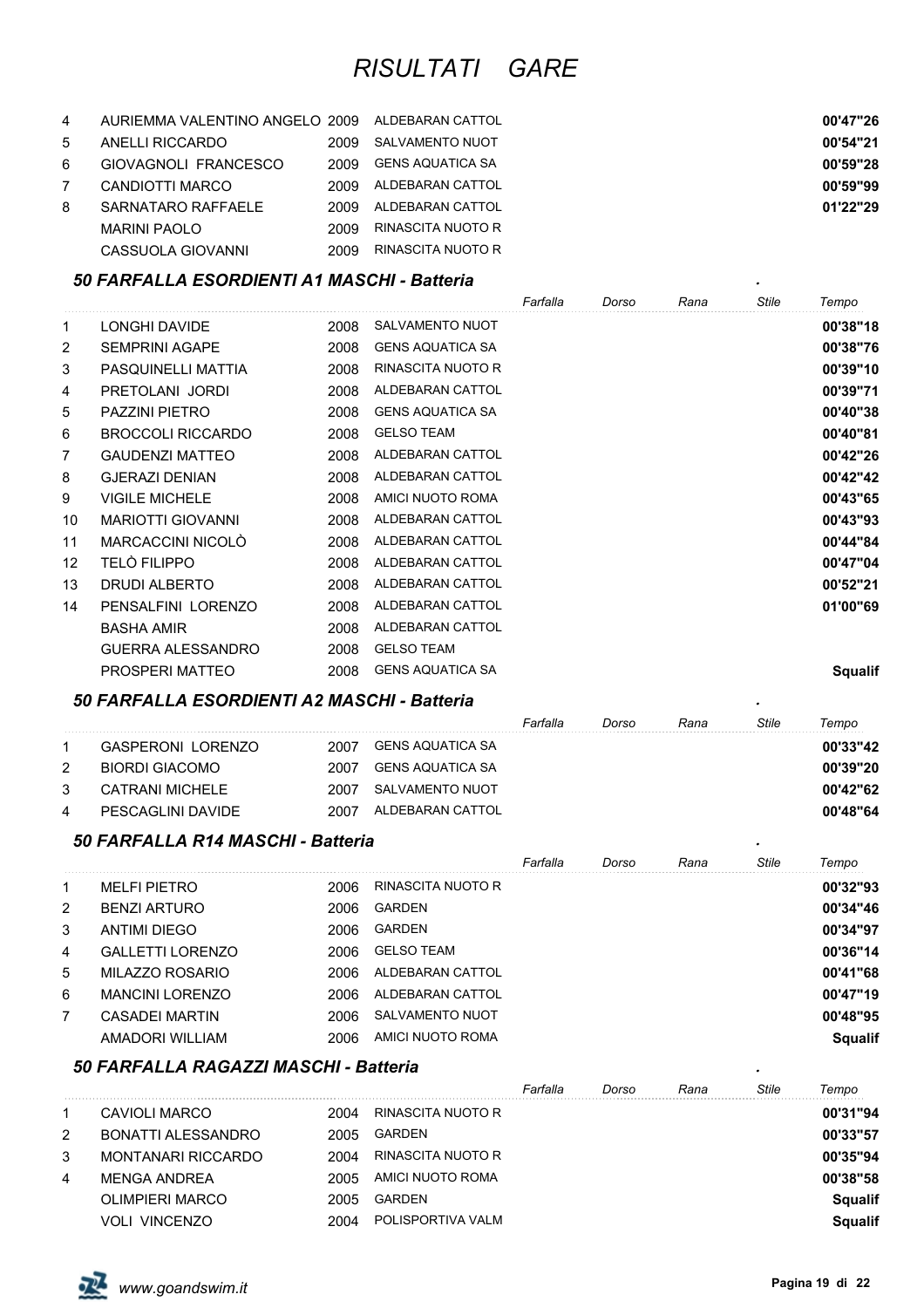### *50 FARFALLA JUNIORES MASCHI - Batteria .*

|    |                                          |      |                        | Farfalla | Dorso | Rana | Stile        | Tempo    |
|----|------------------------------------------|------|------------------------|----------|-------|------|--------------|----------|
| 1  | CATRANI MATTEO                           | 2003 | SALVAMENTO NUOT        |          |       |      |              | 00'33"15 |
| 2  | PALUMBO FRANCESCO                        | 2003 | <b>GARDEN</b>          |          |       |      |              | 00'34"79 |
| 3  | <b>OSIPOV DANIIL</b>                     | 2002 | RINASCITA NUOTO R      |          |       |      |              | 00'37"00 |
|    | 50 FARFALLA SENIORES MASCHI - Batteria   |      |                        |          |       |      |              |          |
|    |                                          |      |                        | Farfalla | Dorso | Rana | <b>Stile</b> | Tempo    |
| 1  | PENASA MATTIA                            | 1999 | RINASCITA NUOTO R      |          |       |      |              | 00'29"41 |
| 2  | PENASA PIETRO                            | 2001 | RINASCITA NUOTO R      |          |       |      |              | 00'29"77 |
| 3  | <b>MANDUCHI JACOPO</b>                   | 1995 | RINASCITA NUOTO R      |          |       |      |              | 00'33"06 |
|    | 25 STILE ESORDIENTI C FEMMINE - Batteria |      |                        |          |       |      |              |          |
|    |                                          |      |                        | Farfalla | Dorso | Rana | <b>Stile</b> | Tempo    |
| 1  | DOGOTER GIULIA                           | 2012 | GARDEN                 |          |       |      |              | 00'18"83 |
| 2  | <b>FAZI SOFIA</b>                        | 2012 | POLISPORTIVA VALM      |          |       |      |              | 00'20"09 |
| 3  | <b>CAROSETTI ALESSIA</b>                 | 2012 | SALVAMENTO NUOT        |          |       |      |              | 00'20"59 |
| 4  | <b>GRECO AURORA</b>                      | 2012 | <b>GARDEN</b>          |          |       |      |              | 00'22"81 |
| 5  | <b>GARDINI MATILDE</b>                   | 2012 | <b>GARDEN</b>          |          |       |      |              | 00'24"15 |
| 6  | POSSENTI CHIARA                          | 2013 | POLISPORTIVA VALM      |          |       |      |              | 00'25"47 |
| 7  | RIGHETTA SEVA                            | 2013 | GARDEN                 |          |       |      |              | 00'27"97 |
| 8  | ANTONELLI MARGHERITA                     | 2012 | ALDEBARAN CATTOL       |          |       |      |              | 00'31"59 |
| 9  | <b>FAZZINI ALICE</b>                     | 2013 | SALVAMENTO NUOT        |          |       |      |              | 00'32"88 |
| 10 | LINSALATA SOFIA                          | 2012 | <b>GELSO TEAM</b>      |          |       |      |              | 00'36"53 |
| 11 | <b>MAGI VERONICA</b>                     | 2012 | <b>GELSO TEAM</b>      |          |       |      |              | 00'39"31 |
|    | <b>ZANNONI SOFIA</b>                     | 2012 | GARDEN                 |          |       |      |              |          |
|    | 25 STILE ESORDIENTI C MASCHI - Batteria  |      |                        |          |       |      |              |          |
|    |                                          |      |                        | Farfalla | Dorso | Rana | <b>Stile</b> | Tempo    |
| 1  | ZANOTTI RICCARDO                         | 2011 | <b>GELSO TEAM</b>      |          |       |      |              | 00'18"18 |
| 2  | PAVIRANI LORENZO                         | 2011 | AMICI NUOTO ROMA       |          |       |      |              | 00'18"81 |
| 3  | DI LULLO EDOARDO                         | 2011 | AMICI NUOTO ROMA       |          |       |      |              | 00'19"99 |
| 4  | <b>DISALVIO SAMUELE</b>                  | 2011 | <b>GELSO TEAM</b>      |          |       |      |              | 00'20"15 |
| 5  | <b>RINALDI PIERFRANCESCO</b>             | 2011 | <b>GARDEN</b>          |          |       |      |              | 00'20"82 |
| 6  | HAMANI REDA                              | 2011 | RINASCITA NUOTO R      |          |       |      |              | 00'20"85 |
| 7  | CASANOVA THIAGO                          | 2011 | GARDEN                 |          |       |      |              | 00'21"84 |
| 8  | <b>SCOLA SEBASTIANO</b>                  | 2011 | ALDEBARAN CATTOL       |          |       |      |              | 00'22"75 |
| 9  | <b>RINALDINI GIOELE</b>                  | 2011 | <b>GELSO TEAM</b>      |          |       |      |              | 00'23"28 |
| 10 | <b>DIOTALLEVI MAICOL</b>                 |      | 2012 POLISPORTIVA VALM |          |       |      |              | 00'23"63 |
| 11 | <b>CRISCI MARK</b>                       | 2011 | ASD DLF NUOTO RIM      |          |       |      |              | 00'24"78 |
| 12 | <b>BARTOLINI JACOPO</b>                  | 2011 | ALDEBARAN CATTOL       |          |       |      |              | 00'25"11 |
| 13 | <b>BRACA RAFFAELE</b>                    |      | 2012 GARDEN            |          |       |      |              | 00'25"13 |
|    | 25 DORSO ESORDIENTI C FEMMINE - Batteria |      |                        |          |       |      |              |          |
|    |                                          |      |                        | Farfalla | Dorso | Rana | <b>Stile</b> | Tempo    |
| 1  | DOGOTER GIULIA                           |      | 2012 GARDEN            |          |       |      |              | 00'18"99 |
| 2  | <b>FAZI SOFIA</b>                        |      | 2012 POLISPORTIVA VALM |          |       |      |              | 00'22"25 |
| 3  | CAROSETTI ALESSIA                        |      | 2012 SALVAMENTO NUOT   |          |       |      |              | 00'25"73 |
| 4  | <b>GRECO AURORA</b>                      | 2012 | GARDEN                 |          |       |      |              | 00'25"75 |
| 5  | <b>RIGHETTA SEVA</b>                     | 2013 | GARDEN                 |          |       |      |              | 00'27"37 |
| 6  | <b>MAGI VERONICA</b>                     | 2012 | <b>GELSO TEAM</b>      |          |       |      |              | 00'28"19 |
| 7  | <b>FAZZINI ALICE</b>                     | 2013 | SALVAMENTO NUOT        |          |       |      |              | 00'28"71 |
| 8  | <b>GARDINI MATILDE</b>                   | 2012 | GARDEN                 |          |       |      |              | 00'29"97 |
|    | POSSENTI CHIARA                          |      | 2013 POLISPORTIVA VALM |          |       |      |              | 00'30"87 |

LINSALATA SOFIA 2012 GELSO TEAM **00'34"79**



**Pagina 20 di <sup>22</sup>** *www.goandswim.it*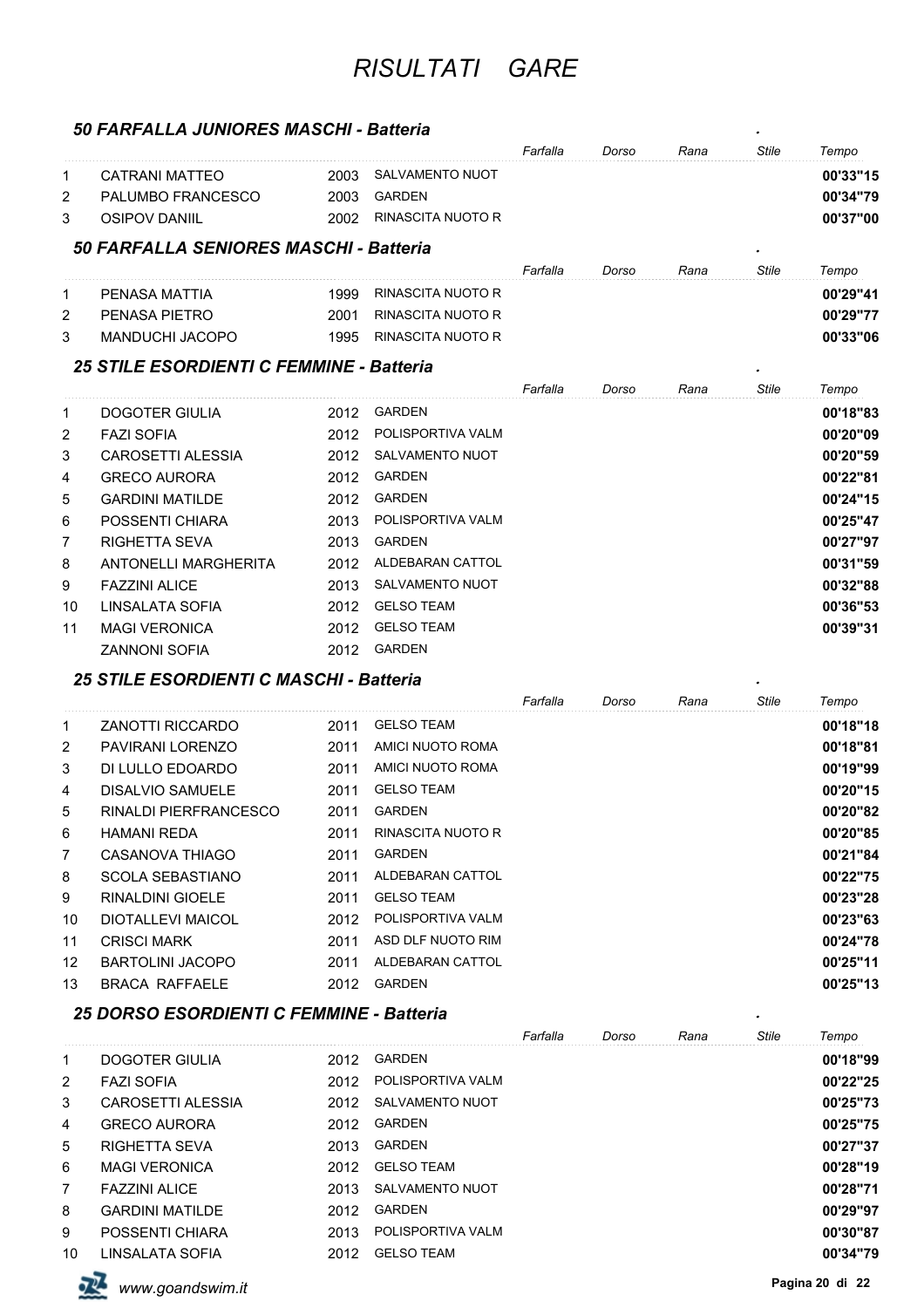| ANTONELLI MARGHERITA | 2012 | ALDEBARAN CATTOL | 00'35"33 |
|----------------------|------|------------------|----------|
| <b>ZANNONI SOFIA</b> | 2012 | <b>GARDEN</b>    |          |

#### *25 DORSO ESORDIENTI C MASCHI - Batteria .*

|                |                          |      |                   | Farfalla | Dorso | Rana | Stile | Tempo    |
|----------------|--------------------------|------|-------------------|----------|-------|------|-------|----------|
| $\mathbf{1}$   | ZANOTTI RICCARDO         | 2011 | <b>GELSO TEAM</b> |          |       |      |       | 00'20"60 |
| $\overline{2}$ | PAVIRANI LORENZO         | 2011 | AMICI NUOTO ROMA  |          |       |      |       | 00'21"16 |
| 3              | DISALVIO SAMUELE         | 2011 | <b>GELSO TEAM</b> |          |       |      |       | 00'22"00 |
| 4              | CASANOVA THIAGO          | 2011 | <b>GARDEN</b>     |          |       |      |       | 00'22"21 |
| 5              | DI LULLO EDOARDO         | 2011 | AMICI NUOTO ROMA  |          |       |      |       | 00'22"90 |
| 6              | <b>BRACA RAFFAELE</b>    | 2012 | <b>GARDEN</b>     |          |       |      |       | 00'23"41 |
| 7              | <b>HAMANI REDA</b>       | 2011 | RINASCITA NUOTO R |          |       |      |       | 00'24"57 |
| 8              | RINALDI PIERFRANCESCO    | 2011 | <b>GARDEN</b>     |          |       |      |       | 00'24"58 |
| 9              | RINALDINI GIOELE         | 2011 | <b>GELSO TEAM</b> |          |       |      |       | 00'25"22 |
| 10             | <b>DIOTALLEVI MAICOL</b> | 2012 | POLISPORTIVA VALM |          |       |      |       | 00'26"58 |
|                | <b>CRISCI MARK</b>       | 2011 | ASD DLF NUOTO RIM |          |       |      |       |          |
|                | SCOLA SEBASTIANO         | 2011 | ALDEBARAN CATTOL  |          |       |      |       |          |
|                | <b>BARTOLINI JACOPO</b>  | 2011 | ALDEBARAN CATTOL  |          |       |      |       |          |

#### *25 RANA ESORDIENTI C FEMMINE - Batteria .*

|   |                      |       |                   | Farfalla | Dorso | Rana | <b>Stile</b> | Tempo    |
|---|----------------------|-------|-------------------|----------|-------|------|--------------|----------|
| 1 | <b>FAZI SOFIA</b>    | 2012. | POLISPORTIVA VALM |          |       |      |              | 00'24"41 |
| 2 | DOGOTER GIULIA       | 2012  | GARDEN            |          |       |      |              | 00'26"91 |
| 3 | CAROSETTI ALESSIA    | 2012  | SALVAMENTO NUOT   |          |       |      |              | 00'28"98 |
| 4 | <b>GRECO AURORA</b>  | 2012  | GARDEN            |          |       |      |              | 00'34"07 |
| 5 | POSSENTI CHIARA      | 2013  | POLISPORTIVA VALM |          |       |      |              | 00'34"70 |
| 6 | ANTONELLI MARGHERITA | 2012  | ALDEBARAN CATTOL  |          |       |      |              | 00'41"64 |
|   | <b>FAZZINI ALICE</b> | 2013  | SALVAMENTO NUOT   |          |       |      |              |          |

#### *25 RANA ESORDIENTI C MASCHI - Batteria .*

|                |                         |      |                   | Farfalla | Dorso | Rana | Stile | Tempo          |
|----------------|-------------------------|------|-------------------|----------|-------|------|-------|----------------|
| 1              | <b>ZANOTTI RICCARDO</b> | 2011 | <b>GELSO TEAM</b> |          |       |      |       | 00'25"52       |
| 2              | DI LULLO EDOARDO        | 2011 | AMICI NUOTO ROMA  |          |       |      |       | 00'26"46       |
| 3              | PAVIRANI LORENZO        | 2011 | AMICI NUOTO ROMA  |          |       |      |       | 00'26"60       |
| 4              | RINAI DINI GIOFI F      | 2011 | <b>GELSO TEAM</b> |          |       |      |       | 00'27"19       |
| 5              | BARTOLINI JACOPO        | 2011 | ALDEBARAN CATTOL  |          |       |      |       | 00'27"20       |
| 6              | RINALDI PIERFRANCESCO   | 2011 | GARDEN            |          |       |      |       | 00'28"11       |
| $\overline{7}$ | DIOTALLEVI MAICOL       | 2012 | POLISPORTIVA VALM |          |       |      |       | 00'28"45       |
| 8              | <b>HAMANI REDA</b>      | 2011 | RINASCITA NUOTO R |          |       |      |       | 00'30"33       |
| 9              | <b>MORRI PIFTRO</b>     | 2012 | SALVAMENTO NUOT   |          |       |      |       | 00'31"09       |
|                | DISALVIO SAMUELE        | 2011 | <b>GELSO TEAM</b> |          |       |      |       | <b>Squalif</b> |
|                | <b>SCOLA SEBASTIANO</b> | 2011 | ALDEBARAN CATTOL  |          |       |      |       |                |

#### *25 FARFALLA ESORDIENTI C FEMMINE - Batteria .*

|   |                      |      |                   | Farfalla | Dorso | Rana | Stile | Tempo    |
|---|----------------------|------|-------------------|----------|-------|------|-------|----------|
| 1 | DOGOTER GIULIA       | 2012 | <b>GARDEN</b>     |          |       |      |       | 00'20"25 |
| 2 | <b>FAZI SOFIA</b>    | 2012 | POLISPORTIVA VALM |          |       |      |       | 00'21"38 |
| 3 | CAROSETTI AI ESSIA   | 2012 | SALVAMENTO NUOT   |          |       |      |       | 00'27"98 |
| 4 | <b>GRECO AURORA</b>  | 2012 | <b>GARDEN</b>     |          |       |      |       | 00'28"59 |
| 5 | POSSENTI CHIARA      | 2013 | POLISPORTIVA VALM |          |       |      |       | 00'30"40 |
| 6 | ANTONELLI MARGHERITA | 2012 | ALDEBARAN CATTOL  |          |       |      |       | 00'40"67 |
|   | <b>FAZZINI ALICE</b> | 2013 | SALVAMENTO NUOT   |          |       |      |       |          |